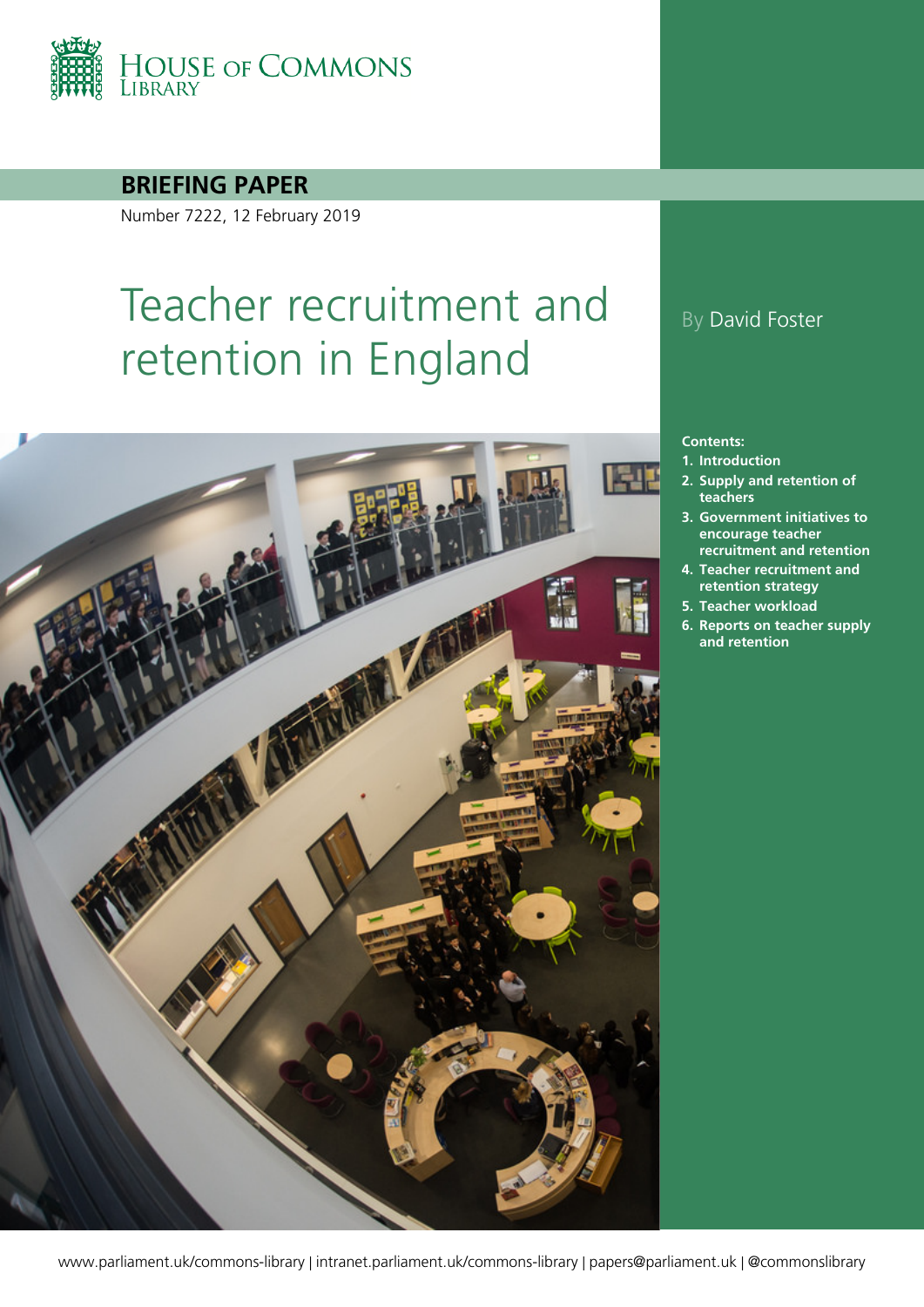## **Contents**

| <b>Summary</b>                                             |                                                                                                                                                                                                                                                                                                                                                                                                                                                                                                                                                                                                                                                                                                                                    | 4                                                                                                              |
|------------------------------------------------------------|------------------------------------------------------------------------------------------------------------------------------------------------------------------------------------------------------------------------------------------------------------------------------------------------------------------------------------------------------------------------------------------------------------------------------------------------------------------------------------------------------------------------------------------------------------------------------------------------------------------------------------------------------------------------------------------------------------------------------------|----------------------------------------------------------------------------------------------------------------|
| 1.                                                         | <b>Introduction</b>                                                                                                                                                                                                                                                                                                                                                                                                                                                                                                                                                                                                                                                                                                                | 6                                                                                                              |
| 2.<br>2.1<br>2.2<br>2.3<br>2.4<br>2.5<br>2.6<br>2.7        | Supply and retention of teachers<br>The Teacher Supply Model<br>Changes ITT allocations process<br>Initial teacher training census 2018-19<br>Retention of existing teachers<br>Teachers' pay<br>Department for Education analyses of teacher supply and retention<br>NCTL research on teacher retention rates (July 2016)                                                                                                                                                                                                                                                                                                                                                                                                         | 8<br>8<br>8<br>9<br>10<br>11<br>12<br>16                                                                       |
| 3.<br>3.1                                                  | Government initiatives to encourage teacher recruitment and retention<br>Bursaries and scholarships                                                                                                                                                                                                                                                                                                                                                                                                                                                                                                                                                                                                                                | 17<br>17                                                                                                       |
| 3.2<br>3.3<br>3.4<br>3.5<br>3.6<br>3.7<br>3.8<br>3.9       | Early-career payments<br>Training additional maths and physics teachers<br>Return to teaching programme pilot<br>National Teaching Service<br>Returners Engagement Programme Pilot<br>International Recruitment Strategy<br>Recruitment and retention package - March 2017<br>Student loan reimbursement pilot scheme<br>Tailored support programme<br>3.10 Teacher apprenticeships<br>3.11 Flexible working in schools<br>3.12 Upskilling computer science teachers<br>3.13 Teacher Development Premium<br>3.14 Consultation on QTS and teacher CPD<br>Consultation response<br>3.15 Encouraging career changes<br>3.16 Professional Skills Tests<br>3.17 Teacher vacancy website<br>3.18 Retention of maths and physics teachers | 18<br>19<br>20<br>21<br>22<br>22<br>23<br>23<br>24<br>24<br>25<br>25<br>25<br>26<br>26<br>27<br>27<br>28<br>28 |
| 4.<br>4.1<br>4.2                                           | Teacher recruitment and retention strategy<br>Proposals<br>Reaction                                                                                                                                                                                                                                                                                                                                                                                                                                                                                                                                                                                                                                                                | 29<br>29<br>31                                                                                                 |
| 5.<br>5.1<br>5.2<br>5.3<br>5.4<br>5.5<br>5.6<br>5.7<br>5.8 | <b>Teacher workload</b><br>The Workload Challenge<br>Workload review groups<br>School research projects<br>Workload survey 2016 published<br>Conservative Party Manifesto 2017<br><b>Education Secretary Speech</b><br>Workload advisory group<br><b>Workload Reduction Toolkit</b>                                                                                                                                                                                                                                                                                                                                                                                                                                                | 34<br>34<br>36<br>36<br>37<br>37<br>37<br>38<br>39                                                             |
| 6.                                                         | Reports on teacher supply and retention                                                                                                                                                                                                                                                                                                                                                                                                                                                                                                                                                                                                                                                                                            | 40                                                                                                             |
| 6.1                                                        | NFER research project on teacher retention and turnover (May 2017-October<br>2018)<br>Research update $3 - i$ s the grass greener beyond teaching? (December 2017)                                                                                                                                                                                                                                                                                                                                                                                                                                                                                                                                                                 | 40<br>41                                                                                                       |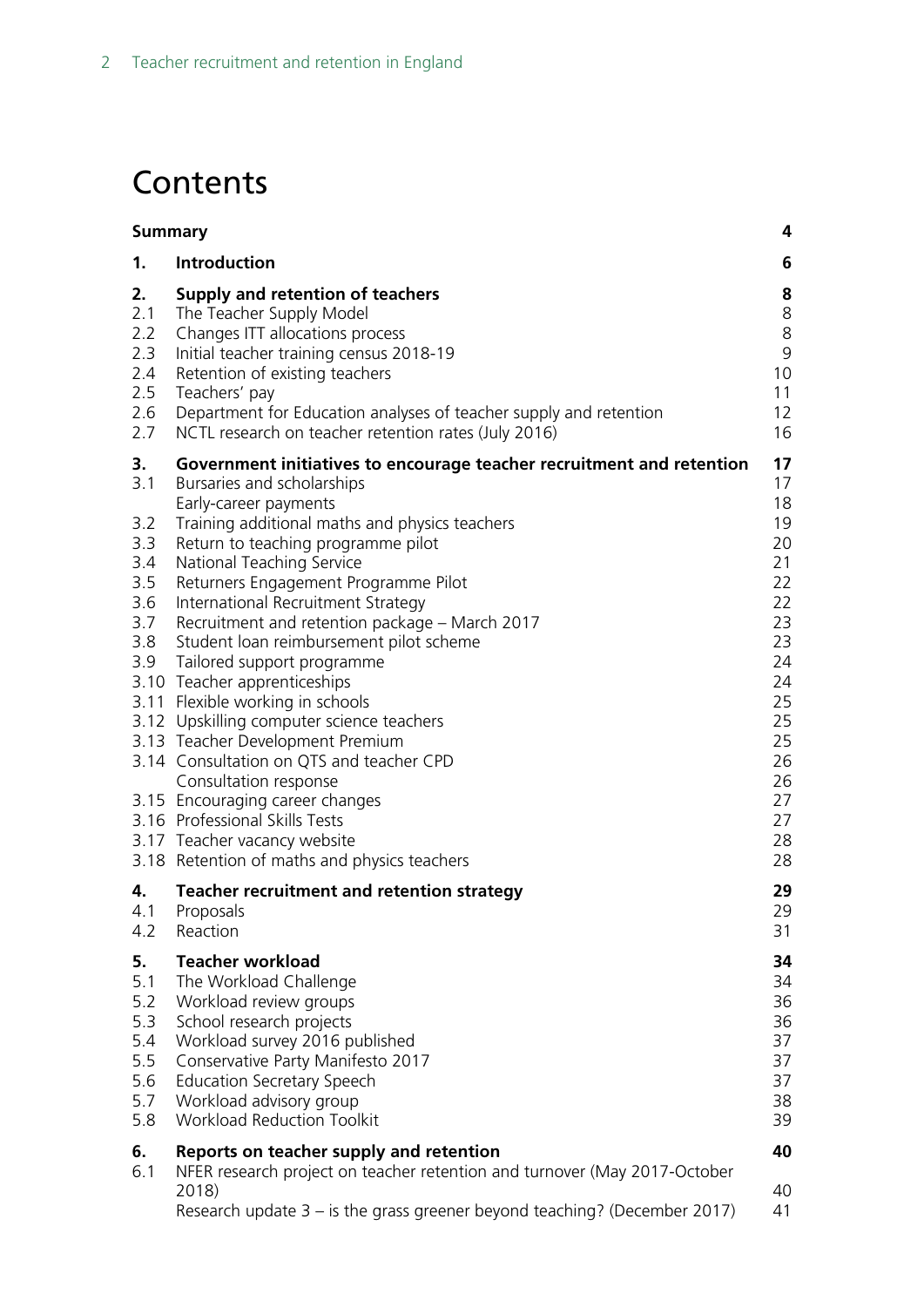|      | Research update 4 – how do teachers compare to nurses and police officers            |    |
|------|--------------------------------------------------------------------------------------|----|
|      | (March 2018)                                                                         | 42 |
|      | Final report                                                                         | 42 |
| 6.2  | Education Policy Institute report on teacher supply (August 2018)                    | 43 |
| 6.3  | NFER report on teacher supply and retention in London (May 2018)                     | 44 |
| 6.4  | Education Policy Institute analysis of teacher labour market (April 2018)            | 44 |
| 6.5  | Gatsby Foundation report on teacher pay (March 2018)                                 | 45 |
| 6.6  | Social Mobility Commission state of the nation report (November 2017)                | 45 |
| 6.7  | NAO report on teacher retention (September 2017)                                     | 46 |
| 6.8  | Education Policy Institute report on teacher recruitment (July 2017)                 | 46 |
| 6.9  | HEPI, Whither Teacher Education and Training (April 2017)                            | 47 |
| 6.10 | Education Committee, Recruitment and retention of teachers (February 2017)           | 47 |
|      | 6.11 Sutton Trust, Science shortfall (January 2017)                                  | 49 |
|      | 6.12 NFER analysis of teacher retention (September 2016)                             | 49 |
|      | 6.13 IFS report on the costs, benefits and retention rates of ITT routes (July 2016) | 50 |
|      | 6.14 NAO, Training new teachers (Feb 2016)                                           | 50 |
|      |                                                                                      |    |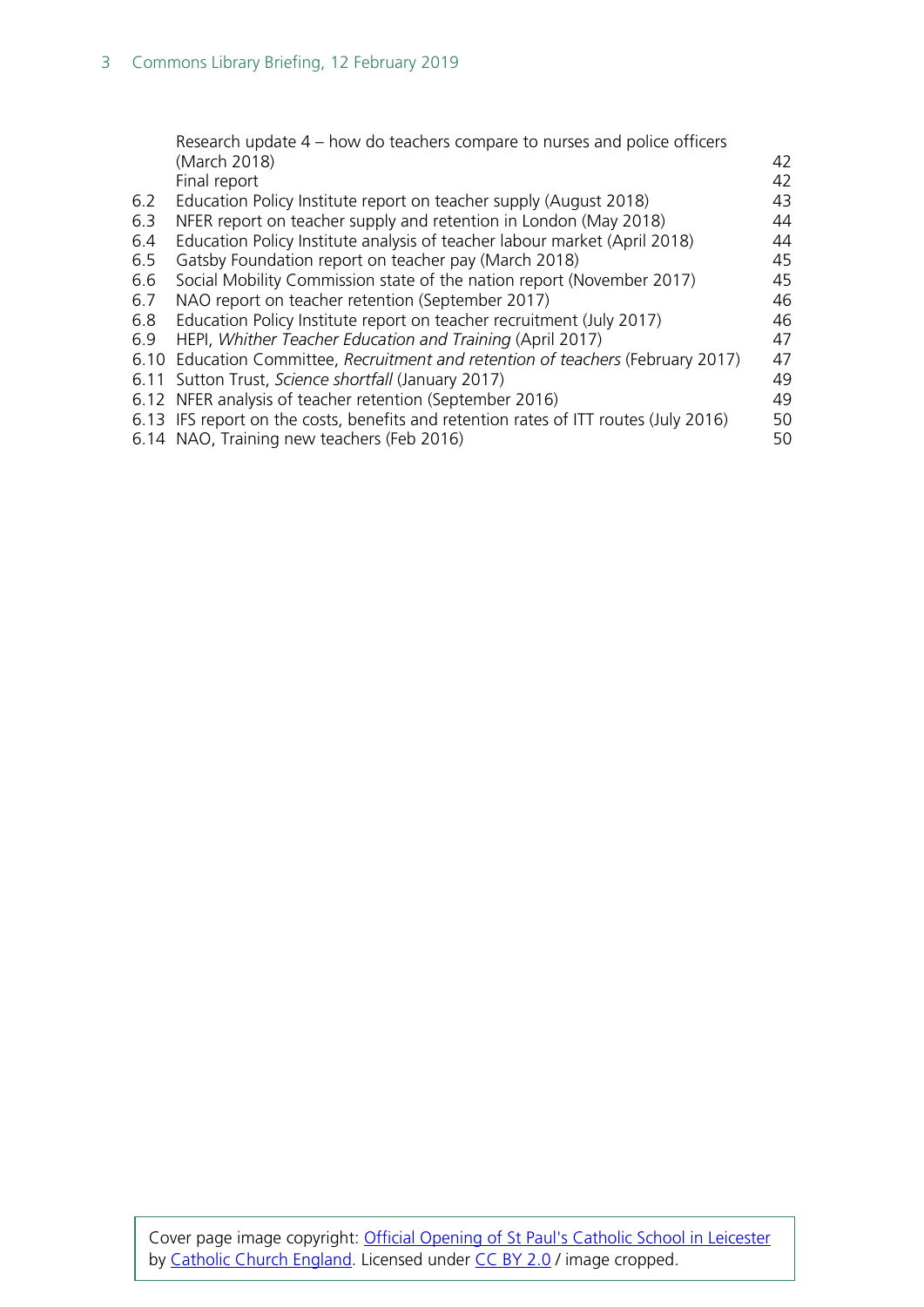## <span id="page-3-0"></span>Summary

#### Trends in teacher supply

In recent years, the overall number of teachers has not kept pace with increasing pupil numbers and the ratio of qualified teachers to pupils has increased from 17.8 in 2013 to 18.7 in 2017. While the recruitment of initial teacher trainees was above target in each year from 2006-07 to 2011-12, it has been below target in each year since, with wide variations across subjects. In addition, the number of full-time teacher vacancies and temporarily filled posts have both risen since 2011.

Overall pupil numbers are expected to continue rising, with the number of secondary school pupils projected to increase by 15% between 2018 and 2025. This, along with other factors such as the Government's ambition for more pupils to take the English Baccalaureate combination of GCSE subjects, means that pressure on teacher recruitment could increase further in the coming years.

#### Initiatives to encouraging recruitment and retention of teachers

There are a number of financial incentives aimed at encouraging recruitment to initial teacher training, including bursaries and scholarships for trainees in certain subjects. In addition, recent Governments have undertaken a range of initiatives aimed both at increasing the recruitment of new and returning teachers, and at improving the retention of existing teachers. The initiatives include (but are not limited to):

- A range of measures aimed at training and upskilling an additional 17,500 maths and physics teachers by 2020.
- The Returning Teachers Pilot, launched in September 2015, aimed at improving teacher recruitment in English Baccalaureate subjects in hard to recruit areas. A second pilot, the Returners Engagement Programme Pilot (now referred to as the Return to Teaching Pilot), was launched in November 2016.
- A National Teaching Service to place teachers in underperforming schools in areas that struggle to recruit teachers. The plans were not taken forward following a pilot.
- Attempts to increase the recruitment of teachers from overseas.
- Encouraging flexible working as a way to boost retention.
- Introducing early-career retention payments for maths teachers in their third and fifth year of teaching.
- Strengthening qualified teacher status and attempting to enhance teachers' continuing professional development and career development opportunities in order to improve the attractiveness of teaching as a profession.
- Introducing a national teacher vacancy website. This is being rolled out gradually, with a view to it being available nationally by March 2019.
- Committing £84 million up to 2022-23 to upskill 8,000 computer science teachers.
- Piloting a student loan reimbursement scheme for science and language teachers working in schools in certain local authorities in their third and fifth years of teaching.

#### Teacher recruitment and retention strategy

In January 2019, the DfE published a [Teacher Recruitment and Retention Strategy.](https://www.gov.uk/government/publications/teacher-recruitment-and-retention-strategy) The strategy's central reform is the introduction of [Early Career Framework,](https://www.gov.uk/government/publications/supporting-early-career-teachers) which will underpin an entitlement to "a fully-funded, 2 year package of structured support for all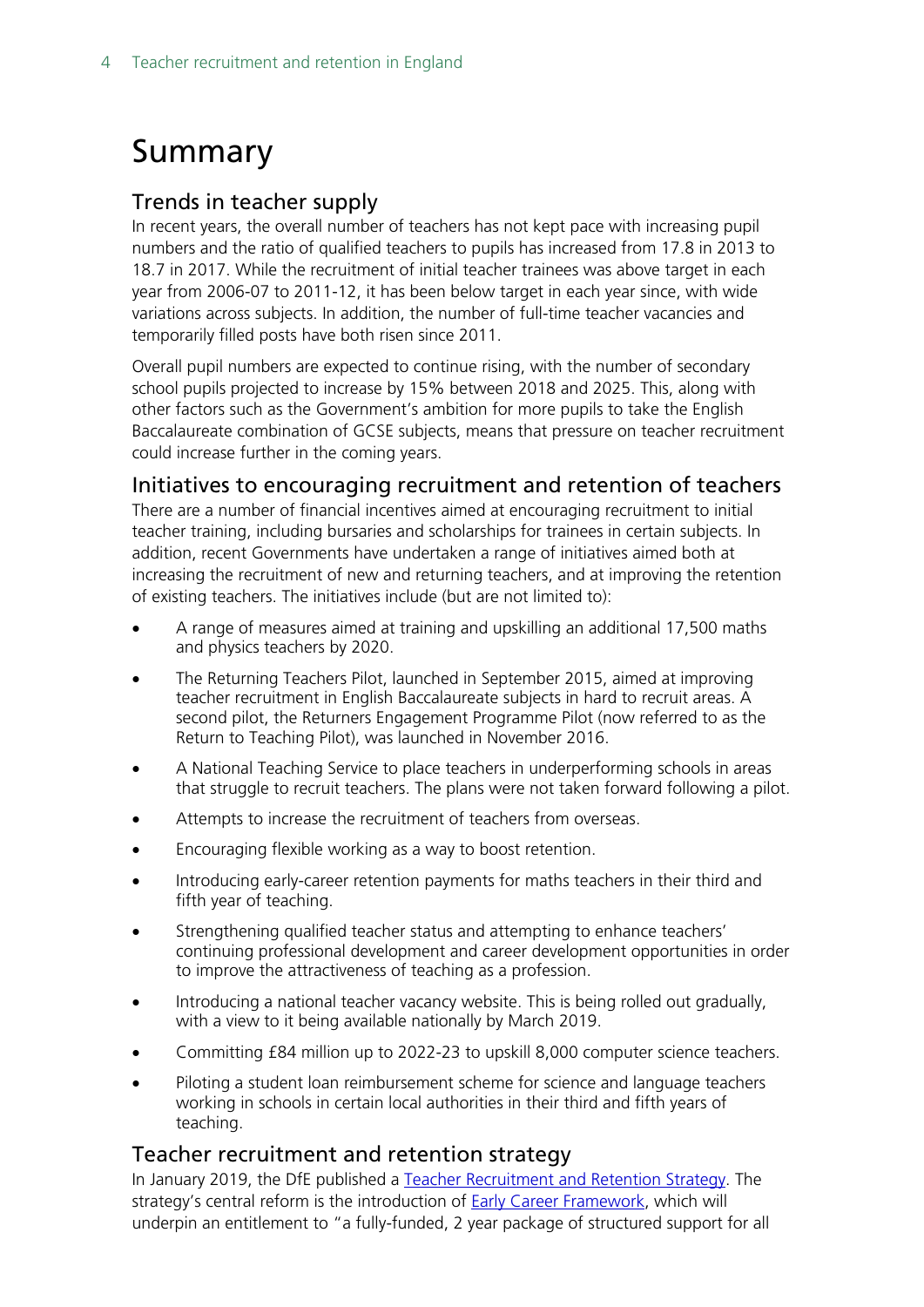early career teachers" including 5% funded off timetable time in the second year of teaching.

Other plans outlined in the strategy include (but are not limited to):

- Reforming bursaries to a "phased, retention payment approach."
- Reforming the accountability system, including consulting on making "requires improvement" the sole trigger for an offer of support – replacing floor and coasting standards – from September 2019.
- Helping encourage more flexible working in schools, including the launch of a "find your jobshare" website for teachers.
- The introduction of a "one-stop application service for ITT".

#### Teacher workload

The current and past governments have also highlighted efforts to reduce teacher workload as a means of encouraging teacher retention. In October 2014, the Coalition Government launched the Workload Challenge – a survey asking teachers for ways to reduce workload. A number of initiatives and commitments followed on from this, including:

- A new Department protocol for changes to accountability, curriculum and [qualifications](https://www.gov.uk/government/uploads/system/uploads/attachment_data/file/594215/DfE_Protocol_-_Feb_2017.pdf) was published in March 2015 setting out Government commitments in response to the Workload Challenge. The Protocol was last updated in February 2017.
- Three workload review groups were formed in October 2015 to look at the issues that teachers said caused the most bureaucracy. The groups' reports were published in March 2016.
- In January 2017, funding was announced for eleven schools to carry out research projects "into efficient and effective approaches which reduce unnecessary workload."
- A large scale survey of teacher workload was conducted in February 2016. [The](https://www.gov.uk/government/uploads/system/uploads/attachment_data/file/594696/TWS-2016_FINAL_Research_brief_Feb_2017.pdf)  [survey report](https://www.gov.uk/government/uploads/system/uploads/attachment_data/file/594696/TWS-2016_FINAL_Research_brief_Feb_2017.pdf) was published in February 2017 and included the finding that teachers in England reported working an average of 54.4 hours a week.
- The creation in May 2018 of a Workload Advisory Group to consider how to remove unnecessary workload associated with data and collection for assessment in schools. The Group published its recommendations, which the Government accepted, in November 2018.
- The publication of a [Workload Reduction Toolkit](https://www.gov.uk/government/collections/workload-reduction-toolkit?utm_source=83156181-a218-46a6-9c68-3f71940a799e&utm_medium=email&utm_campaign=govuk-notifications&utm_content=immediate) in July 2018 a series of online resources to help schools review and reduced workload.

Section four of the briefing provides more information on teacher workload.

#### Reports on teacher recruitment

Section five briefly summarises selected reports on teacher recruitment and retention that have been published since the start of 2016.

Further information on the training of teachers, including the different training routes and the financial support available to trainees, is available in Library Briefing Paper 6710, *[Initial](http://researchbriefings.files.parliament.uk/documents/SN06710/SN06710.pdf)  [teacher training in England.](http://researchbriefings.files.parliament.uk/documents/SN06710/SN06710.pdf)*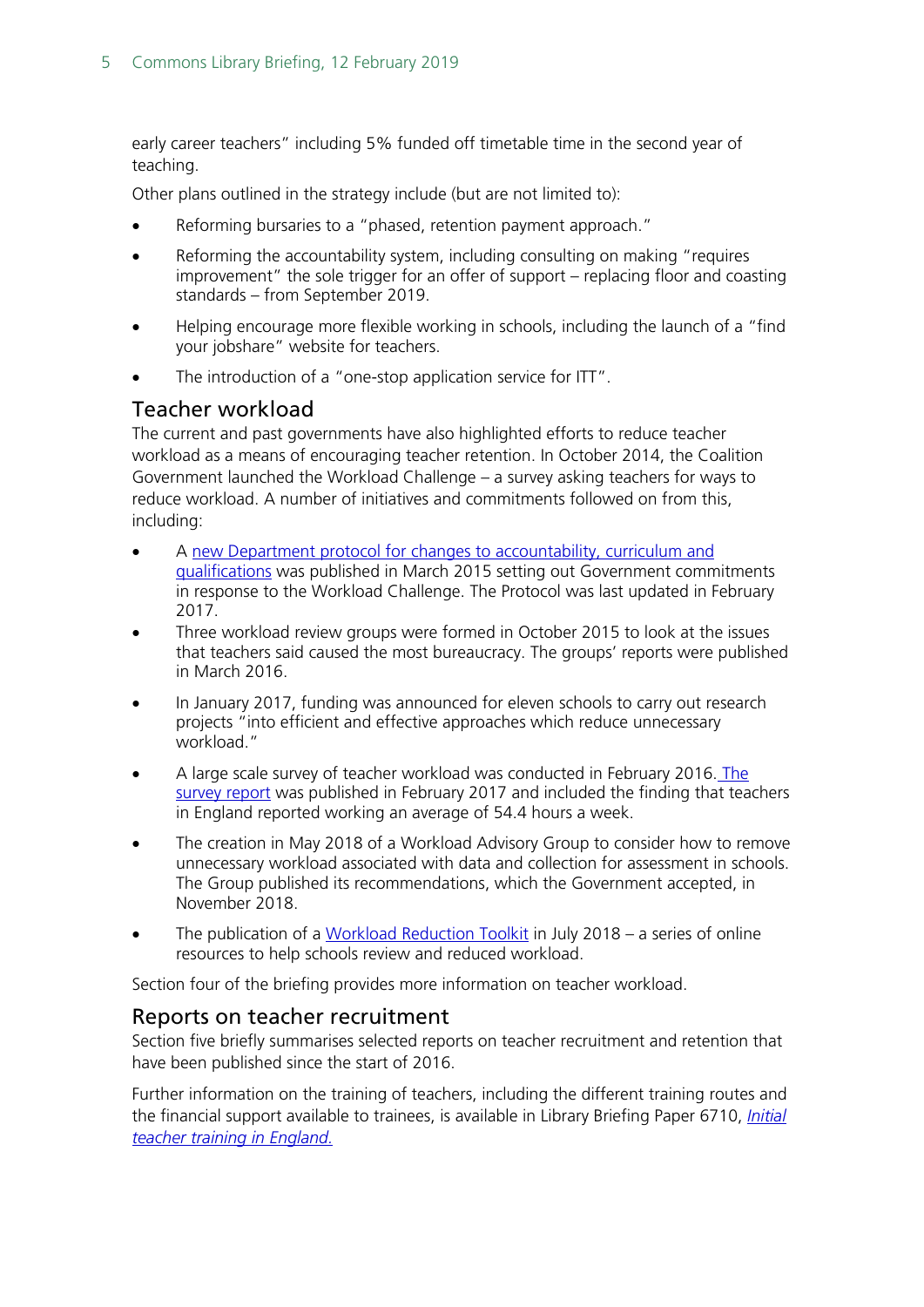## <span id="page-5-0"></span>1. Introduction

As of November 2017, the total full-time equivalent (FTE) number of teachers in publicly funded schools in England was 452,000. Trends are shown opposite. This is an increase of 10,000 since the series began in 2010, but a fall of 5,000 from 2016 and the lowest number since 2013. Under the previous series, which is not directly comparable with the later data, FTE teacher numbers fell from 412,000 in January 1995 to 406,000 in 2000 before increasing to 448,000 in 2010. Of the 452,000 FTE teachers in 2017, 21,000 (5%) were unqualified.

**INCREASE IN TEACHERS SINCE 2000, BUT FALL IN 2017** FTE teachers in state schools in England, Thousands January November  $\Omega$ 100 200 300  $400$ 500 2000 2003 2006 2009 2012 2015

The increase in teachers since 2010 has not kept pace with the increase in pupil numbers and, as a result, the ratio of pupils to

qualified teachers has increased. The size of this increase was greatest in the last two years. Data on the earlier series (below) shows that the ratio fell in the decade from 2000.Teacher numbers increased while pupil numbers fell for much of the decade.

| <b>EARLIER DROP IN PUPIL; QUALIFIED TEACHER RATIO REVERSED FROM 2010</b> |                      |           |  |                      |                      |                                                   |                      |           |                      |           |          |  |
|--------------------------------------------------------------------------|----------------------|-----------|--|----------------------|----------------------|---------------------------------------------------|----------------------|-----------|----------------------|-----------|----------|--|
| Pupil: qualified teacher ratios in state-funded schools in England       |                      |           |  |                      |                      |                                                   |                      |           |                      |           |          |  |
|                                                                          | 2000                 |           |  |                      |                      | 2005 2009 2010 2011 2012 2013 2014 2015 2016 2017 |                      |           |                      |           |          |  |
| November                                                                 |                      |           |  |                      |                      |                                                   |                      |           |                      |           |          |  |
| All state-funded schools                                                 | $\ddot{\phantom{a}}$ |           |  |                      | 17.8                 | 17.7                                              |                      | 17.8 17.9 |                      | 18.1 18.4 | 18.7     |  |
| Maintained schools                                                       | $\ddot{\phantom{a}}$ |           |  |                      | 17.3 17.6            | $\ddotsc$                                         |                      |           |                      |           | $\cdots$ |  |
| January<br>Maintained schools                                            | 18.6                 | 17.4 16.9 |  | $\ddot{\phantom{a}}$ | $\ddot{\phantom{a}}$ | $\ddot{\phantom{a}}$                              | $\ddot{\phantom{a}}$ |           | $\ddot{\phantom{a}}$ | $\cdots$  | $\cdots$ |  |
|                                                                          |                      |           |  |                      |                      |                                                   |                      |           |                      |           |          |  |

*Source: School workforce in England: November 201,7 table 17a (and earlier)*

While the number of teachers has increased, it has been contended that there are growing signs of recruitment difficulties, particularly in certain subjects and in certain geographic areas.<sup>[1](#page-5-1)</sup>

The number of full-time teacher vacancies in state-funded schools has risen from 380 (0.1% of the workforce) in 2010 to 940 (0.3%) in 2017; the number of temporarily filled positions increased from 1,790 (0.5% of the workforce) to 3,050 (0.8%) over the same period. In 2017, vacancy rates were one percent or above in the following secondary subjects: maths (1.4); information technology (1.8%); computing (1.2%); all sciences (1.5%); languages (1.0%); English (1.2%); geography (1.2%); design and technology  $(1.2\%)$  $(1.2\%)$  $(1.2\%)$ ; and commercial/business studies  $(1.1\%)$ .<sup>2</sup> It was

**VACANCIES UP SINCE 2011, BUT STILL <0.5%** Teacher vacancy rates in state schools in England, N 0.0% 0.5% 1.0% 2010 2011 2012 2013 2014 2015 2016 2017 Vacancies **Temporarily filled posts** 

acknowledged by the 2015 Government that vacancy statistics are unlikely to fully reflect recruitment difficulties, in part because they are collected in November when vacancy rates are comparatively low.<sup>[3](#page-5-3)</sup>

Earlier data on vacancies is not directly comparable to the current series.

<span id="page-5-2"></span><span id="page-5-1"></span> <sup>1</sup> For examples, see NAO, *[Training new teachers,](https://www.nao.org.uk/wp-content/uploads/2016/02/Training-new-teachers.pdf)* February 2016, p18.

<sup>2</sup> Department for Education, *[School workforce in England: November 2017,](https://www.gov.uk/government/statistics/school-workforce-in-england-november-2017)* June 2018, tables 14 and 15.

<span id="page-5-3"></span><sup>&</sup>lt;sup>3</sup> NAO, *Training new teachers*, February 2016, p16. Also see, Education Committee. *[Recruitment and retention of teachers,](https://www.publications.parliament.uk/pa/cm201617/cmselect/cmeduc/199/199.pdf)* February 2017, paras 37-42.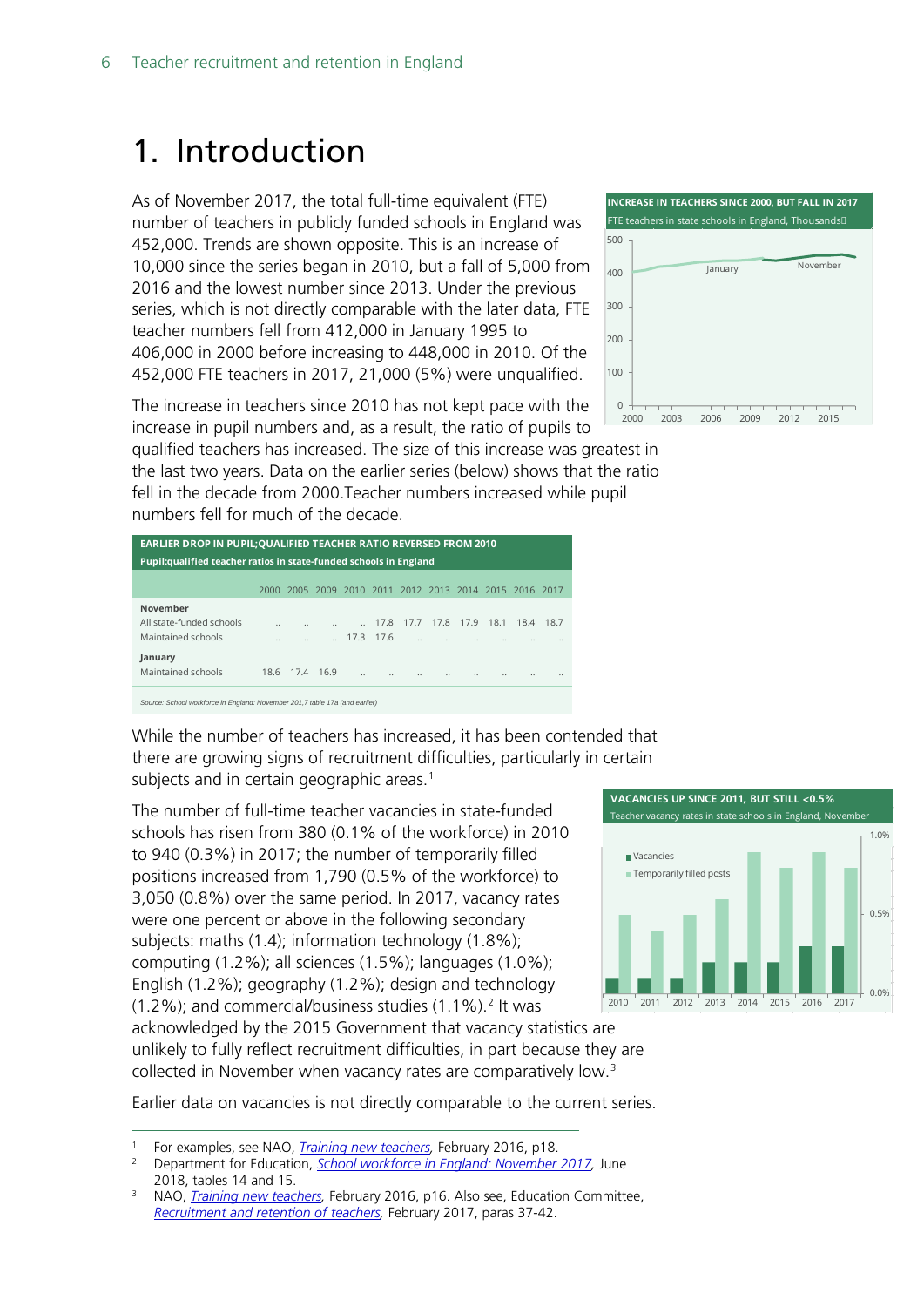Vacancies on the earlier definition/collection show peaks of more than 6,000 in January 2000, and 4,700 in 2001 with levels generally around or below 2,000 in most intervening years.<sup>[4](#page-6-0)</sup>

#### **Box 1: Migration Advisory Committee report on teacher shortages**

The Migration Advisory Committee (MAC) advises the Government on migration issues. In May 2016, it was asked by the then Home Secretary, Theresa May, to undertake a review of the labour market for teachers to determine if there was a shortage that should be filled in part through non-EEA migration. The [report,](https://www.gov.uk/government/uploads/system/uploads/attachment_data/file/585998/2017_01_26_MAC_report_teachers_SOL.pdf) which was published in January 2017, concluded that the evidence did not show an occupation-wide shortage of teachers.<sup>[5](#page-6-6)</sup> Shortages of teachers were found, however, in computer science, Mandarin, general science and modern foreign languages and the MAC recommended that the first three of these subjects should be added to the shortage occupation list. It did not consider it sensible to seek to fill shortages in teachers of European languages from outside of Europe.<sup>[6](#page-6-7)</sup> Secondary school teachers in maths, physics and chemistry were already on the shortage occupation list. The MAC recommended that physics and maths should remain on the list, but that chemistry should be removed as there was not sufficient evidence of a shortage of chemistry teachers.[7](#page-6-8)

It is suggested that a number of factors may lead to the pressure on teacher recruitment increasing further in the years ahead:

- Pupil numbers are projected to rise by 5% between 2018 and 2024. This is driven by secondary school pupil numbers, which are expected to increase by 15% between 2018 and 2024. The number of pupils in state-funded primary schools is expected to decrease by 1.4% over the same period, after peaking in 2019. $8$
- The introduction of the English Baccalaureate (EBacc) performance measure increases demand for teachers in certain subjects, such as languages. This demand is set to increase further given the Government's stated ambition for 75% of pupils to be entered for the EBacc combination of GCSEs by 2022 and [9](#page-6-2)0% by 2025. $9$  In the DfE's summer 2018 school snapshot survey 92% of secondary school leaders stated that they have difficulty recruiting teachers in at least one of the five EBacc subject areas.<sup>[10](#page-6-3)</sup>
- There may be greater competition for graduates in an era of public sector pay restraint.<sup>[11](#page-6-4)</sup>
- Depending on the precise terms of exit, and the detail of the post-Brexit immigration system, the UK's exit from the EU could potentially make it harder to recruit teachers from the EEA to fill any shortages (see box 1).<sup>[12](#page-6-5)</sup>

<span id="page-6-0"></span> <sup>4</sup> Department for Education *School Workforce in England , November 2016* -and earlier Teachers' Review Body report, various years; DES news release 13 August 1991 *Marked improvement in teacher vacancy rates*

<span id="page-6-6"></span><sup>5</sup> Migration Advisory Committee, *[Partial review of the Shortage Occupation List:](https://www.gov.uk/government/uploads/system/uploads/attachment_data/file/585998/2017_01_26_MAC_report_teachers_SOL.pdf)  [Review of teachers](https://www.gov.uk/government/uploads/system/uploads/attachment_data/file/585998/2017_01_26_MAC_report_teachers_SOL.pdf)*, January 2017, p145.

<span id="page-6-7"></span> $6\overline{\text{As above}}$ , p146.

As above, p145.

<span id="page-6-8"></span><span id="page-6-1"></span><sup>8</sup> Department for Education, *[National pupil projections: July 2018,](https://www.gov.uk/government/statistics/national-pupil-projections-july-2018)* July 2018, table 1.

<span id="page-6-2"></span><sup>9</sup> Department for Education, Implementing the English Baccalaureate: Government [consultation response,](https://www.gov.uk/government/uploads/system/uploads/attachment_data/file/630713/Implementing_the_English_Baccalaureate_-_Government_consultation_response.pdf) July 2017, pp8-9.

<span id="page-6-3"></span><sup>10</sup> Department for Education, [The School Snapshot Survey: Summer 2018,](https://assets.publishing.service.gov.uk/government/uploads/system/uploads/attachment_data/file/773842/Summer_2018_SSS_Final_Report.pdf) September 2018, pp28-30.

<span id="page-6-4"></span><sup>11</sup> NAO, *[Training new teachers,](https://www.nao.org.uk/wp-content/uploads/2016/02/Training-new-teachers.pdf)* February 2016, p19.

<span id="page-6-5"></span><sup>12</sup> [Teacher shortages fuelled by Brexit threat to EU nationals,](https://www.theguardian.com/education/2016/dec/31/brexit-threat-to-teachers-from-eu) *Guardian,* 31 December 2016; [Post-Brexit immigration policy could hit teacher recruitment, government](https://schoolsweek.co.uk/post-brexit-immigration-policy-could-hit-teacher-recruitment-government-admits/)  [admits,](https://schoolsweek.co.uk/post-brexit-immigration-policy-could-hit-teacher-recruitment-government-admits/) *Schools Week,* 19 December 2018.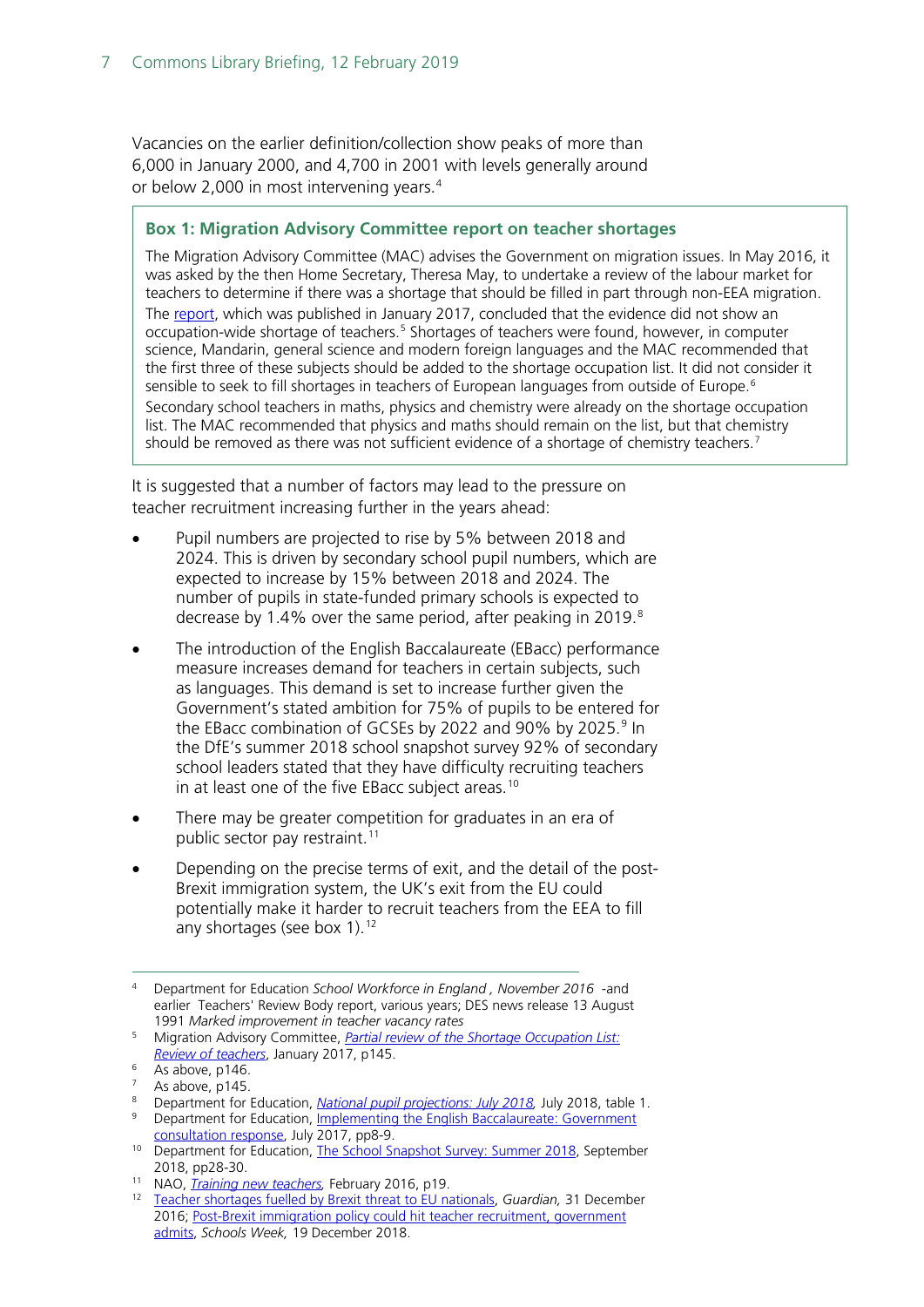## <span id="page-7-0"></span>2. Supply and retention of teachers

### <span id="page-7-1"></span>2.1 The Teacher Supply Model

The Department for Education (DfE) uses a statistical model – the Teacher Supply Model – to estimate the number of teacher trainees required in England in each subject and phase for one year in advance, taking into account factors such as pupil projections and estimates of teacher flows. Initial teacher training is largely focused on postgraduate courses, which make up 90% of training places.

Estimates from the Teacher Supply Model are used to allocate teacher training places to Initial Teacher Training (ITT) providers and Schools Direct Lead Schools. The number of initial allocations is higher than the estimated number of newly qualified teachers (NQTs) required. This is to reflect that not all ITT providers manage to fill their places, not all trainees complete the course, and not all those who complete the course enter the state-funded sector.<sup>[13](#page-7-3)</sup> Changes have, however, been made to the allocations process in recent years (see section 2.2).

#### **Box 2: Closure of the National College for Teaching and Leadership (NCTL)**

In November 2017, the Department for Education announced that the NCTL would close from April 2018, with its teacher recruitment functions merged into the DfE. A new executive agency, the Teaching Regulation Agency, has taken on the NCTL's functions relating to the regulation of the teaching profession.<sup>[14](#page-7-4)</sup>

### <span id="page-7-2"></span>2.2 Changes ITT allocations process

Since the 2016-17 academic year, changes have been made to the process of allocating training places to ITT providers involving the progressive removal of controls on recruitment for certain providers and subjects.

For the 2018-19 academic year, ITT providers were invited to request training places "based on a realistic assessment of local need and minimum sustainability of their ITT programmes" Fixed allocations were given for undergraduate, Early Years, postgraduate Physical Education and Primary School Direct (salaried) courses and providers could not recruit trainees in excess of their allocation. Recruitment controls were lifted for all other postgraduate courses, meaning that ITT providers had automatic permission to recruit above the number of training places they initially requested, with no cap.

Following on from a similar policy in the previous year, in 2018-19 the top performing 25% of ITT providers were awarded multiple-year allocations for postgraduate ITT places. These providers received a

<span id="page-7-3"></span> <sup>13</sup> Department for Education, *[Initial teacher training \(ITT\) allocations and the teacher](https://www.gov.uk/government/statistics/tsm-and-initial-teacher-training-allocations-2018-to-2019)  [Supply Model \(TSM\), England 2018 to 2019,](https://www.gov.uk/government/statistics/tsm-and-initial-teacher-training-allocations-2018-to-2019)* November 2017, p3.

<span id="page-7-4"></span><sup>14</sup> National College for Teaching and Leadership, **TSM** and initial teacher training [allocations: 2018 to 2019,](https://www.gov.uk/government/statistics/tsm-and-initial-teacher-training-allocations-2018-to-2019) last updated 30 November 2017.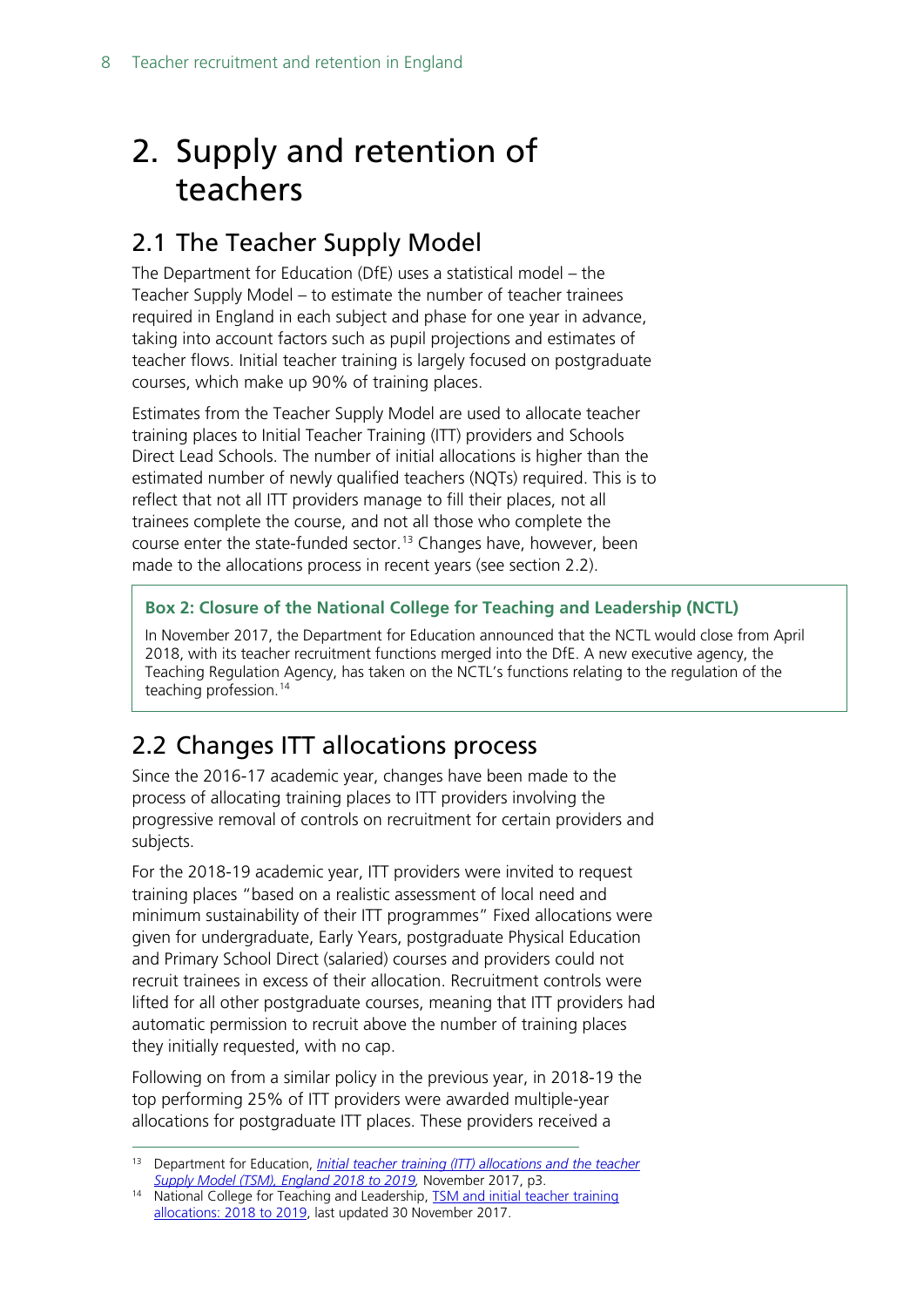baseline guarantee of their allocations for three years, up to and including the 2020 to 2021 academic year.<sup>[15](#page-8-1)</sup>

A similar approach will be used for 2019-20, with fixed allocations for undergraduate, Early Years and some physical education courses, and unlimited recruitment to all other ITT courses.<sup>[16](#page-8-2)</sup>

#### **Box 3: Impact of reforms to ITT on teacher supply**

It has been contended that reforms to ITT in recent years, in particular the increased focus on school-led ITT routes, have the potential to cause local mismatches of supply and demand of teacher training places. Questions have also been raised concerning the sustainability of some university-centred provision as a result of the reforms.

A 2014 report from Universities UK, for example, outlined the concerns and argued that the increased focus on Schools Direct had "contributed to a shortfall in the number of trainee teachers recruited in several subject areas, such as mathematics and physics."<sup>[17](#page-8-4)</sup>

The Teacher Recruitment and Retention strategy (see section 4) announced that the DfE will review the ITT market "to support it to work more efficiently and effectively."<sup>[18](#page-8-5)</sup>

### <span id="page-8-0"></span>2.3 Initial teacher training census 2018-19

The ITT census measures the recruitment of trainee teachers recruited

against that required under the Teacher Supply Model.

Overall teacher recruitment as measured by the initial teacher training census was above target in each year from 2006-07 to 2011-12. It has been below target in each year since.<sup>[19](#page-8-3)</sup>

The chart opposite shows the outcome of the ITT census for the 2018-19. Postgraduate entrants to primary level ITT were above target, with a surplus of around 400. The number of trainees recruited at secondary level was 17%, or around 3,300, below target. There were wide variations across secondary subjects, with the largest absolute shortfalls, excluding the "other" category, in maths (shortfall of 921), design and technology (shortfall of 872), physics (shortfall of 644), religious education (shortfall of 268), and geography (shortfall of 231).



- <span id="page-8-1"></span> 15 Department for Education, *[TSM and initial teacher training allocations: 2018 to](https://www.gov.uk/government/statistics/tsm-and-initial-teacher-training-allocations-2018-to-2019)  [2019,](https://www.gov.uk/government/statistics/tsm-and-initial-teacher-training-allocations-2018-to-2019)* November 2017, pp3-4.
- <span id="page-8-2"></span><sup>16</sup> Department for Education, *[Initial teacher training allocations methodology: 2019 to](https://www.gov.uk/government/publications/initial-teacher-training-itt-requesting-places-2019-to-2020)  [2020,](https://www.gov.uk/government/publications/initial-teacher-training-itt-requesting-places-2019-to-2020)* September 2018.
- <span id="page-8-4"></span>17 Universities UK, *The impact of initial teacher training reforms on English higher [education institutions,](http://www.universitiesuk.ac.uk/policy-and-analysis/reports/Pages/impact-of-initial-teacher-training-reforms.aspx)* October 2014, p2.
- <span id="page-8-5"></span><sup>18</sup> Department for Education, *[Teacher Recruitment and Retention Strategy,](https://assets.publishing.service.gov.uk/government/uploads/system/uploads/attachment_data/file/773930/Teacher_Retention_Strategy_Report.PDF.pdf)* January 2019, p31.
- <span id="page-8-3"></span><sup>19</sup> Department for Education, *[Initial teacher training census for the academic year 2015](https://www.gov.uk/government/uploads/system/uploads/attachment_data/file/478098/ITT_CENSUS_SFR_46_2015_to_2016.pdf)  [to 2016](https://www.gov.uk/government/uploads/system/uploads/attachment_data/file/478098/ITT_CENSUS_SFR_46_2015_to_2016.pdf)*, England, 19 November 2015, p3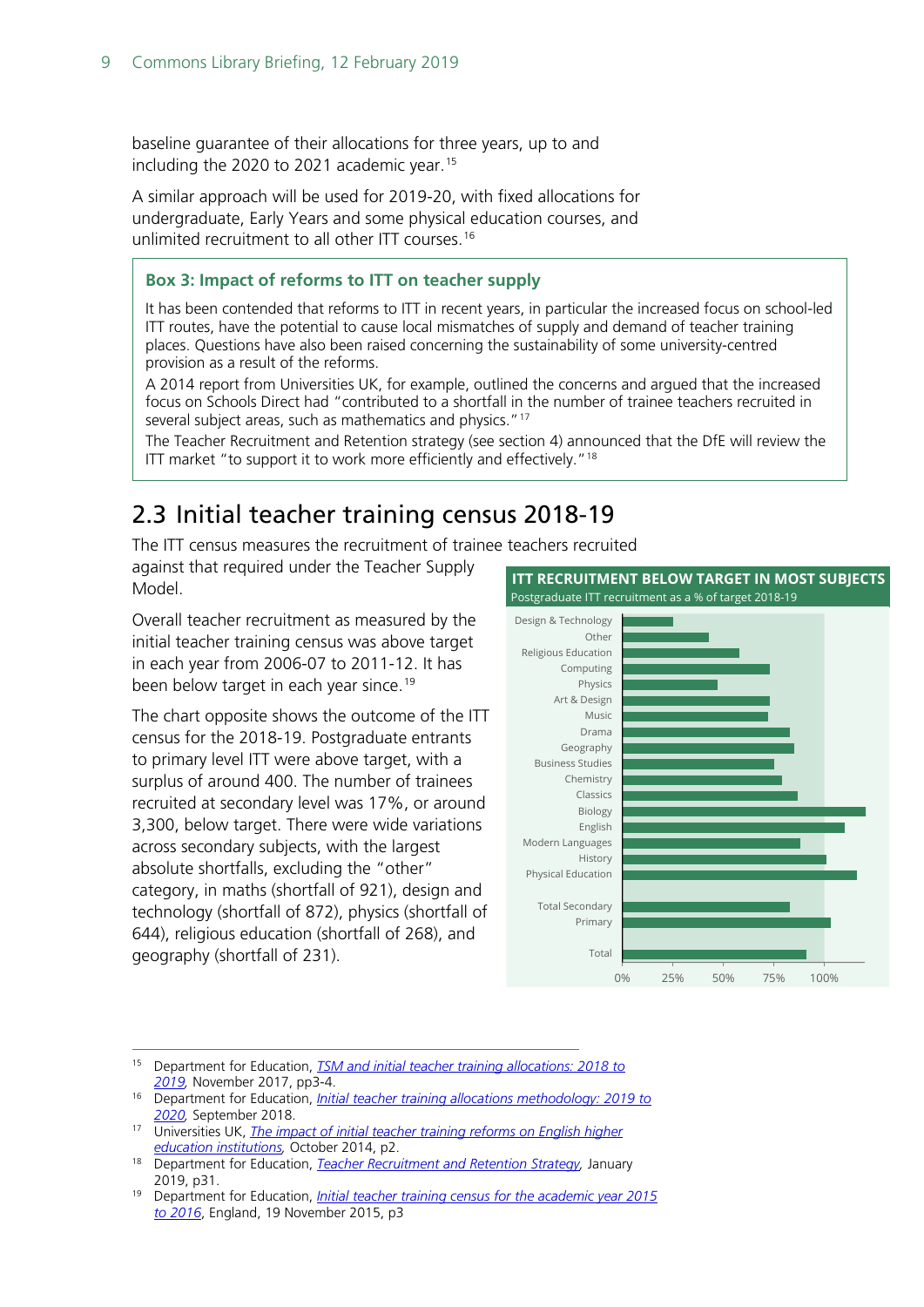Recruitment was above target in biology (surplus of 627), English (surplus of 257), physical education (surplus of 172), and history (surplus of 10).[20](#page-9-1)

Around 46% of the 29,000 postgraduate ITT entrants in 2018-19 were recruited by higher education institutions; 35% were recruited into the two School Direct routes (salaried and fee-based), with 14% entering school-centred ITT (SCITT) and 5% enrolling on Teach First. 90 trainees, or 0.3% of the cohort were on postgraduate teaching apprenticeships.<sup>[21](#page-9-2)</sup>

19% of entrants to postgraduate ITT in 2018-19 had a first class degree; 54% had a  $2:1.^{22}$  $2:1.^{22}$  $2:1.^{22}$  The proportions of trainees with a 2:1 degree or better has remained largely unchanged since 2014-15 but there has been an increase over the longer period. In 2006-07, 8% of entrants to postgraduate ITT courses had a first class degree; 51% had a 2:1.<sup>[23](#page-9-4)</sup>

#### **Box 4: Qualified teachers from overseas**

Teachers who are fully qualified in the European Economic Area and, since 2012, Australia, Canada, New Zealand and the United States, can be awarded QTS in England with no requirement for further training.

In the 2017-18 financial year (the latest available data), 3,525 QTS awards were made to qualified teachers from the EEA – a decrease of 25% on the previous year, but an increase of 75% compared to 2010-11.

Around 1,500 QTS awards were made to teachers from Australia, Canada, New Zealand and the United States in 2017-18 – a 14% decrease on 2016-17 and a 15% increase compared to 2012-13.<sup>[24](#page-9-5)</sup>

### <span id="page-9-0"></span>2.4 Retention of existing teachers

Alongside the recruitment of new teachers, the retention of existing teachers is a key component in maintaining teacher supply and is a key focus of the DfE's Teacher Recruitment and Retention Strategy.

42,830 FTE qualified teachers left the state-funded sector in the 12 months to November 2017, a 'wastage rate' of 9.9%. This rate was the same as the previous two years and has increased from 9.2% in 2011. In 2017 the number of teachers leaving the profession was higher than the number entering for the first time on the current series (which goes back to 2011); 400 more FTE teachers left the profession than joined. The number of FTE qualified teachers recorded as leaving the state funded sector for reasons other than retirement was 35,800 in 2017. This has increased year-on-year from 24,750 in 2011 (when the current series starts).<sup>[25](#page-9-6)</sup>

<span id="page-9-1"></span> <sup>20</sup> Department for Education, *[Initial teacher training: trainee number census -](https://www.gov.uk/government/statistics/initial-teacher-training-trainee-number-census-2018-to-2019) 2018 to 2019,* November 2018, table 1. 21 Department for Education, *[Initial teacher training: trainee number census -](https://www.gov.uk/government/statistics/initial-teacher-training-trainee-number-census-2018-to-2019) 2018 to* 

<span id="page-9-2"></span>*[<sup>2019,</sup>](https://www.gov.uk/government/statistics/initial-teacher-training-trainee-number-census-2018-to-2019)* November 2018, table 1a.

<span id="page-9-3"></span> $22$  As above, table 2b.

<span id="page-9-4"></span> $23$  As above, table 2a.

<span id="page-9-5"></span><sup>24</sup> As above, tables 8 & 8a.

<span id="page-9-6"></span><sup>25</sup> Department for Education, *[School workforce in England: November 2017,](https://www.gov.uk/government/statistics/school-workforce-in-england-november-2017)* June 2018, tables 7a & 7b.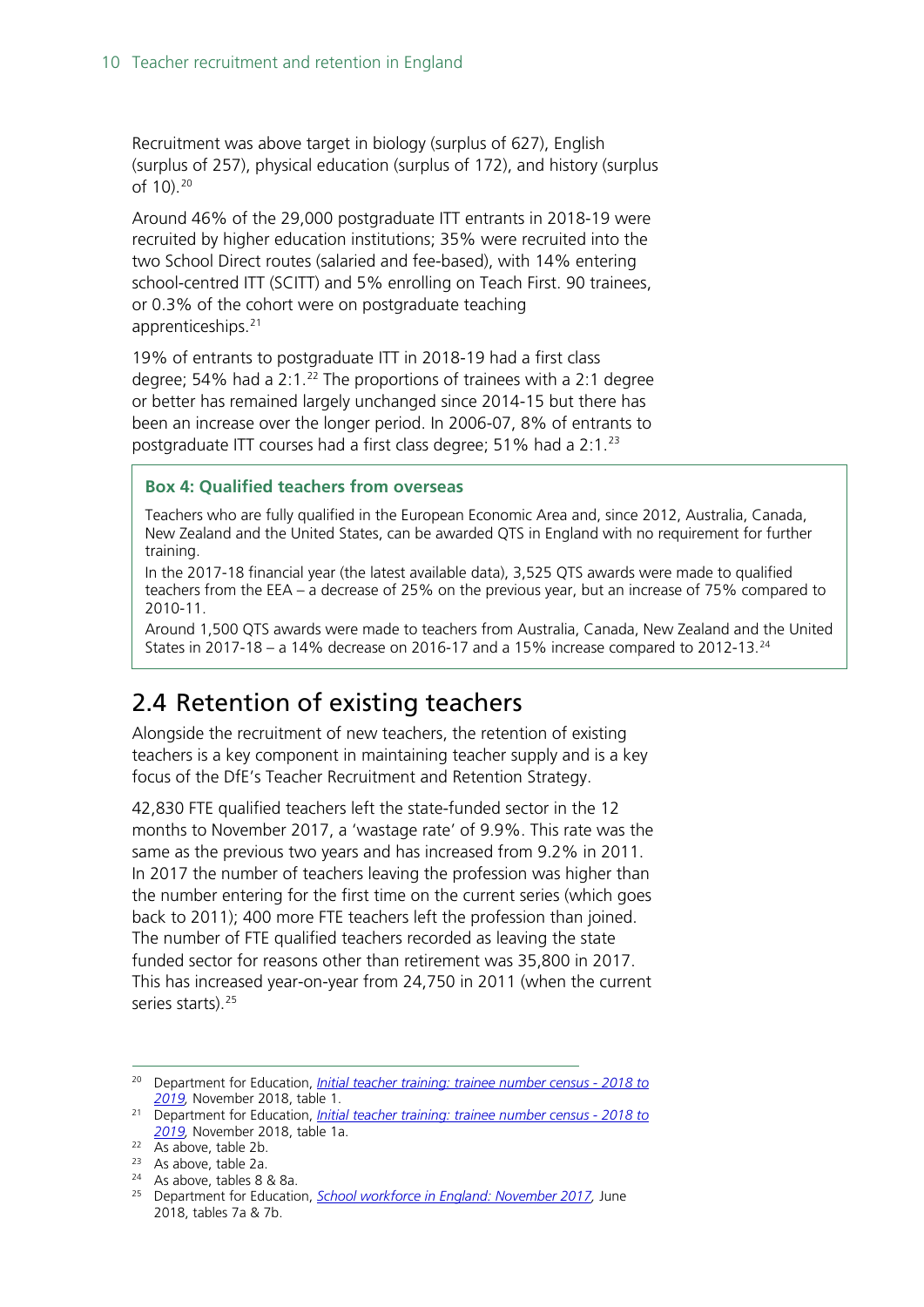22% of newly qualified entrants to the sector in 2015 were not recorded as working in the state sector two years later. The five year out-of-service-rate for 2012 entrants was 33%, the ten year rate for 2008 entrants was 40%. The five-year wastage rate is the highest on the current series, which dates back to 1997. The rate has been between 26% and 33% in each year over this period. The ten-year rate has been between 36% and 40% in each year since 1997.<sup>[26](#page-10-1)</sup> In March 2016, there were around 251,000 qualified teachers aged under 60 who had previously worked in state schools in England but were no longer doing so. 104,000 qualified teachers aged under 60 have never taught in the state sector.<sup>[27](#page-10-2)</sup>

It is important to note that teachers classed as 'out of the profession' at any one date can and do return – these figures summarise flows into and out of the profession, not permanent states. For example, of the teachers who entered state-funded schools in 2014, only 53% were newly qualified.<sup>[28](#page-10-3)</sup> In addition, analysis by the National Foundation for Education Research of a sample of 6,900 teachers between 2001 and 2015 found that, excluding those who retired, 51% of teachers who left state schools left to jobs in the wider school sector.<sup>[29](#page-10-4)</sup>

### <span id="page-10-0"></span>2.5 Teachers' pay

The School Teachers' Review Body (STRB) makes recommendations on the pay of teachers in England and Wales in line with a remit set by the Secretary of State. In July 2018, the STRB reported on what adjustments should be made to the pay and allowances of teachers in 2018-19 to promote recruitment and retention.

The report stated that maintaining teacher supply had become more difficult in recent years and that this is "particularly concerning" given that demand for teachers is expected to rise as a result of increases in pupil numbers. It added that relative pay trends, whereby "significant gaps" had developed between the pay of teachers and the earnings available in other gradate professions, are "important contributory factors in the recruitment and retention problems facing the teaching profession in England and Wales." While noting that pay is not the only factor affecting teacher recruitment and retention, the report argued that "a competitive pay system will help schools to maintain the effective workforce of good teachers and school leaders…"

The STRB recommended that for 2018-19 all pay and allowance ranges for teachers and school leaders should be uplifted by 3.5%. It stated that this would "address deteriorating trends in teacher retention by improving the position of teachers' pay framework in the labour market for graduate professions." Unless action is taken now, the report stated,

<span id="page-10-1"></span> <sup>26</sup> As above, table 8.

<span id="page-10-2"></span><sup>27</sup> As above, tables 22 & 23.

<span id="page-10-3"></span><sup>28</sup> NAO, *[Training new teachers,](https://www.nao.org.uk/wp-content/uploads/2016/02/Training-new-teachers.pdf)* 10 February 2016, p8

<span id="page-10-4"></span><sup>&</sup>lt;sup>29</sup> NFER, *Should I Stay or Should I Go? NFER Analysis of Teachers Joining and Leaving [the Profession](https://www.nfer.ac.uk/media/1924/lfsa01.pdf)*, November 2015, p8.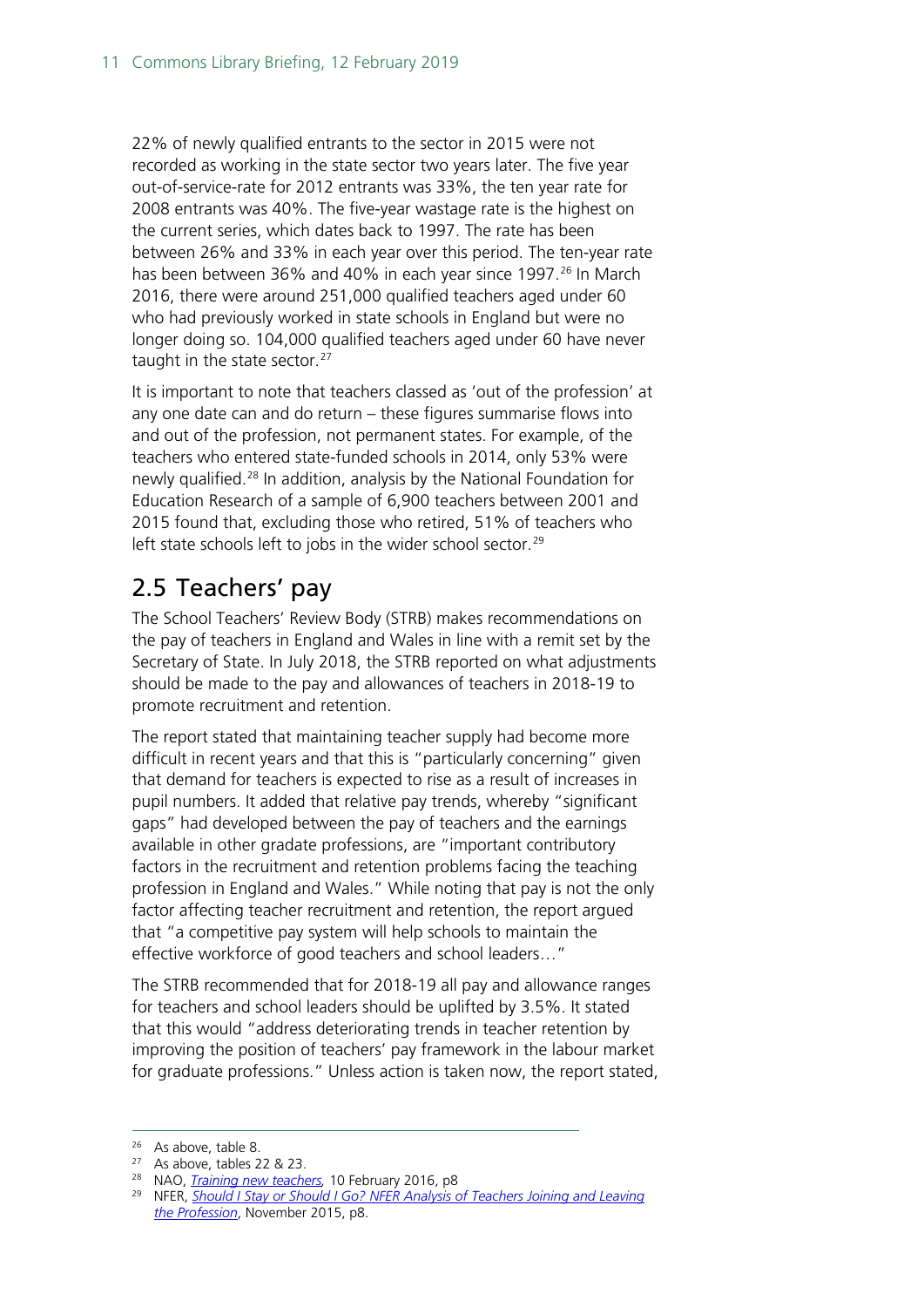"graduate starting pat will also have moved still further ahead by next year, making teacher recruitment more difficult."[30](#page-11-1)

The Government accepted the STRB's recommendation for a 3.5% uplift to the main teacher pay range, but recommended a 2% increase to the upper pay range, and a 1.5% increase for the leadership pay range. This, the Education Secretary said, "balanced a need to recognise the value and dedication of our hard-working public servants whilst ensuring that our public services remain affordable in the long term."

The Government additionally announced that it would pay schools a new teachers' pay grant to "cover, in full, the difference between this award and the cost of the 1% award that schools would have anticipated under the previous public sector pay cap." The grant, which will be worth £187 million in 2018-19 and £321 million in 2019-20, will be paid from the existing DfE budget.<sup>[31](#page-11-2)</sup> Further information on how the teachers' pay grant will be distributed to schools is included in *guidance* published by the DfE.<sup>[32](#page-11-3)</sup>

At the end of January 2019 the Education Secretary submitted evidence to the STRB about the 2019 pay award for teachers. This set out evidence on teacher recruitment and retention and recommended that a 2% increase in per teacher pay was "affordable nationally, in the context of the cost pressures faced by schools and headroom available for increases in teachers' pay."<sup>[33](#page-11-4)</sup>

#### **Box 5: DfE commissioned research on factors affecting teacher retention**

Following a survey targeted at former teachers in January to March 2017, the DfE commissioned indepth qualitative research into why teachers leave the profession and what would encourage them to remain in teaching. The report of this research was published in March 2018: *[Factors affecting teacher](https://assets.publishing.service.gov.uk/government/uploads/system/uploads/attachment_data/file/686947/Factors_affecting_teacher_retention_-_qualitative_investigation.pdf)  [retention: qualitative investigation](https://assets.publishing.service.gov.uk/government/uploads/system/uploads/attachment_data/file/686947/Factors_affecting_teacher_retention_-_qualitative_investigation.pdf)*.

Amongst the findings of the research were:

- Workload was the most important factor influencing teachers' decisions to leave the profession and most suggested solutions to addressing retention were linked to workload in some way.
- Decisions to leave the profession were "generally driven by the accumulation of a number of factors, over a sustained period of time", but for some there had been a specific 'trigger' point.
- Suggested solutions for retention offered by teachers included: improving in-school support for teachers, increasing focus on progression opportunities, reducing workload, improving working conditions (flexible working was viewed positively; pay was not a driver for most but it was stated that pay levels were not reflective of the role), professional recognition and greater autonomy.[34](#page-11-5)

### <span id="page-11-0"></span>2.6 Department for Education analyses of teacher supply and retention

Under the 2015 Government a programme of work was begun to "develop the use of existing data that will improve its understanding of

 <sup>30</sup> School Teachers' Review Body, *[Twenty-eighth report –](https://www.gov.uk/government/publications/school-teachers-review-body-28th-report-2018) 2018,* July 2018, ppix-x.

<span id="page-11-2"></span><span id="page-11-1"></span><sup>31</sup> [HCWS912,](https://www.parliament.uk/business/publications/written-questions-answers-statements/written-statement/Commons/2018-07-24/HCWS912/) 24 July 2018.

<sup>&</sup>lt;sup>32</sup> Department for Education, [Teachers' pay grant methodology,](https://www.gov.uk/government/publications/teachers-pay-grant-methodology/teachers-pay-grant-methodology) September 2018.

<span id="page-11-4"></span><span id="page-11-3"></span><sup>&</sup>lt;sup>33</sup> Department for Education, Government evidence to the STRB: The 2019 pay award, January 2019, pp15-22 & p3. 34 Department for Education, *[Factors affecting teacher retention: qualitative](https://assets.publishing.service.gov.uk/government/uploads/system/uploads/attachment_data/file/686947/Factors_affecting_teacher_retention_-_qualitative_investigation.pdf)* 

<span id="page-11-5"></span>*[investigation,](https://assets.publishing.service.gov.uk/government/uploads/system/uploads/attachment_data/file/686947/Factors_affecting_teacher_retention_-_qualitative_investigation.pdf)* March 2018, pp5-8.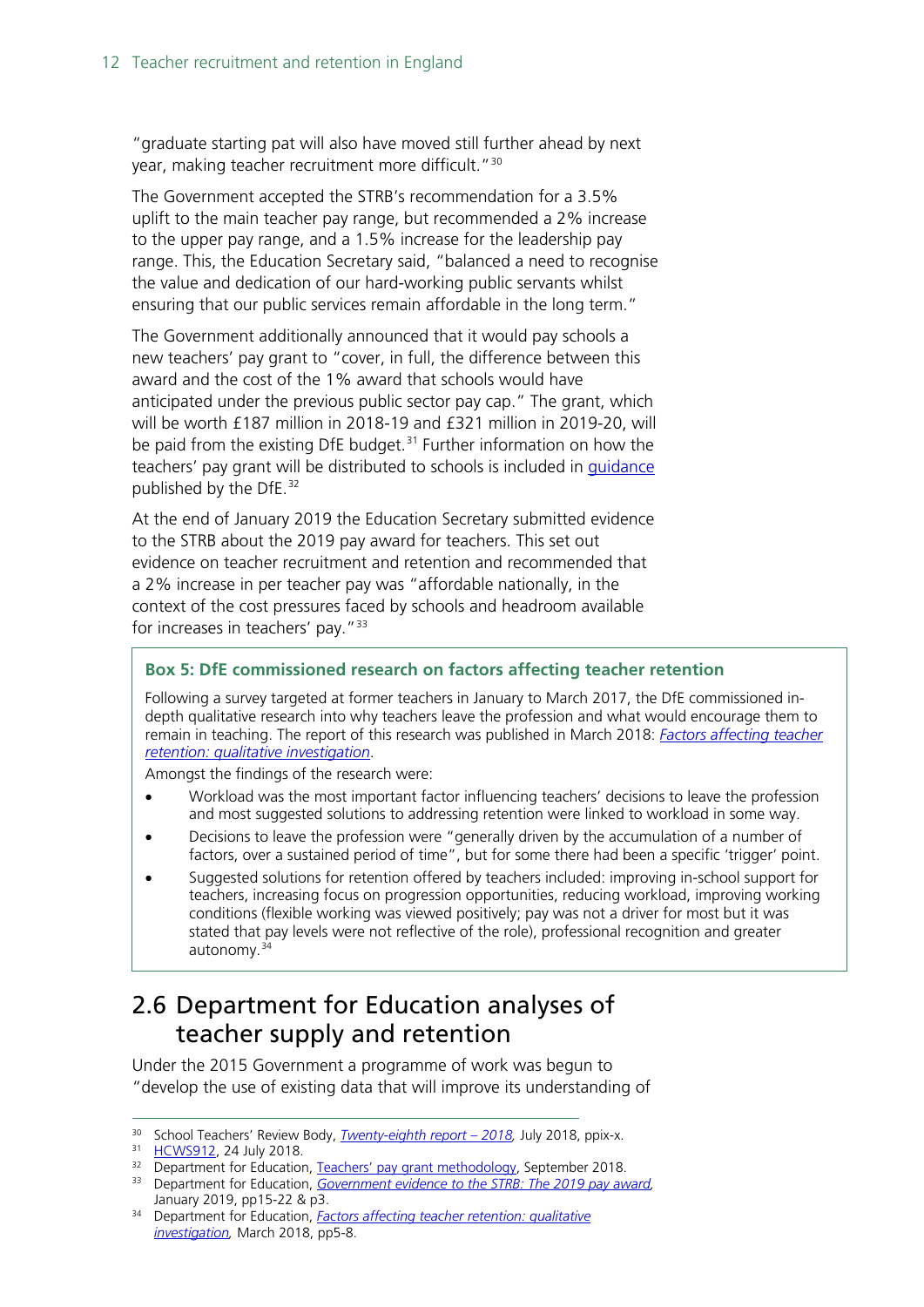the teacher supply market at a more local level." Brief summaries of these analyses are provided below.

#### **Local analysis of teacher workforce (September 2016)**

The first output of this work, a [local analysis of the teacher workforce](https://www.gov.uk/government/statistics/local-analysis-of-teacher-workforce-2010-to-2015)  [between 2010 and 2015,](https://www.gov.uk/government/statistics/local-analysis-of-teacher-workforce-2010-to-2015) was published in September 2016. Among other things, the analysis found that "school-to-school mobility is now the biggest source of new entrants to schools – and is therefore a key driver of increased recruitment in schools." It additionally found that schools in areas with higher levels of deprivation have slightly higher rates of school-to-school mobility and teacher wastage. The Government committed to conducting further work to understand the drivers behind the findings.<sup>[35](#page-12-0)</sup>

#### **Teacher analysis compendium: trends in teacher supply, retention and mobility (May 2017)**

The [first of an intended series of analyses](https://www.gov.uk/government/statistics/teachers-analysis-compendium-2017) exploring the drivers behind the findings of the Department's local analysis of the teacher workforce was published in May 2017.<sup>[36](#page-12-1)</sup>

The first two sections of the report provided information on those entering and leaving the teaching profession. Among other things, it stated that:

- The entrant rate (teachers identified as an entrant as a proportion of the total number of teachers) increased between 2011 and 2015, driven by an increased need for teachers of English Baccalaureate (EBacc) subjects.
- The wastage rate increased in every subject between 2011 and 2015, but this was offset by rising entrant numbers. The rise in the wastage rate was despite a fall in the retirement rate and was driven by an increase in those leaving to 'go out of service'.
- PE had the lowest wastage rate of any subject in each year between 2011 and 2015; History had the second lowest in each year, while Physics had either the highest or second highest wastage rate in each year.
- The returner rate (the number of teachers in a subject identified as returning to the profession as a proportion of the total number of teachers in a subject) rose in each subject between 2011 and 2015. The report stated that this was "likely to be closely related" to an increase in the pool of teachers who can be recruited as returners because of the increase in those leaving to go 'out of service'.[37](#page-12-2)

The third section of the report provided an analysis of the characteristics associated with the retention of teachers, both within a school and within the system as a whole. It built on the analysis published by the

<span id="page-12-0"></span> <sup>35</sup> Department for Education, *[Local analysis of teacher workforce: 2010 to 2015,](https://www.gov.uk/government/statistics/local-analysis-of-teacher-workforce-2010-to-2015)*  September 2016, pp2-3.

<span id="page-12-1"></span><sup>36</sup> Department for Education, *[Analysis of teacher supply, retention and mobility,](https://www.gov.uk/government/statistics/teachers-analysis-compendium-2017)* May 2017.

<span id="page-12-2"></span><sup>&</sup>lt;sup>37</sup> As above, pp2-20.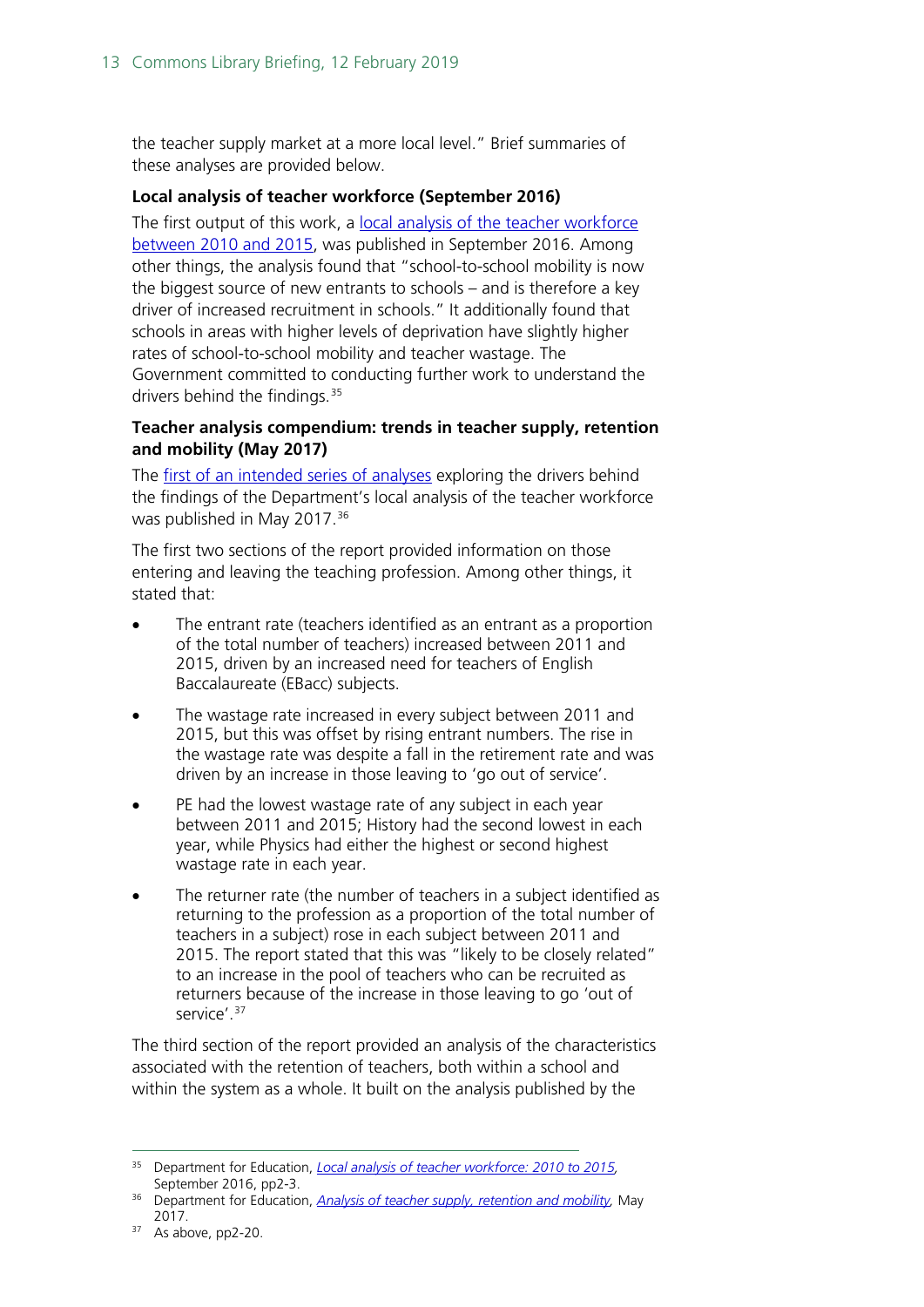DfE in September 2016, which showed an increase in school-to-school teacher mobility and in teacher 'out of service' wastage.

The report found that "there is no single observable factor that can explain why teachers and leaders move to a different school, or why they leave the profession altogether, but that there are some factors that are better at predicting such moves than others". The report noted that:

- Teachers with permanent contracts have higher retention rates, both in school and in the system.
- Retention rates increase with age and experience, and are higher outside London and in schools rated 'Good' or 'Outstanding' by Ofsted.
- The deprivation of a school's area does not seem to be a major driver of in-system retention once other characteristics are controlled for, but it is likely to feed in through the relationship between deprivation and other predictive factors.
- Full-time teachers are less likely to leave the system than part-time teachers, but more likely to move schools.
- Holding a more senior post in a school is associated with higher in-system retention.<sup>[38](#page-13-0)</sup>

With regards to teacher mobility between schools and geographic areas, the report found that most teachers stay within commuting distance when moving schools and that secondary teachers were more likely to move a greater distance than primary teachers.<sup>[39](#page-13-1)</sup>

#### **Teacher analysis compendium 2: school and teacher level factors relating to teacher supply (September 2017)**

Following on from the two earlier analyses, in September 2017, the DfE published an [analysis of school and teacher level factors relating to](https://www.gov.uk/government/uploads/system/uploads/attachment_data/file/643974/SFR86_2017_Main_Text.pdf)  [teacher supply.](https://www.gov.uk/government/uploads/system/uploads/attachment_data/file/643974/SFR86_2017_Main_Text.pdf) The report used data from the School Workforce Census to develop a Supply Index – an experimental methodology which attributed a score to each school based on the severity of its teacher supply issues. The report found that when the Supply Index scores were mapped there was no strong geographic trends in teacher supply issues, suggesting that this is a school level issue.

The report additionally reviewed the evidence of the factors that cause teachers to leave the profession. It found that:

- There are a wide range of factors that influence teachers' and schools' decisions relating to teacher supply.
- The decision to leave teaching is a complex one influenced by numerous factors, but research suggests that workload and accountability pressure, wanting a change, the school situation,

<span id="page-13-0"></span> <sup>38</sup> Department for Education, *Analysis of [teacher supply, retention and mobility,](https://www.gov.uk/government/statistics/teachers-analysis-compendium-2017)* May 2017, p3 & pp21-40.

<span id="page-13-1"></span> $39$  As above, p3.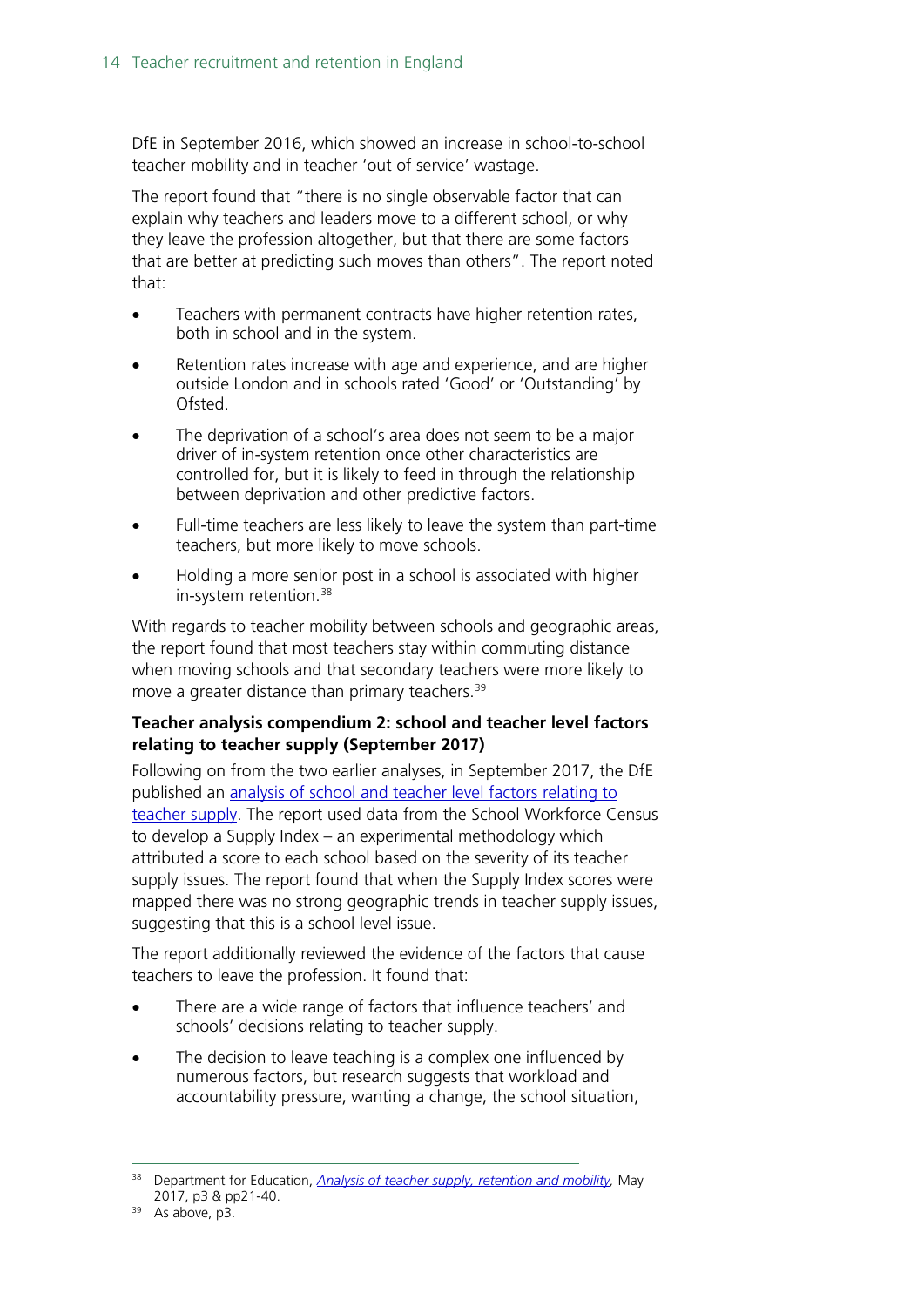and salary considerations are the most prominent factors in leaving.

• Workload, government policy and lack of support from leadership were cited as the three main reasons for leaving in a survey of exteachers.[40](#page-14-0)

#### **Teacher analysis compendium 3: teacher supply, retention and mobility (February 2018)**

A [further teacher supply analysis,](https://assets.publishing.service.gov.uk/government/uploads/system/uploads/attachment_data/file/682892/SFR11_2018_Main_Text.pdf) intended to build on some of the areas covered previously, was published in February 2018.

The first two sections of the report looked at post-ITT employment rates and the mobility of NQTs. The analysis found that post-ITT employment rates rose in the six years up to 2014-15, at which point 85% of trainees achieving QTS secured a teaching role within a state-funded school. Employment rates amongst graduates of school-led training routes were typically 5 percentage points higher than those on HEIbased routes. There were also significant variations by secondary subject. Regarding the mobility of NQTs, the analysis found that NQTs do not tend to move far to take up their first post, with around half taking up a post within 25km of their ITT provider.

The findings from the remaining sections of the analysis included:

- Updating the analysis published in May 2017 (see above) on teacher movement between state-funded schools using more recent data produced no change in the headline figures; 70% of teachers were found to stay within commuting distance when changing schools.
- An experimental analysis of teacher supply in relation to the extent of regional ITT provision suggested that in some regions the scale of ITT provision seems lower than demand. Conversely, in some areas the analysis indicated that demand appears was higher than required to meet local needs.

#### **Teacher analysis compendium 4: supply, retention and mobility (September 2018)**

A [further analysis](https://assets.publishing.service.gov.uk/government/uploads/system/uploads/attachment_data/file/743743/Teachers_Analysis_Compendium_4.pdf) covering a number of areas, including those who return to teaching, qualified teachers who are not currently teaching in the state-funded sector, and the retention of NQTs, was published in September 2018.

The findings included:

- Approximately 20,000 teachers return to teaching each year, with around 60% having permanent contracts compared to around 95% of the remaining workforce. Returners are also less likely to work full-time.
- The pool of qualified teachers who are not current teaching in the state-funded sector has remained steady at around 350,000 teachers for each year. Most secondary teachers classed as inactive who return do so within the first few years of leaving

<span id="page-14-0"></span> <sup>40</sup> Department for Education, [Analysis of school and teacher level factors relating to](https://www.gov.uk/government/uploads/system/uploads/attachment_data/file/643974/SFR86_2017_Main_Text.pdf)  [teacher supply,](https://www.gov.uk/government/uploads/system/uploads/attachment_data/file/643974/SFR86_2017_Main_Text.pdf) September 2017, pp2-4.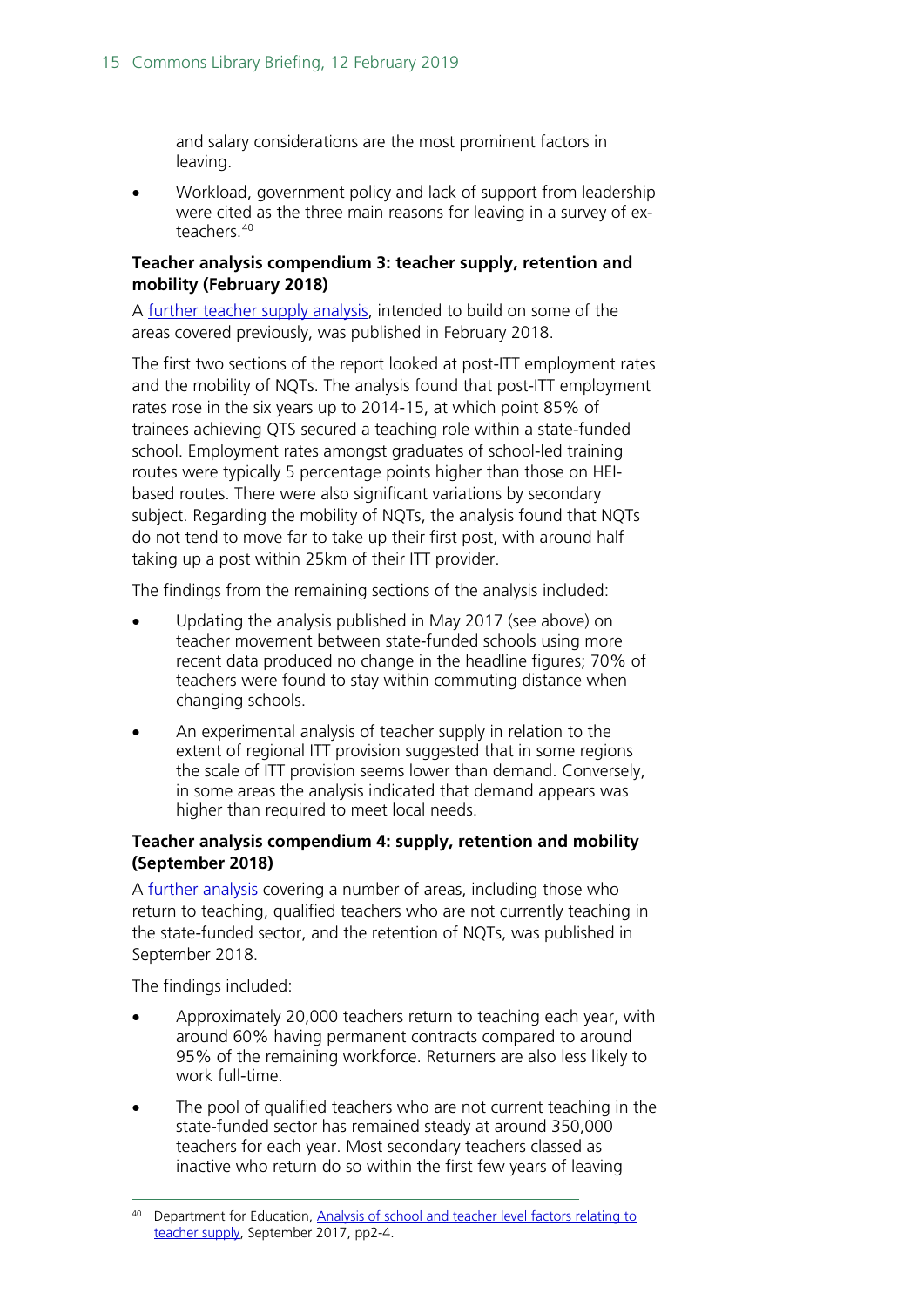(24% of males and 31% of females return within 5 years). the likelihood of returning reduces with each passing year.

The five year retention rate of female NQTs was 5 percentage points higher than for male NQTs. It was also higher among those under 30.

The sixth section of the analysis provided an update to the first teacher analysis compendium, which was published in May 2017 and covered 2011 to 2015, and looked at data from 2015 to 2017. It found that the overall number of entrants had remained stable in most subjects over the last three years. The overall number of leavers had also remained stable, but most EBacc subjects had seen an increase in leavers, with the largest increases in maths and geography. More teachers left than joined in every subject in 2017, except for maths and physics.<sup>[41](#page-15-1)</sup>

### <span id="page-15-0"></span>2.7 NCTL research on teacher retention rates (July 2016)

[Research published by the NCTL in July 2016](https://www.gov.uk/government/uploads/system/uploads/attachment_data/file/544773/Linking_ITT_and_workforce_data__Initial_Teacher_Training_Performance_Profiles_and_School_Workforce_Census_.pdf) gave initial estimates of teacher retention rates by ITT route. The report cautioned against overinterpreting small differences, but highlighted some key findings that were unlikely to diminish as data quality improves:

- Three regions of England North East, North West and South West – appear to have large numbers of new qualified teachers who do not join a state-sector school immediately after achieving QTS.
- Those studying on undergraduate with QTS courses have low initial retention rates in the profession, though we cannot know whether this results from subsequent choices made by the individual or recruitment decisions made by schools.
- Teach First has very high two year retention rates, but thereafter their retention is poorer than other graduate routes.
- Ethnic minority teacher trainees have very low retention rates.
- Individuals who train part-time or who are older have much poorer retention rates, which may simply reflect other family commitments that interfere with continuous employment records.<sup>[42](#page-15-2)</sup>

<span id="page-15-1"></span> <sup>41</sup> Department for Education, *[Analysis of teacher supply, retention and mobility,](https://www.gov.uk/government/statistics/teachers-analysis-compendium-4)*  September 2018, pp2-4.

<span id="page-15-2"></span><sup>42</sup> National College for Teaching and Leadership, *[Linking ITT and workforce data:](https://www.gov.uk/government/uploads/system/uploads/attachment_data/file/544773/Linking_ITT_and_workforce_data__Initial_Teacher_Training_Performance_Profiles_and_School_Workforce_Census_.pdf)  [\(Initial Teacher Training Performance Profiles and School Workforce Census\),](https://www.gov.uk/government/uploads/system/uploads/attachment_data/file/544773/Linking_ITT_and_workforce_data__Initial_Teacher_Training_Performance_Profiles_and_School_Workforce_Census_.pdf)* July 2016, p4.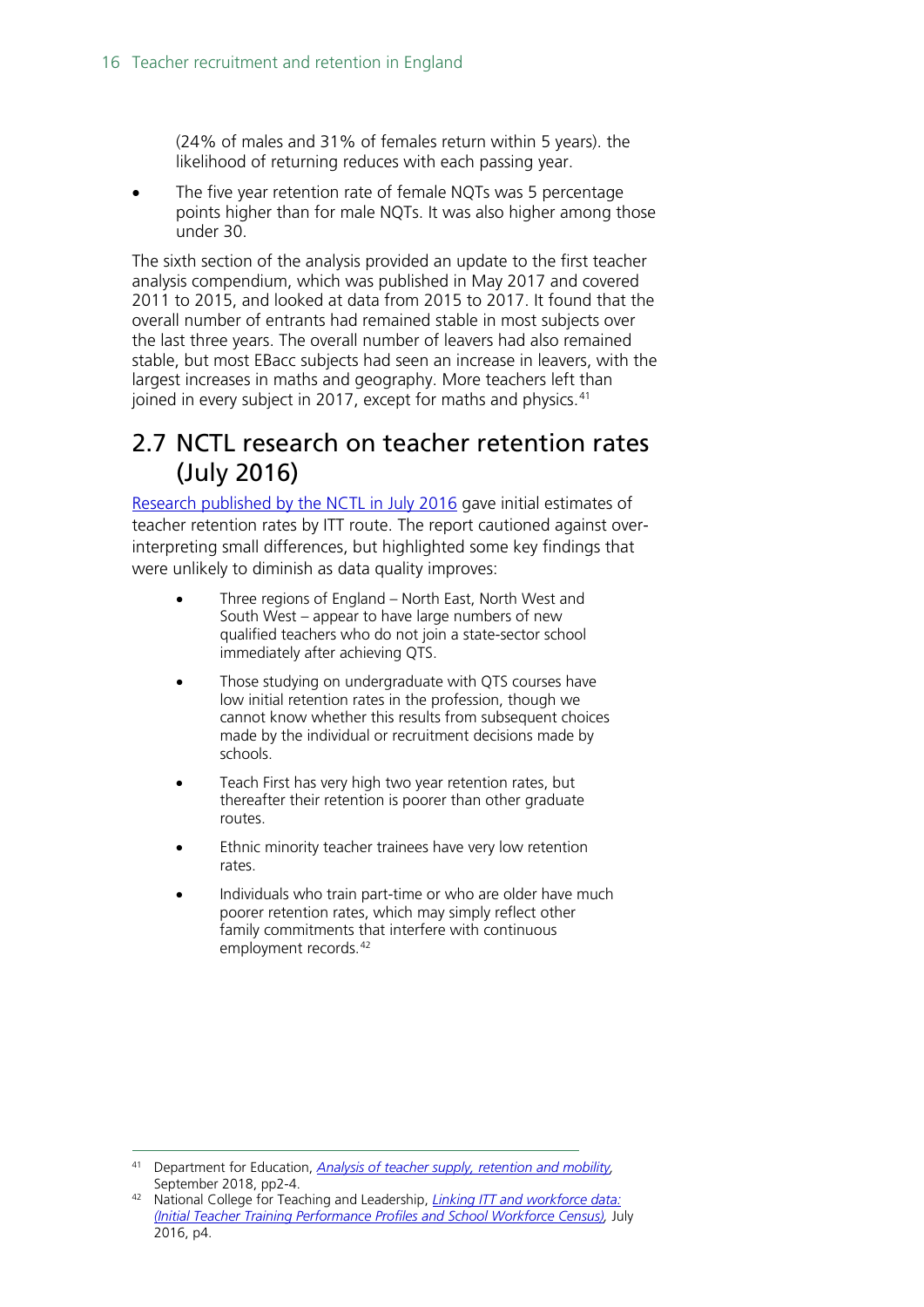## <span id="page-16-0"></span>3. Government initiatives to encourage teacher recruitment and retention

This section provides a very brief overview of the bursaries and scholarships available to trainee teachers before providing information on other Government initiatives to increase teacher recruitment since 2015. These include initiatives aimed directly at recruiting additional teachers and at encouraging teacher retention by making the profession more desirable generally, for example by improving teachers' continuing professional development (CPD).<sup>[43](#page-16-2)</sup> Many of these have been built on in the DfE's Teacher Recruitment and Retention Strategy, published in January 2019 (see section 4).

In addition to the initiatives outlined below, from 2010-11 to 2016-17, the Government spent as estimated £38 million on the Get Into Teaching campaign, including advertising costs.<sup>[44](#page-16-3)</sup> Two reports on the effectiveness of its marketing campaigns was published by the DfE in January 2019.[45](#page-16-4)

### <span id="page-16-1"></span>3.1 Bursaries and scholarships

There are a number of financial incentives aimed at encouraging recruitment to initial teacher training, including bursaries and scholarships for individuals training in certain subjects. In the 2016-17 academic year, 16,637 bursaries were awarded at a cost of £191 million; 326 scholarships were awarded at cost of £9 million.<sup>[46](#page-16-5)</sup>

The level of bursary varies with the subject and with the degree class of the trainee. Trainees with a first class degree in physics, for example, are eligible for a bursary of £26,000 in 2018-19; the bursary for a trainee with a first class history degree is £9,000. Some teacher training routes also offer a salary during training (for example, Teach First and School Direct (salaried)). Further information is available on the Get Into Teaching website at: [Bursaries and funding.](https://getintoteaching.education.gov.uk/funding-and-salary/overview)

For 2019-20 the bursary scheme will be extended to graduates with 2:2 degrees who train to be religious education, history, design technology and music teachers.<sup>[47](#page-16-6)</sup>

<span id="page-16-2"></span><sup>43</sup> See [PQ 906766,](https://www.parliament.uk/written-questions-answers-statements/written-question/commons/2018-09-10/906766) 10 September 2018.

<span id="page-16-3"></span><sup>44</sup> [PQ 127648,](https://www.parliament.uk/written-questions-answers-statements/written-question/commons/2018-02-08/127648) 21 February 2018.

<span id="page-16-4"></span><sup>45</sup> Department for Education, *[Teacher training marketing campaign: initial report](https://www.gov.uk/government/publications/teacher-training-marketing-campaign-initial-report)*, 3 January 2019; Department for Education, [Teacher training marketing campaign:](https://www.gov.uk/government/publications/teacher-training-marketing-campaign-second-report)  [second report,](https://www.gov.uk/government/publications/teacher-training-marketing-campaign-second-report) 3 January 2019.

<span id="page-16-5"></span><sup>46</sup> [PQ 127630,](https://www.parliament.uk/written-questions-answers-statements/written-question/commons/2018-02-08/127630) 21 February 2018; [PQ 207156,](https://www.parliament.uk/written-questions-answers-statements/written-question/commons/2019-01-10/207156) 15 January 2019.

<span id="page-16-6"></span><sup>&</sup>lt;sup>47</sup> [DfE extends RS, history, DT and music teacher training bursaries to 2:2 graduates,](https://schoolsweek.co.uk/dfe-extends-rs-history-dt-and-music-teacher-training-bursaries-to-22-graduates/) *Schools Week,* 27 September 2018.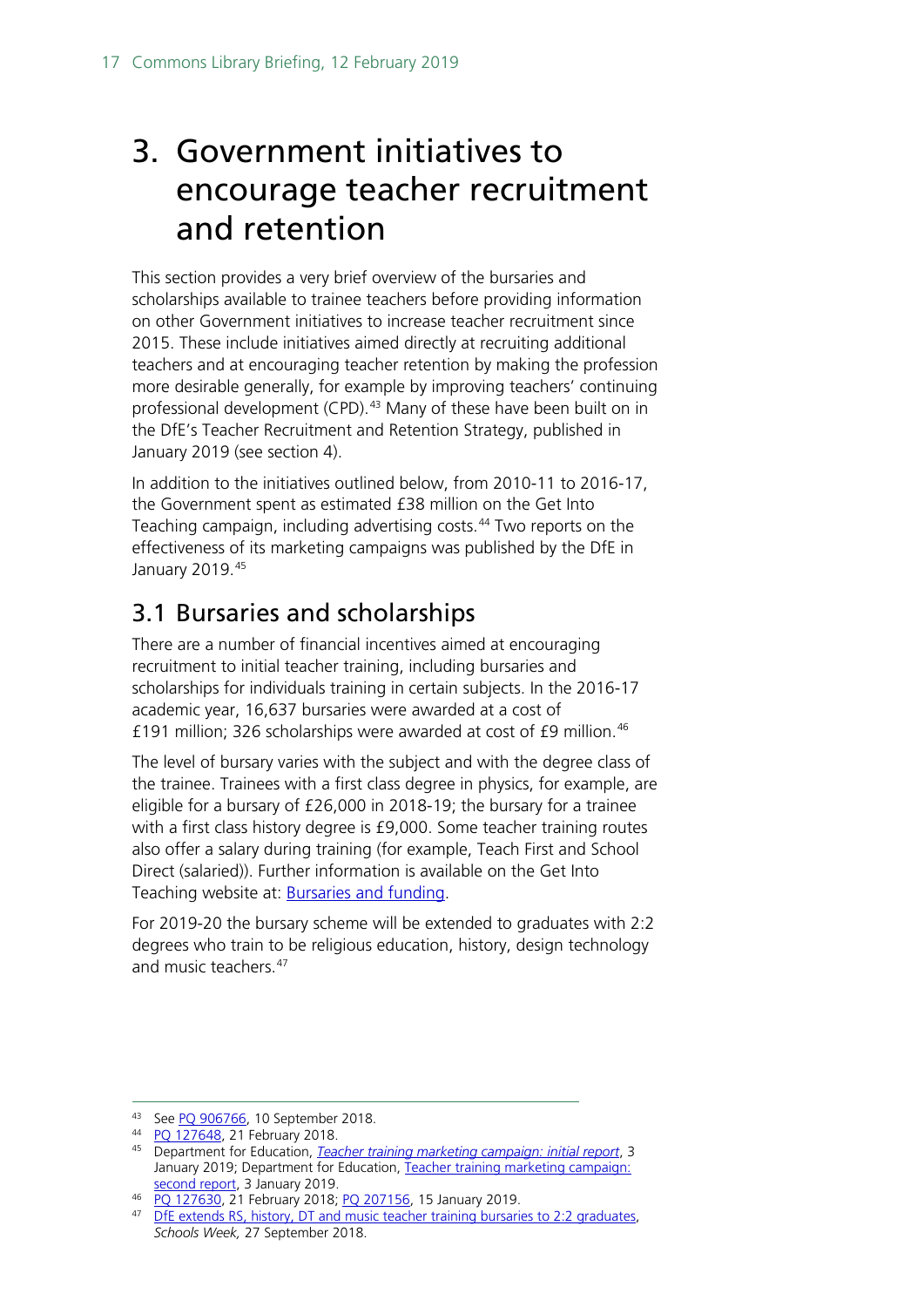#### **Box 6: Effectiveness of bursaries**

There has been some debate about the effectiveness of bursaries in attracting teachers to enter the workforce.

For example, in its October 2018 report, *Teacher Workforce Dynamics in England,* the National Foundation for Educational Research stated that bursaries do not appear to be incentivising recruitment or retention to the levels required, which may be because they are not tied to teachers staying in the profession. The Government should, the report recommended, structure financial incentives so that they incentivise retention in the first few years after training.<sup>[48](#page-17-1)</sup>

In response to a parliamentary question in July 2018 on the effectiveness of bursaries, the Minister highlighted DfE analysis that showed a statistical correlation between bursaries and the number of teacher training applications; increasing bursaries by £1,000 was found to lead to a 2.9% increase in applications. The Minister added that the DfE is currently exploring the proportion of bursary holders awarded QTS and the progression of bursary holders into the state funded teacher workforce.<sup>[49](#page-17-2)</sup>

The Conservative Party 2017 general election manifesto stated that bursaries would continue to be offered in order "to attract top graduates into teaching"[50](#page-17-3)

The Teacher Recruitment and Retention Strategy contains proposes reforming bursaries to a "phased, retention payment approach" (see section 4 for more information).<sup>[51](#page-17-4)</sup>

#### <span id="page-17-0"></span>Early-career payments

Under a pilot for 2018-19, in addition to a £20,000 bursary during their training, trainees in mathematics will receive early-career payments of £5,000 each in their third and fifth year of teaching. The early-career payments are increased to £7,500 for teachers in the most challenging schools in specific areas.<sup>[52](#page-17-5)</sup> Further detail is available in quidance published by the DfE in April 2018.

In [response](https://assets.publishing.service.gov.uk/government/uploads/system/uploads/attachment_data/file/736794/Mathematics_early-career_payments_-consultation_response.pdf) to a consultation on the administration of the early career payments pilot, the DfE stated that it had commissioned an external evaluation of the pilot and would consider "whether early-career payments should be offered to further cohorts of trainee teachers in light of the pilot's impact on recruitment and retention."<sup>[53](#page-17-6)</sup>

More information on the various routes into teaching, including the financial incentives they offer, is provided in Commons Library Briefing Paper 6710, *[Initial teacher training in England.](http://researchbriefings.files.parliament.uk/documents/SN06710/SN06710.pdf)* 

<span id="page-17-1"></span> <sup>48</sup> National Foundation for Educational Research, *[Teacher Workforce Dynamics in](https://www.nfer.ac.uk/media/3111/teacher_workforce_dynamics_in_england_final_report.pdf)  [England: Nurturing, supporting and valuing teachers,](https://www.nfer.ac.uk/media/3111/teacher_workforce_dynamics_in_england_final_report.pdf)* October 2018, p3. For earlier commentary on the use of bursaries, see: National Audit Office, *[Training New](https://www.nao.org.uk/report/training-new-teachers/)  [Teachers,](https://www.nao.org.uk/report/training-new-teachers/)* 10 February 2016, HC 798, p11; Public Accounts Committee, *[Training](https://www.publications.parliament.uk/pa/cm201617/cmselect/cmpubacc/73/73.pdf)  [new teachers,](https://www.publications.parliament.uk/pa/cm201617/cmselect/cmpubacc/73/73.pdf)* 10 June 2016, HC 73, pp7-8; Institute for Fiscal Studies, *[The longer](https://www.ifs.org.uk/publications/8368)[term costs and benefits of different initial teacher training routes,](https://www.ifs.org.uk/publications/8368)* July 2016; Higher Education Policy Institute, *[Whither Teacher Education and Training?,](http://www.hepi.ac.uk/wp-content/uploads/2017/04/Embargoed-until-00.01am-Thursday-27-April-2017-WHITHER-TEACHER-EDUCATION-AND-TRAINING-Report-95-19_04_17WEB.pdf)* April 2017, p43.

<sup>49</sup> [PQ 161071,](https://www.parliament.uk/written-questions-answers-statements/written-question/commons/2018-07-05/161071) 10 July 2018.

<span id="page-17-3"></span><span id="page-17-2"></span><sup>50</sup> Conservative Party, *[Forward, Together: The Conservative and Unionist Party](https://www.conservatives.com/manifesto)  [Manifesto 2017,](https://www.conservatives.com/manifesto) May 2017, p51.*<br>51 As above, p22.

<span id="page-17-4"></span>

<span id="page-17-5"></span><sup>&</sup>lt;sup>52</sup> [New education and skills measures announced,](https://www.gov.uk/government/news/new-education-and-skills-measures-announced) Department for Education, 1 October 2017.

<span id="page-17-6"></span><sup>53</sup> Department for Education, *[Mathematics early-career payments: administration of](https://assets.publishing.service.gov.uk/government/uploads/system/uploads/attachment_data/file/736794/Mathematics_early-career_payments_-consultation_response.pdf)  [Payments: Government consultation response](https://assets.publishing.service.gov.uk/government/uploads/system/uploads/attachment_data/file/736794/Mathematics_early-career_payments_-consultation_response.pdf)*, August 2018, p8.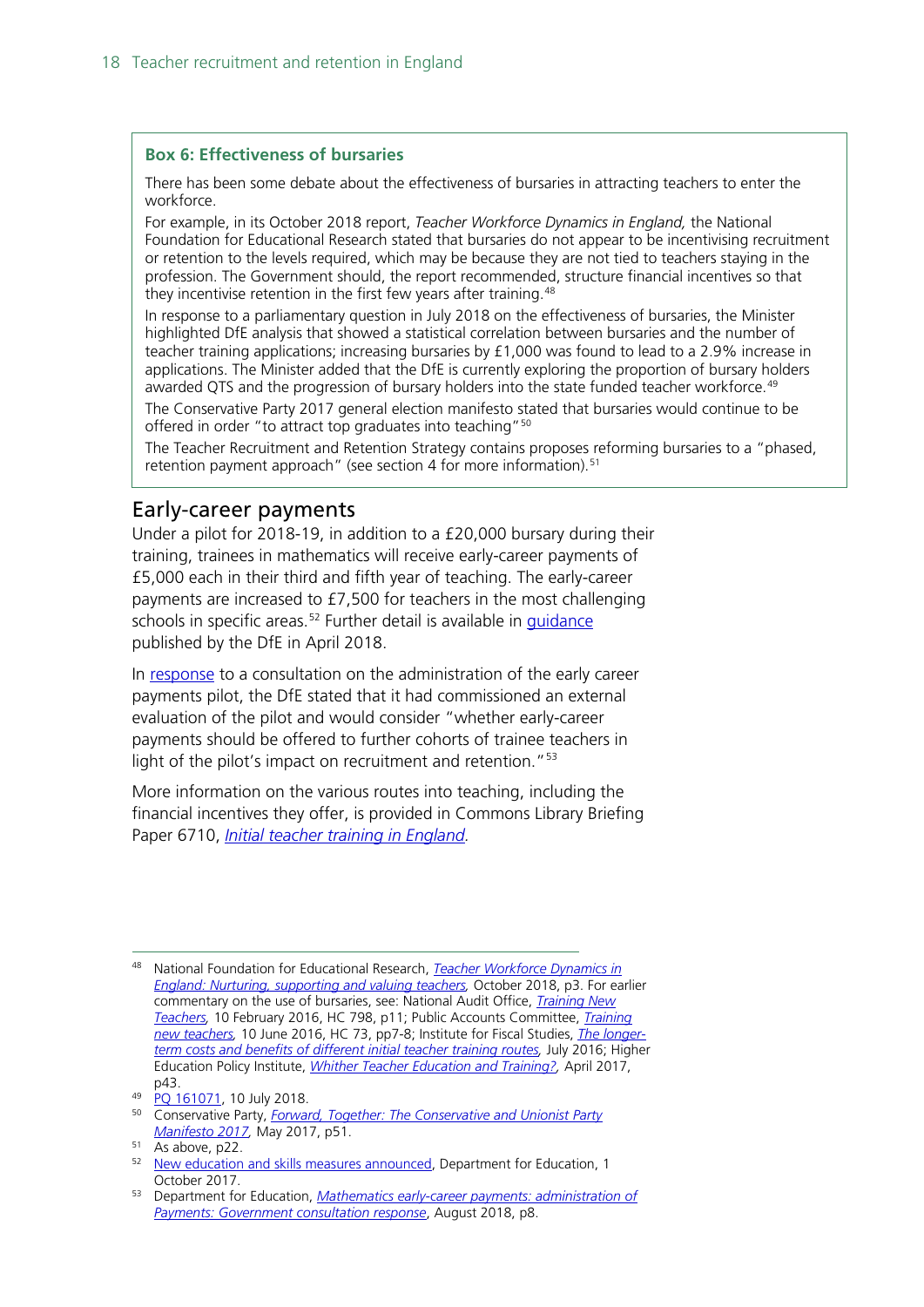### <span id="page-18-0"></span>3.2 Training additional maths and physics teachers

In December 2014, the Coalition Government made a commitment, subsequently reiterated in the Conservative Party's 2015 manifesto, to train 17,500 maths and physics teachers over the next five years "over and above current levels". It was announced that £67 million would be invested under the scheme, subsequently referred to as the Maths and physics teacher supply package.[54](#page-18-1)

The scheme comprises the following initiatives:

- Plans to deliver 2,500 new maths and physics teachers by:
	- Introducing new fast-track programmes to attract career changers into teaching, including new part-time training routes. In evidence to the Education Select Committee in October 2015, the then Education Secretary, Nicky Morgan, stated that the Government had awarded 18 School direct lead schools grant funding of up to £20,000 to "develop and recruit to part-time and abridged School Direct (salaried) ITT courses in maths and physics".[55](#page-18-2)
	- Offering up to £15,000 to maths and science undergraduates in return for a commitment to teach for three years after graduating. Further information about the scheme, which is run by the Education Development Trust, is available on the website of the [Future Scholars](https://www.futureteachingscholars.com/programme)  [Programme.](https://www.futureteachingscholars.com/programme)
	- Piloting new physics degrees, which began in 2016-17, that allow students to get a teaching qualification alongside their degree.
	- Expanding the [maths and physics chairs programme,](http://www.researchersinschools.org/our-work/maths-and-physics-chairs-programme/) under which individuals with PhDs are recruited on an uplifted salary to teach in schools and train those around them. In September 2018, the Government announced that it would spend £20.5 million extending the scheme.<sup>[56](#page-18-3)</sup>
	- Making available paid internships to maths and physics undergraduates who want to experience teaching before committing to a career. A pilot scheme took place in summer 2016 and cohorts ran in summer 2017 and summer 2018. Further information is available at: [Paid](https://www.gov.uk/guidance/paid-internships-for-teaching)  [internship scheme for teaching.](https://www.gov.uk/guidance/paid-internships-for-teaching)
	- Providing support to qualified teachers who are not currently teaching and wish to return to the profession

<span id="page-18-1"></span><sup>54</sup> [Maths and science must be the top priority in our schools, says Prime Minister,](https://www.gov.uk/government/news/maths-and-science-must-be-the-top-priority-in-our-schools-says-prime-minister) Prime Minister's Office, 8 December 2014.

<span id="page-18-2"></span><sup>&</sup>lt;sup>55</sup> Education Committee, [Written evidence from the Secretary of State for Education,](http://www.parliament.uk/documents/commons-committees/Education/Letter-from-the-Secretary-of-State-regarding-teacher-recruitment.pdf) 9 October 2015.

<span id="page-18-3"></span><sup>56</sup> [£13m cash pot to entice 'career changers' into the classroom,](https://schoolsweek.co.uk/13m-cash-pot-to-entice-career-changers-into-the-classroom/) *Schools Week,* 16 September 2018.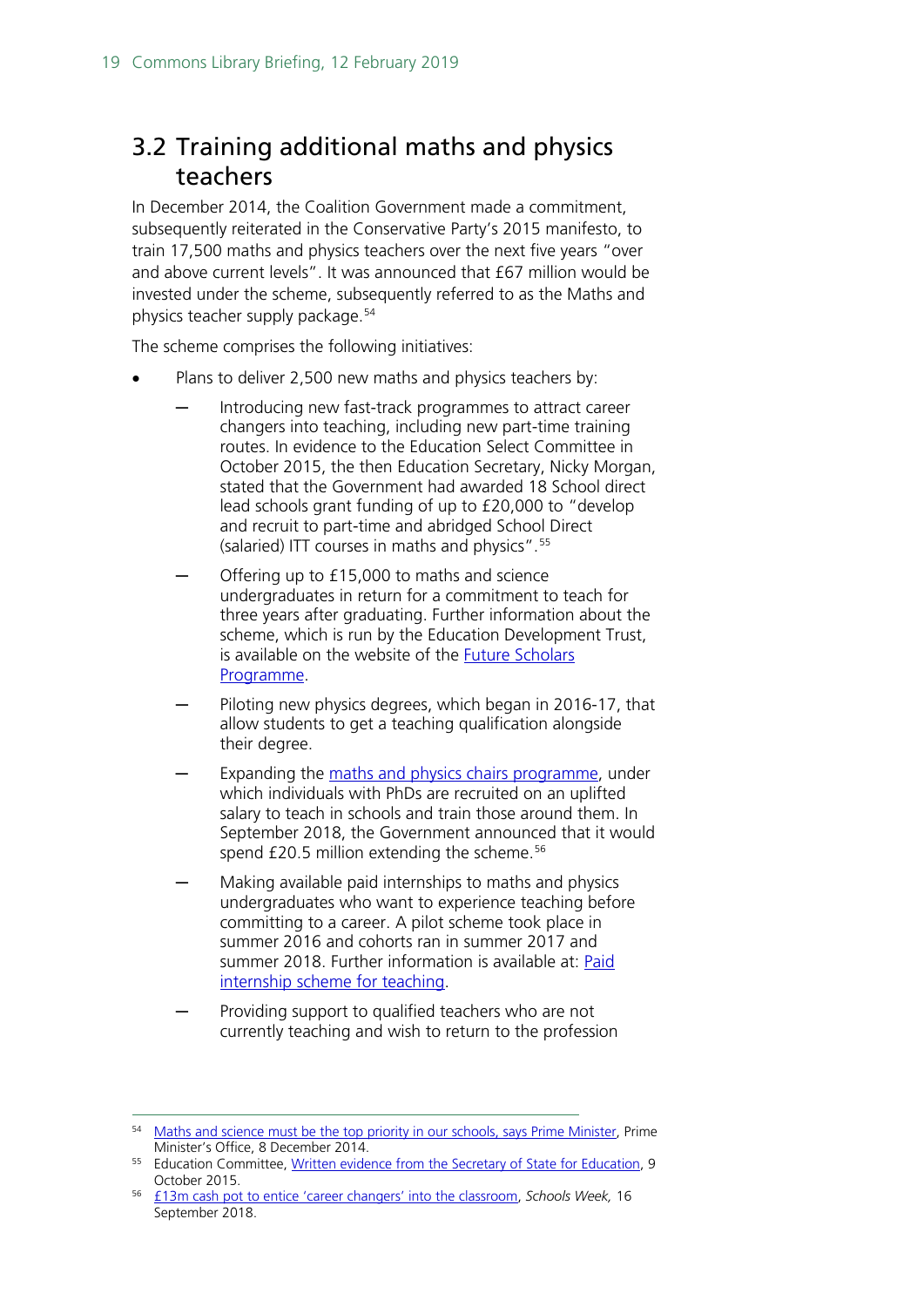under a Supporting Returning Teachers pilot (see section 3.4 below). [57](#page-19-1)

• Providing £24 million to "upskill 15,000 existing teachers who do not specialise in maths and physics."<sup>[58](#page-19-2)</sup> Teacher subject specialism training was launched in 2015-16, with the aim of building the capacity of non-specialists who are either currently teaching maths or physics, or who may be able to do so. It also aims to upskill those looking to return to the profession. Teacher subject specialism training is now additionally available for modern foreign languages (since 2016-17) and core maths (since 2017- 18). Further information is available in guidance published by the DfE, [Teacher](https://www.gov.uk/guidance/teacher-subject-specialism-training-courses) subject specialism training courses.<sup>[59](#page-19-3)</sup>

In March 2017, the DfE published a [research report](https://www.gov.uk/government/publications/maths-and-physics-teacher-supply-package) evaluating four strands of the maths and physics teacher supply package: paid internships, the maths and physics chairs programme, the Return to Teaching pilot, and Teacher Subject Specialism Training. The report stated that early evaluation data suggested that paid internships and teacher subject specialism training had "achieved good levels of recruitment and retention." However, it reported that "retention is an ongoing issue" for the maths and physics chairs programme, and that the Return to Teaching pilot, while meeting its recruitment target, had a "lower than anticipated conversion rate."<sup>[60](#page-19-4)</sup>

### <span id="page-19-0"></span>3.3 Return to teaching programme pilot

In September 2015, the then Government announced a Supporting Returning Teachers pilot, aimed at improving teacher recruitment in English Baccalaureate subjects in hard to recruit areas. Under the pilot, support was provided to qualified teachers who were not currently teaching in maintained schools and wished to return to the profession. Grant funding of £1,900 per teacher was provided. Further information is provided in *guidance* from the NCTL.<sup>[61](#page-19-5)</sup>

Applications for the pilot took place between September and December 2015, with the intention that teachers would be supported back into permanent positions by November 2016.<sup>[62](#page-19-6)</sup>

An [evaluation of the Return to Teaching pilot](https://assets.publishing.service.gov.uk/government/uploads/system/uploads/attachment_data/file/720366/Evaluation_of_the_Return_to_Teaching_pilot_programme.pdf) programme was published by the DfE in June 2018. The pilot's target was that around 3,000 teachers would register an interest in returning to teaching, around 650 of whom would receive support and return to teaching an EBacc subject

<span id="page-19-1"></span> <sup>57</sup> National College for Teaching and Leadership, *[Supporting returning teachers,](https://www.gov.uk/guidance/supporting-returning-teachers#overview)* <sup>20</sup> October 2015.

<span id="page-19-2"></span><sup>&</sup>lt;sup>58</sup> [Major push to get more maths and physics teachers into our classrooms,](https://www.gov.uk/government/news/major-push-to-get-more-maths-and-physics-teachers-into-our-classrooms) Prime Minister's Office, 11 March 2015.

<span id="page-19-3"></span><sup>&</sup>lt;sup>59</sup> [Teacher subject specialism training: secondary mathematics and physics,](https://www.gov.uk/guidance/teacher-subject-specialism-training-secondary-maths-and-physics) National College of Teaching and Leadership, last updated 25 September 2015.

<span id="page-19-4"></span><sup>60</sup> Department for Education, *[Maths and physics teacher supply package,](https://www.gov.uk/government/publications/maths-and-physics-teacher-supply-package)* March 2017, p11.

<span id="page-19-5"></span><sup>61</sup> National College for Teaching and Leadership, *[Supporting returning teachers,](https://www.gov.uk/guidance/supporting-returning-teachers#overview)* 20 October 2015.

<span id="page-19-6"></span><sup>&</sup>lt;sup>62</sup> [Return to Teaching programme,](https://www.gov.uk/guidance/supporting-returning-teachers) National College of Teaching and Leadership, 20 October 2015.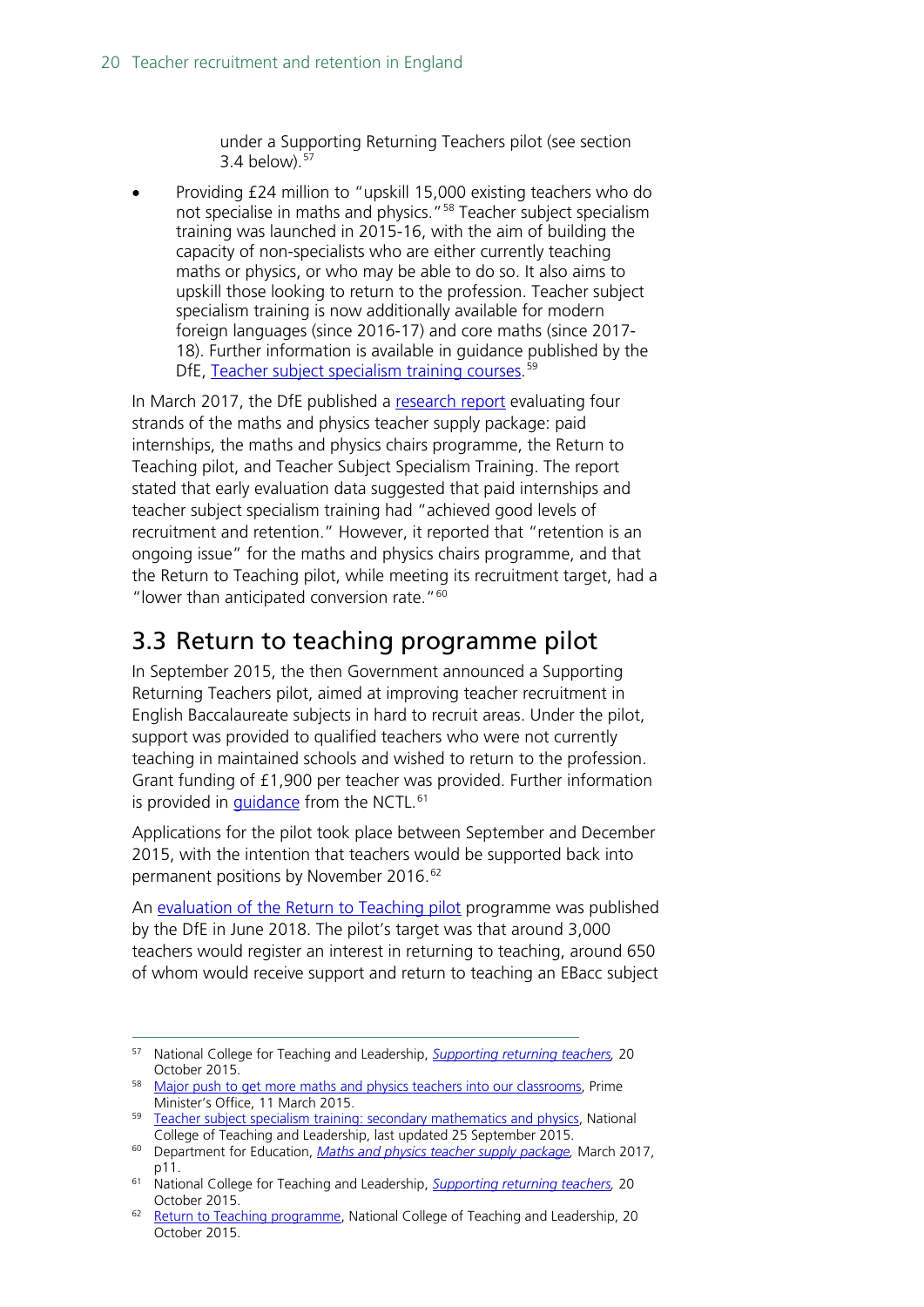on a permanent contract in a state-funded secondary school by Autumn 2016. The evaluation reported that, in practice:

- 5,729 teachers registered their interest in returning to teaching by summer 2016.
- 354 returners received support from the programme between January and September 2016, 27 of whom were teaching EBacc subjects in permanent teaching posts in state-funded schools in November 2016.
- A further 35 returned to teaching, but either not in a permanent position or not teaching an EBacc subject.
- A combined total of 62 of supported returners successfully gaining employment teaching in the state-funded sector.

The evaluation concluded that the programme was "successful in attracting people to register an interest in returning and supporting some qualified teachers to return to teaching." It added, however, that "the number of returners was low and the cost per additional returner was similar to that of training a new teacher."<sup>[63](#page-20-1)</sup>

### <span id="page-20-0"></span>3.4 National Teaching Service

In a speech on 3 November 2015, the then Education Secretary, Nicky Morgan, announced plans for a National Teaching Service to place 1,500 teachers in underperforming schools in areas that struggle to recruit teachers by 2020.<sup>[64](#page-20-2)</sup>

A DfE press release stated that the teachers would be employed in schools for up to three years and that, "outstanding teachers who sign up to the National Teaching Service will receive a package of support including a clear path to promotion and leadership roles."[65](#page-20-3) An initial pilot was launched to enlist teachers to start work in schools in Lancashire, West Yorkshire, Greater Manchester, Merseyside and parts of Cheshire from September 2016.<sup>[66](#page-20-4)</sup>

#### **Closure of National Teaching Service**

In December 2016, it was reported that following 2015 pilot the Government had decided not to progress with the further roll-out of the National Teaching Service.<sup>[67](#page-20-5)</sup> Data released in response to Freedom of Information requests showed that there were 116 applications for the pilot programme, 54 of which were recruited. As of December 2016, 24 of those recruited had been matched with schools.<sup>[68](#page-20-6)</sup> The pilot had aimed to recruit 100 teachers.<sup>[69](#page-20-7)</sup>

<span id="page-20-1"></span> <sup>63</sup> Department for Education, *[Evaluation of the Return to Teaching pilot programme,](https://www.gov.uk/government/publications/evaluation-of-the-return-to-teaching-programme?utm_source=b811c1da-936a-4637-86ab-eea4b0cdf481&utm_medium=email&utm_campaign=govuk-notifications&utm_content=immediate)*  June 2018, pp11-15.

<span id="page-20-2"></span><sup>&</sup>lt;sup>64</sup> [Nicky Morgan: one nation education,](https://www.gov.uk/government/speeches/nicky-morgan-one-nation-education) Department for Education, 3 November 2015.

<span id="page-20-3"></span><sup>&</sup>lt;sup>65</sup> [Nicky Morgan: no tolerance of areas where majority of pupils fail,](https://www.gov.uk/government/news/nicky-morgan-no-tolerance-of-areas-where-majority-of-pupils-fail) Department for Education, 2 November 2015.

<span id="page-20-4"></span><sup>66</sup> [National Teaching Service: for teachers and middle leaders,](https://www.gov.uk/guidance/national-teaching-service-for-teachers-and-middle-leaders#benefits) National College for Teaching and Leadership, 29 January 2016.

<span id="page-20-5"></span><sup>67</sup> [National Teaching Service cancelled after just 24 accept places,](http://schoolsweek.co.uk/national-teaching-service-cancelled-after-just-24-accept-places/) *Schools Week,* 1 December 2016.

<span id="page-20-6"></span><sup>68</sup> [Exclusive: DfE abandons National Teaching Service,](https://www.tes.com/news/school-news/breaking-news/exclusive-dfe-abandons-national-teaching-service) *TES,* 1 December 2016.

<span id="page-20-7"></span><sup>69</sup> [PQ 40132,](http://www.parliament.uk/written-questions-answers-statements/written-question/commons/2016-06-09/40132) 14 June 2016.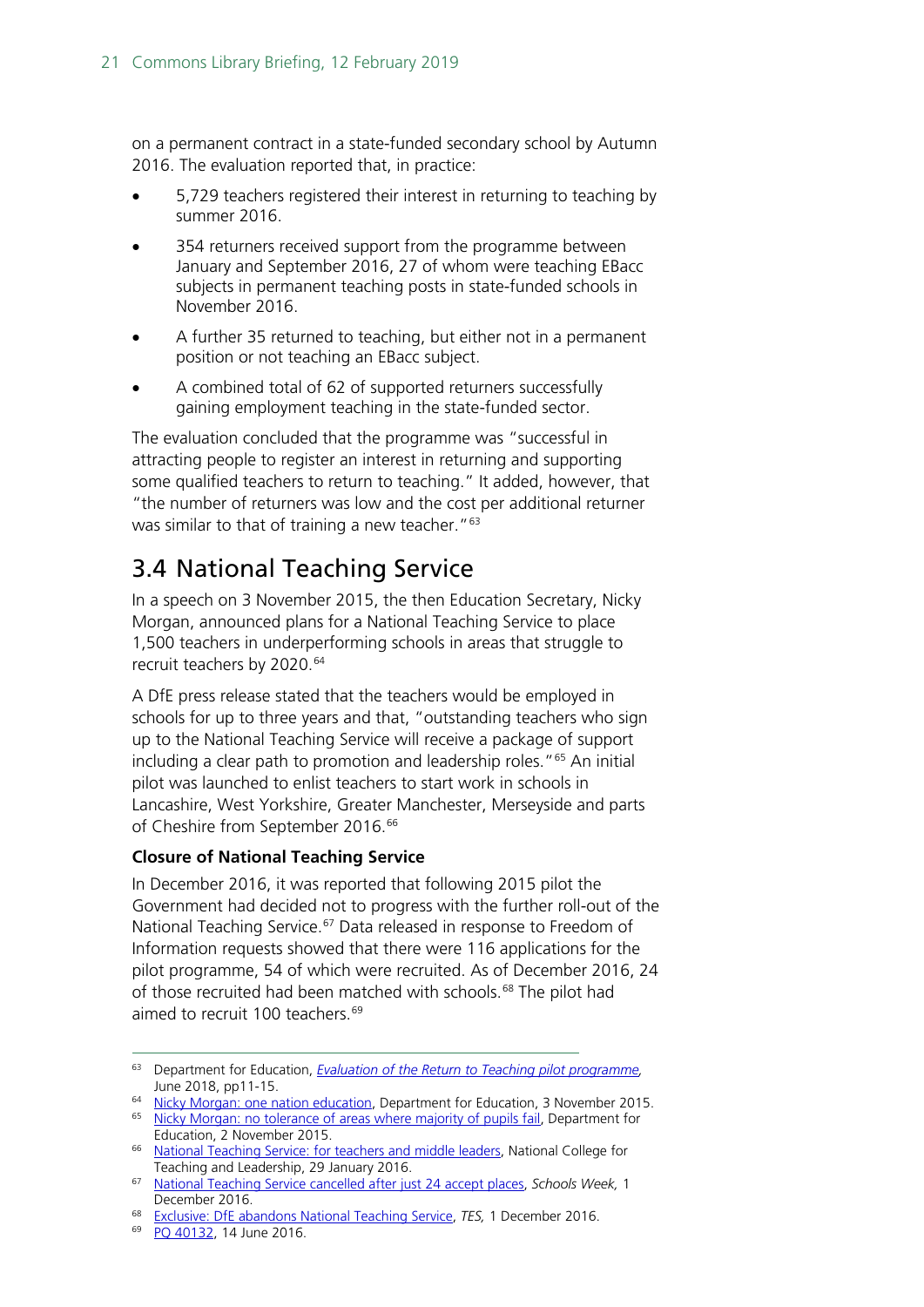### <span id="page-21-0"></span>3.5 Returners Engagement Programme Pilot

In November 2016, the NCTL launched a second pilot scheme to recruit returning teachers. Under the pilot, a package of support, including a bursary of £600 and a 2-4 week training course, is provided to returning teachers in maths, physics, and languages; lead schools are provided with grant funding and are responsible for delivering a programme of support. They receive a further payment upon employment of the returning teacher.

The third round of the pilot, now referred to as the Return to Teaching Pilot, was focused on schools in the West Midlands, the South East and South London. The application round closed in May 2018. [70](#page-21-2) Further information is available in [guidance](https://www.gov.uk/government/publications/return-to-teaching-pilot-guidance-and-application-form) published by the DfE.

### <span id="page-21-1"></span>3.6 International Recruitment Strategy

In response to a parliamentary question in February 2017, the Schools Minister, Nick Gibb, provided information on a pilot to recruit qualified maths and physics teachers from overseas. [71](#page-21-3) The STEM international recruitment programme helps schools in recruiting maths and physics teachers trained in Australia, New Zealand, Canada and USA. All statefunded secondary schools can access the programme, with the DfE funding the recruitment costs and an acclimatisation package. The school is responsible for paying the teacher's salary.<sup>[72](#page-21-4)</sup>

Further information is available in [guidance](https://www.gov.uk/guidance/stem-international-teacher-recruitment-programme?utm_source=51d1e5f8-75a1-4f76-856d-2bef6b1004c2&utm_medium=email&utm_campaign=govuk-notifications&utm_content=immediate#programme-evaluation) published by the Department for Education.

The Government has also stated that the increased demand for languages teachers as a result of the EBacc will "in small part be filled by recruiting from other countries." $73$ 

#### **Box 7: Opportunity areas**

On 4 October 2016, the then Education Secretary, Justine Greening, announced £60 million of funding for six 'Opportunity Areas' to help them "address the biggest challenges they face". The six areas were Blackpool, Derby, Norwich, Oldham, Scarborough, and West Somerset. It was stated that the areas would be given prioritised access to a wider support package, including a £75 million teaching and leadership innovation fund "focused on supporting teachers and school leaders in challenging areas to develop."[74](#page-21-6) £10 million of the funding is available for teachers in opportunity areas and category 5 and 6 areas to take the new National Professional Qualification for Middle Leadership. [75](#page-21-7)

<span id="page-21-2"></span><sup>&</sup>lt;sup>70</sup> [Schools to support teachers' return to the classroom,](https://www.gov.uk/government/news/schools-to-support-teachers-return-to-the-classroom) Department for Education, 14 March 2018; Department for Education, *[Return to Teaching pilot: guidance and](https://www.gov.uk/government/publications/return-to-teaching-pilot-guidance-and-application-form)  [application form,](https://www.gov.uk/government/publications/return-to-teaching-pilot-guidance-and-application-form)* March 2018.

<span id="page-21-3"></span> $71$  [PQ 62489,](http://www.parliament.uk/written-questions-answers-statements/written-question/commons/2017-01-31/62489) 10 February 2017. Further information was provided in the DfE's May [2018 Teacher Recruitment Bulletin.](https://www.gov.uk/government/publications/teacher-recruitment-bulletin/teacher-recruitment-bulletin-may-2018)

<span id="page-21-4"></span><sup>&</sup>lt;sup>72</sup> Department for Education, **STEM** international teacher recruitment programme, June 2018.

<span id="page-21-5"></span><sup>73</sup> Department for Education, *[Implementing the English Baccalaureate: Government](https://www.gov.uk/government/uploads/system/uploads/attachment_data/file/630713/Implementing_the_English_Baccalaureate_-_Government_consultation_response.pdf)  [consultation response,](https://www.gov.uk/government/uploads/system/uploads/attachment_data/file/630713/Implementing_the_English_Baccalaureate_-_Government_consultation_response.pdf)* July 2017, pp18-19.

<span id="page-21-6"></span><sup>&</sup>lt;sup>74</sup> [Social mobility package unveiled](https://www.gov.uk/government/news/social-mobility-package-unveiled-by-education-secretary) by Education Secretary, Department for Education, 4 October 2016.

<span id="page-21-7"></span><sup>75</sup> [National Professional Qualification for Middle Leadership \(NPQML\),](https://www.gov.uk/guidance/national-professional-qualification-for-middle-leadership-npqml) Department for Education, 20 October 2017.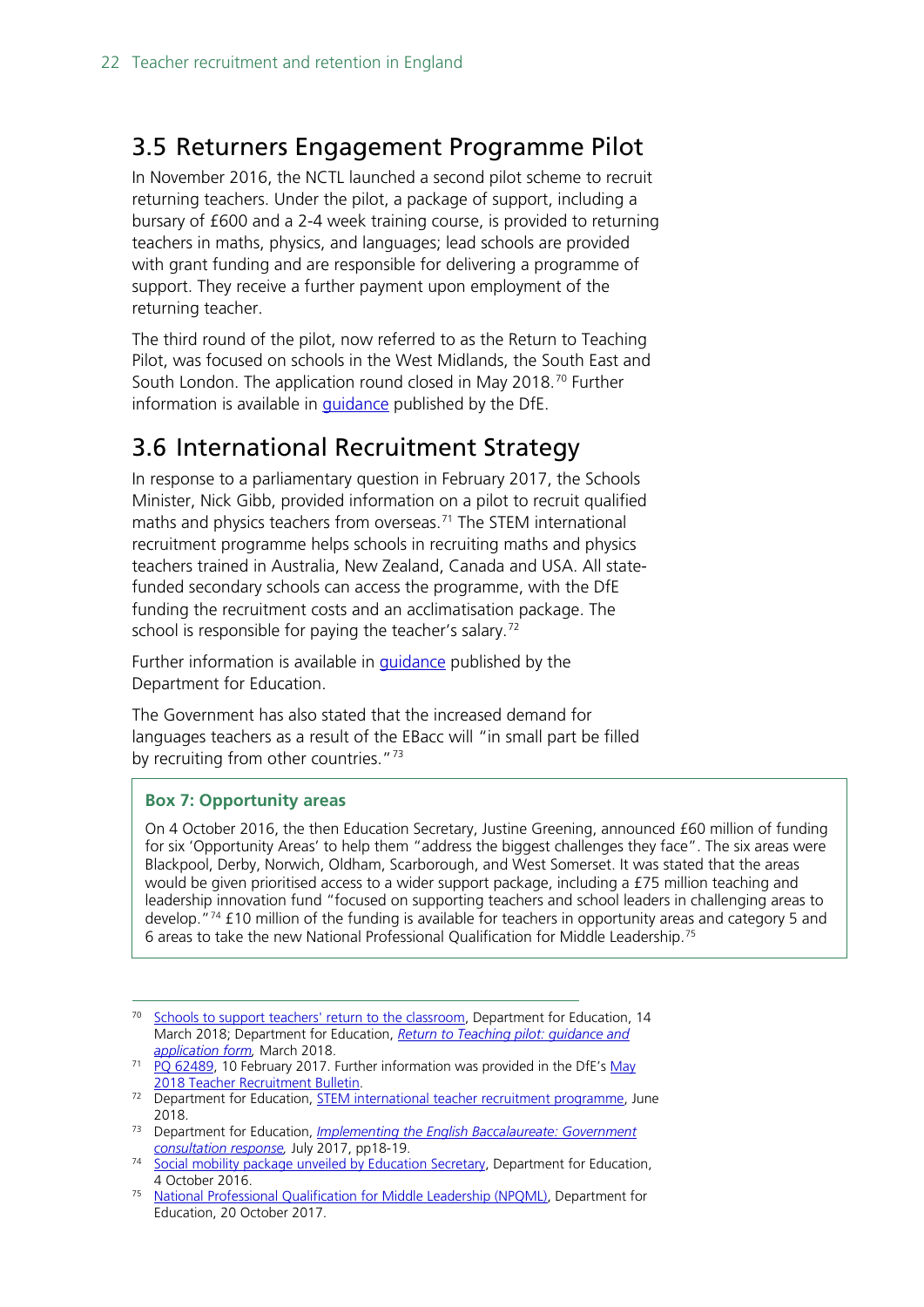In January an additional six opportunity areas were announced: Bradford, Doncaster, Fenland & East Cambridgeshire, Hastings, Ipswich and Stoke-on-Trent. It was stated that the 12 opportunity areas would share £72 million of funding.[76](#page-22-2)

#### <span id="page-22-0"></span>3.7 Recruitment and retention package – March 2017

In a speech to the Association of School and College Leaders (ASCL) in March 2017 the then Education Secretary set out the Government's "teacher recruitment and retention package." Among other things, she stated that:

- A "significant portion" of the £70 million of funding for the northern powerhouse schools strategy would be spent on "piloting new approaches to attracting and retaining teachers in the North of England."<sup>[77](#page-22-3)</sup> In her speech to the Conservative Party conference in 2017, the then Education Secretary stated that the Government would use Northern Powerhouse funding to support the best ITT providers to expand in to challenging areas in the north.[78](#page-22-4)
- Expressions of interest would be sought from providers with "innovative teacher training models…that can ensure more highquality new teachers reach the schools and areas that need them most." Proposals from existing ITT providers by the NCTL in July 2017, with the aim of pilot schemes taking effect from the 2018 trainee cohort.<sup>[79](#page-22-5)</sup>
- The Government would look at how to increase flexible working within teaching in part as a way to improve supply and retention.
- She wanted to strengthen Qualified Teacher Status and make strong continued professional development the norm (see section 3.15 below). [80](#page-22-6)

### <span id="page-22-1"></span>3.8 Student loan reimbursement pilot scheme

The 2017 Conservative Party general election manifesto stated that a Conservative Government would encourage teachers to stay in the profession by "offer[ing] forgiveness on student loan repayments while they are teaching."<sup>[81](#page-22-7)</sup>

On 1 October 2017, the Government announced that it would pilot a student loan reimbursement programme for science and languages

<sup>77</sup> For further information, see [PQ 140739,](https://www.parliament.uk/written-questions-answers-statements/written-question/commons/2018-05-02/140739) 11 June 2018.

<span id="page-22-5"></span><sup>79</sup> National College for Teaching and Leadership, *[Initial teacher training: opportunity to](https://www.gov.uk/guidance/initial-teacher-training-opportunity-to-pilot-innovative-approaches-in-the-provision-of-itt)  [pilot innovative approaches in the provision of ITT,](https://www.gov.uk/guidance/initial-teacher-training-opportunity-to-pilot-innovative-approaches-in-the-provision-of-itt)* 4 July 2017.

<span id="page-22-2"></span><sup>&</sup>lt;sup>76</sup> [Education Secretary announces 6 new opportunity areas,](https://www.gov.uk/government/news/education-secretary-announces-6-new-opportunity-areas) Department for Education, 18 January 2017.

<span id="page-22-4"></span><span id="page-22-3"></span><sup>78</sup> [New education and skills measures announced,](https://www.gov.uk/government/news/new-education-and-skills-measures-announced) Department for Education, 1 October 2017.

<span id="page-22-6"></span><sup>80</sup> [Justine Greening: teacher development key to school improvement,](https://www.gov.uk/government/speeches/justine-greening-teacher-development-key-to-school-improvement) Department for Education, 10 March 2017.

<span id="page-22-7"></span><sup>81</sup> Conservative Party, *[Forward, Together: The Conservative and Unionist Party](https://www.conservatives.com/manifesto)  [Manifesto 2017,](https://www.conservatives.com/manifesto)* May 2017, p51.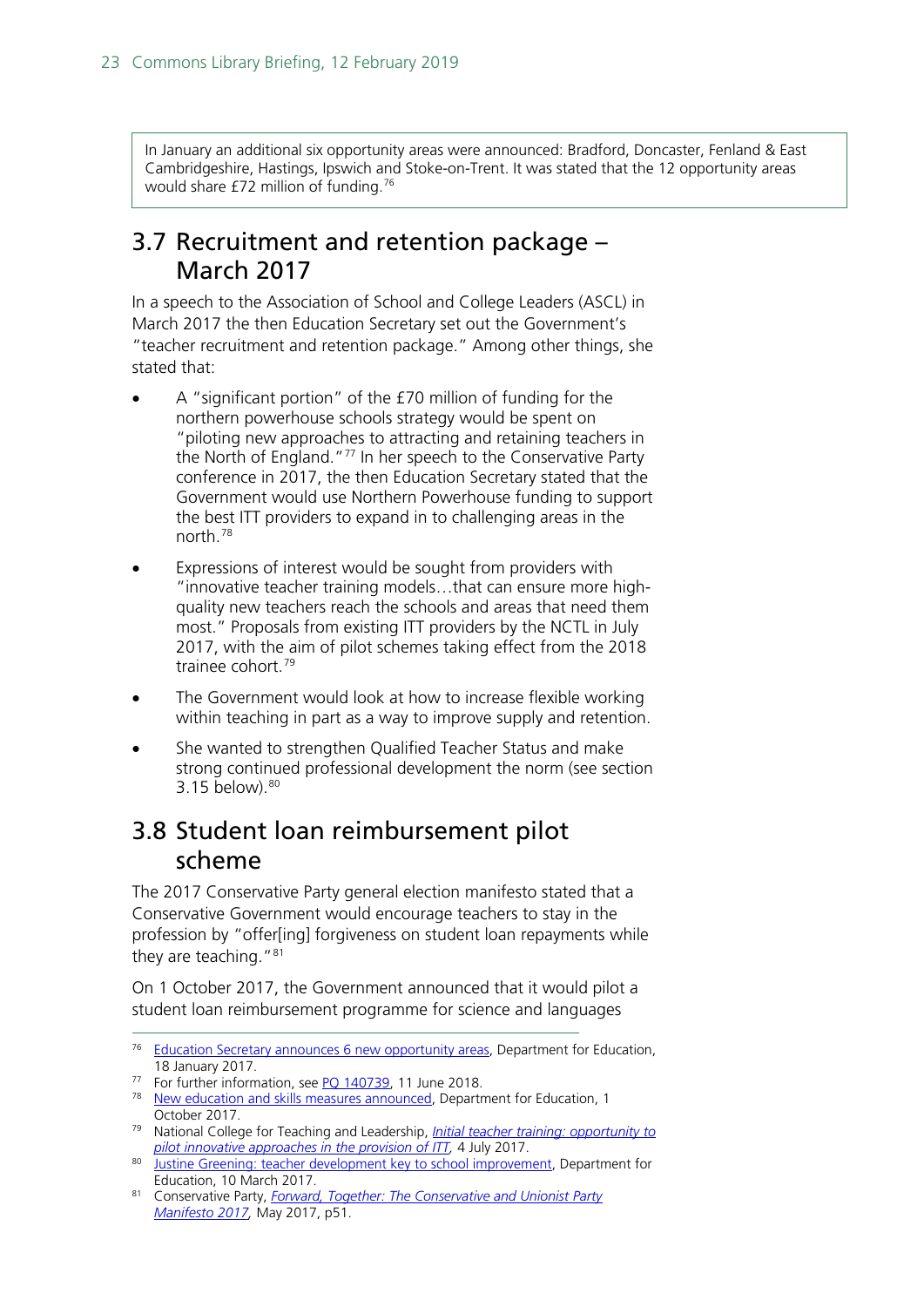teachers in the early years of their careers. The announcement said that a typical teacher in their fifth year of work would benefit by around £540 through reimbursement.<sup>[82](#page-23-2)</sup>

Guidance on the student loan reimbursement pilot scheme was published on 24 October 2017. Eligible teachers who were awarded qualified teacher status between 2012-13 and 2018-19 may apply for reimbursements for the 10 academic years after they were awarded QTS. To be eligible, teachers must, among other things:

- Be employed in a maintained secondary school, a secondary academy or free school, or a maintained or non-maintained special school.
- Be employed at a school in one of 25 participating local authorities.
- Be teaching an eligible subject: languages, physics, chemistry, biology, and computer science.

The application round will open in September 2019.<sup>[83](#page-23-3)</sup>

### <span id="page-23-0"></span>3.9 Tailored support programme

In her speech to the Conservative Party conference in October 2017, the then Education Secretary announced a series of initiatives aimed at attracting teachers to the profession. This included, alongside other measures outlined elsewhere in this briefing, an investment of £30 million in tailored support for schools that struggle the most with recruitment and retention, including investment in professional development.<sup>[84](#page-23-4)</sup>

The Tailored Support Programme has been running since January 2018. Further information is available in [guidance](https://www.gov.uk/government/publications/tailored-support-programme-system-leaders-support?utm_source=7678eb46-9cc9-4561-bbcb-4f23ca8d4046&utm_medium=email&utm_campaign=govuk-notifications&utm_content=immediate) published by the DfE.

### <span id="page-23-1"></span>3.10 Teacher apprenticeships

The 2017 Conservative Party Manifesto included a commitment to enable teaching assistants to become qualified teachers via a degree apprenticeship route (see section  $3.16$ ).  $85$ 

In October 2017, the Government published [guidance o](https://www.gov.uk/guidance/postgraduate-teaching-apprenticeships-guidance-for-providers)n postgraduate teaching apprenticeships. The guidance explains that the postgraduate teaching apprenticeship will be a school-led initial teacher training route with on-and off-the-job training. It became available for trainees in September 2018.<sup>[86](#page-23-6)</sup>

<span id="page-23-2"></span><sup>82</sup> [New education and skills measures announced,](https://www.gov.uk/government/news/new-education-and-skills-measures-announced) Department for Education, 1 October 2017.

<span id="page-23-3"></span><sup>83</sup> National College for Teaching and Leadership, *[Teachers' student loan](https://www.gov.uk/guidance/teachers-student-loan-reimbursement-guidance-for-teachers-and-schools)  [reimbursement: guidance for teachers and schools,](https://www.gov.uk/guidance/teachers-student-loan-reimbursement-guidance-for-teachers-and-schools)* 24 October 2017.

<span id="page-23-4"></span><sup>84</sup> [New education and skills measures announced,](https://www.gov.uk/government/news/new-education-and-skills-measures-announced--2) Department for Education, 1 October 2017.

<sup>85</sup> As above, p53.

<span id="page-23-6"></span><span id="page-23-5"></span><sup>86</sup> National College for Teaching and Leadership, Postgraduate teaching [apprenticeships: guidance for providers and schools,](https://www.gov.uk/guidance/postgraduate-teaching-apprenticeships-guidance-for-providers) last updated 3 November 2017.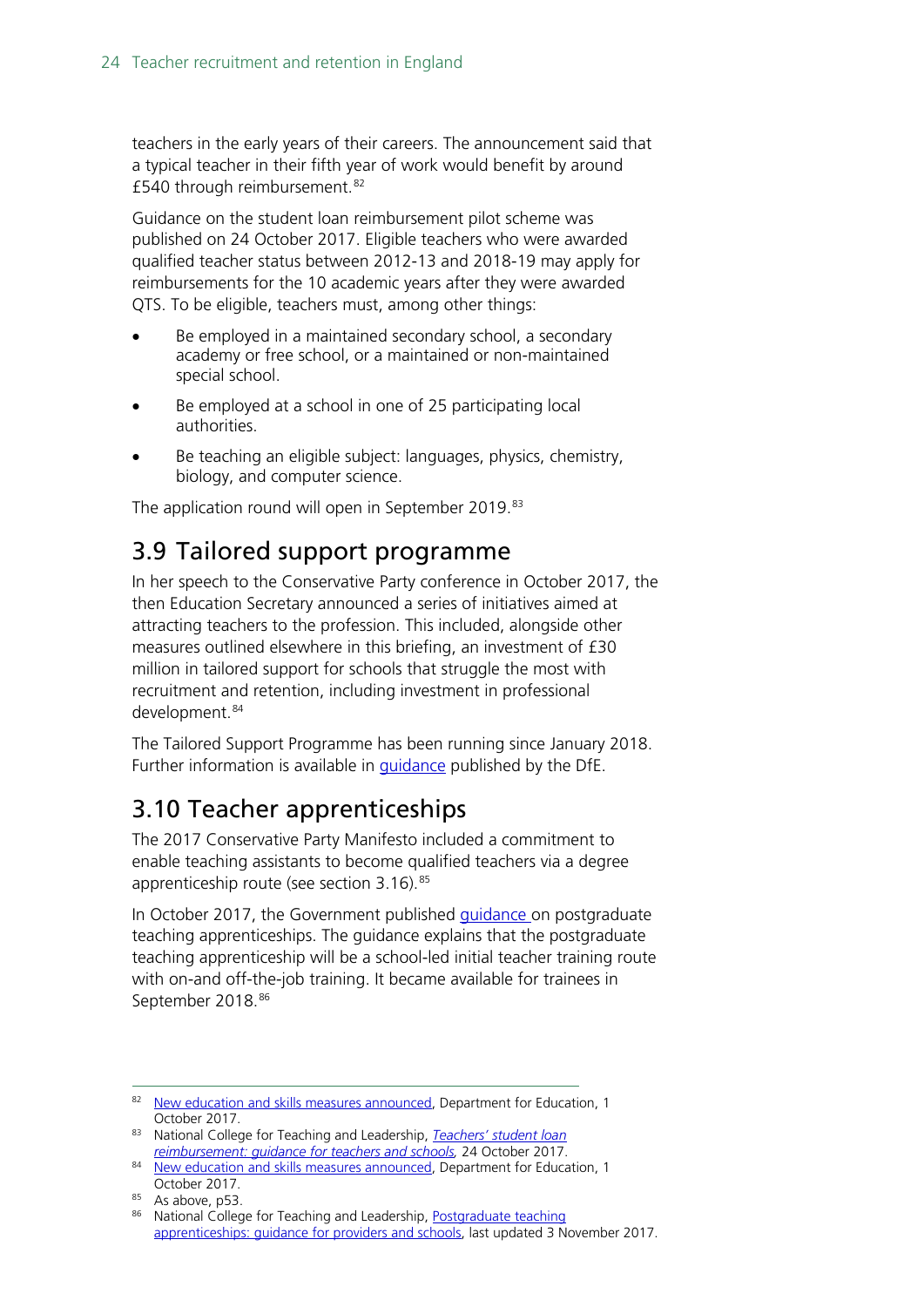### <span id="page-24-0"></span>3.11 Flexible working in schools

In October 2017, the Department for Education held a Flexible Working Summit for national education sector stakeholders. At the summit the Government committed to carry out research looking at changing recruitment practices in schools, to inform its guidance about how schools can introduce flexible working. Other commitments made by the Government included that it would:

- Include the promotion of flexible working opportunities when developing the new Teacher Vacancy Service.
- Run a one-year pilot for women teachers including support for part-time workers and people returning to teaching after a break.
- Update the [guidance on Flexible working in schools](https://www.gov.uk/government/publications/flexible-working-in-schools) to include information dispelling myths about flexible working and case studies from schools who are putting the policy into practice.<sup>[87](#page-24-3)</sup>

### <span id="page-24-1"></span>3.12 Upskilling computer science teachers

The 2017 Autumn Budget announced that the Government would "ensure that every secondary school has a fully qualified computer science GCSE teacher, by committing £84 million to upskill 8,000 computer science teachers by the end of [the] Parliament."<sup>[88](#page-24-4)</sup> A response to a parliamentary question stated that £13 million of the funding would be available in 2018-19, with £21 million available in 2019-20, 2020-21 and 2021-22, and £8 million in 2022-23.[89](#page-24-5)

On 6 May 2018 organisations were invited to run a National Centre of Computing Education to improve teaching of the computing curriculum. The Centre will, the announcement said, "be a major part" of the commitment to upskill 8,000 computer science teachers by the end of the Parliament.<sup>[90](#page-24-6)</sup>

In November 2018, the DfE confirmed the three firms that will run the Centre, which will operate virtually through a network of up to 40 lead schools to provide training and resources to schools, and an intensive training programme for secondary teachers without a post A-Level qualification on computer science. The announcement stated that the Centre will start working with schools later in 2018.<sup>[91](#page-24-7)</sup>

### <span id="page-24-2"></span>3.13 Teacher Development Premium

The 2017 Autumn Budget also announced that the Government would invest £42 million to pilot a Teacher Development Premium to test the impact of a £1,000 budget for high-quality professional development

<span id="page-24-4"></span><sup>88</sup> HM Treasury, *[Autumn Budget 2017,](https://www.gov.uk/government/uploads/system/uploads/attachment_data/file/661480/autumn_budget_2017_web.pdf)* HC 587, November 2017, p48.

<span id="page-24-3"></span><sup>87</sup> Department for Education, [Increasing flexible working opportunities in schools,](https://www.gov.uk/government/publications/increasing-flexible-working-in-schools/increasing-flexible-working-opportunities-in-schools) 11 December 2017.

<sup>89</sup> [PQ 115546,](http://www.parliament.uk/written-questions-answers-statements/written-question/commons/2017-11-23/115546) 28 November 2017.

<span id="page-24-6"></span><span id="page-24-5"></span><sup>90</sup> [Schools Minister announces boost to computer science teaching,](https://www.gov.uk/government/news/schools-minister-announces-boost-to-computer-science-teaching?utm_source=d04d8485-cea6-40fc-b3d2-6b9b24a360df&utm_medium=email&utm_campaign=govuk-notifications&utm_content=immediate) Department for Education, 6 May 2018.

<span id="page-24-7"></span>[Tech experts to provide National Centre for Computing Education,](https://www.gov.uk/government/news/tech-experts-to-provide-national-centre-for-computing-education) Department for Education, 7 November 2018.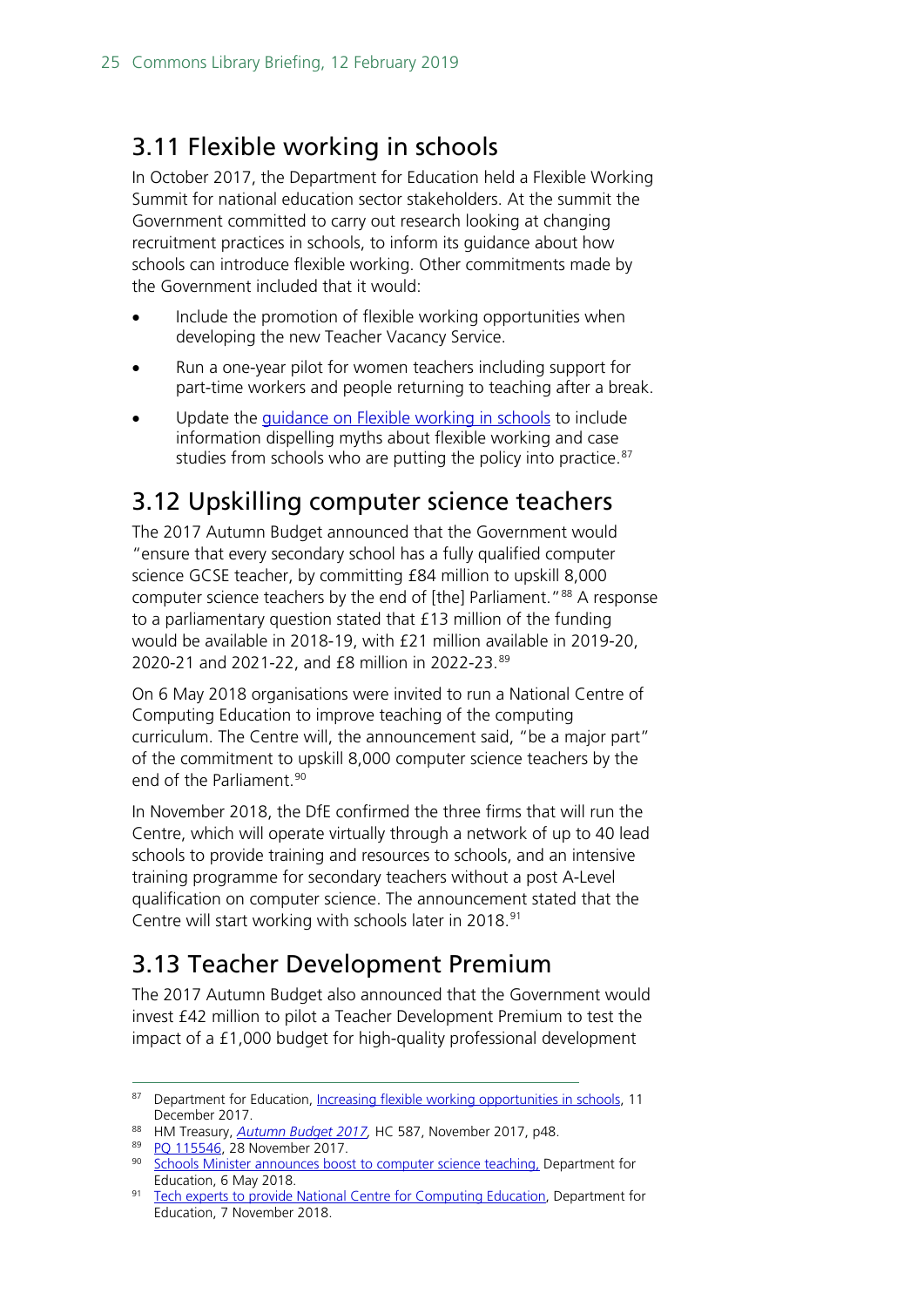for teachers working in areas that have fallen behind.<sup>[92](#page-25-2)</sup> £10 million of the funding is planned for 2018-19, £15 million in 2019-20 and 2020-21, and £5 million in 2021-22.<sup>[93](#page-25-3)</sup>

### <span id="page-25-0"></span>3.14 Consultation on QTS and teacher CPD

On 15 December 2017, the DfE launched a [consultation](https://consult.education.gov.uk/teaching-profession-unit/strengthening-qts-and-improving-career-progression/supporting_documents/Strengthening%20Qualified%20Teacher%20Status%20and%20improving%20career%20progression%20for%20teachers%20consultation.pdf) on proposals to introduce a strengthened qualified teacher status for introduction from September 2019, and concerning career progression for teachers. The consultation also sought views on other areas including how to support teachers at the beginning of their career, and how to improve career progression.

The consultation made clear that the proposals were in part aimed at impacting positively on recruitment:

Setting out a clearer offer of teacher development and career progression is an important part of improving the attractiveness of teaching as a profession, helping to have a positive impact on recruitment. A more fulfilled workforce, where people feel valued and supported to develop, can also have a positive impact on retention.[94](#page-25-4)

#### <span id="page-25-1"></span>Consultation response

The Government published its response to the consultation on 4 May 2018. This stated that the Government would, among other things:

- Extend the induction period for new teachers to two years so that teachers have more time to develop their knowledge and skills. QTS will continue to be awarded at the end of ITT (the original consultation had proposed awarding QTS after the induction period).
- Introduce an Early Career Framework of support and mentoring for the induction period in order to make sure that teachers get more support in this stage of their career.
- Support the development of new specialist qualifications, which will build on the Early Career Framework and complement Chartered Teacher status.
- Undertake work to consider how the CPD market can be made easier to navigate for schools and teachers.
- Set up work-related sabbaticals pilot for more established teachers, which will start in September 2019.

The response set out the next steps that the Government would take to implement these proposals, including specific actions over the next six months. It stated that the Government would "take the time to develop these proposals properly" and that the next phase of work would be

<span id="page-25-2"></span> <sup>92</sup> HM Treasury, *[Autumn Budget 2017,](https://www.gov.uk/government/uploads/system/uploads/attachment_data/file/661480/autumn_budget_2017_web.pdf)* HC 587, November 2017, p48.

<span id="page-25-3"></span><sup>93</sup> As above, table 2.1, p29.

<span id="page-25-4"></span><sup>94</sup> Department for Education, *[Strengthening Qualified Teacher Status and improving](https://consult.education.gov.uk/teaching-profession-unit/strengthening-qts-and-improving-career-progression/supporting_documents/Strengthening%20Qualified%20Teacher%20Status%20and%20improving%20career%20progression%20for%20teachers%20consultation.pdf)  [career progression for teachers: Government consultation,](https://consult.education.gov.uk/teaching-profession-unit/strengthening-qts-and-improving-career-progression/supporting_documents/Strengthening%20Qualified%20Teacher%20Status%20and%20improving%20career%20progression%20for%20teachers%20consultation.pdf)* December 2017, pp8-9.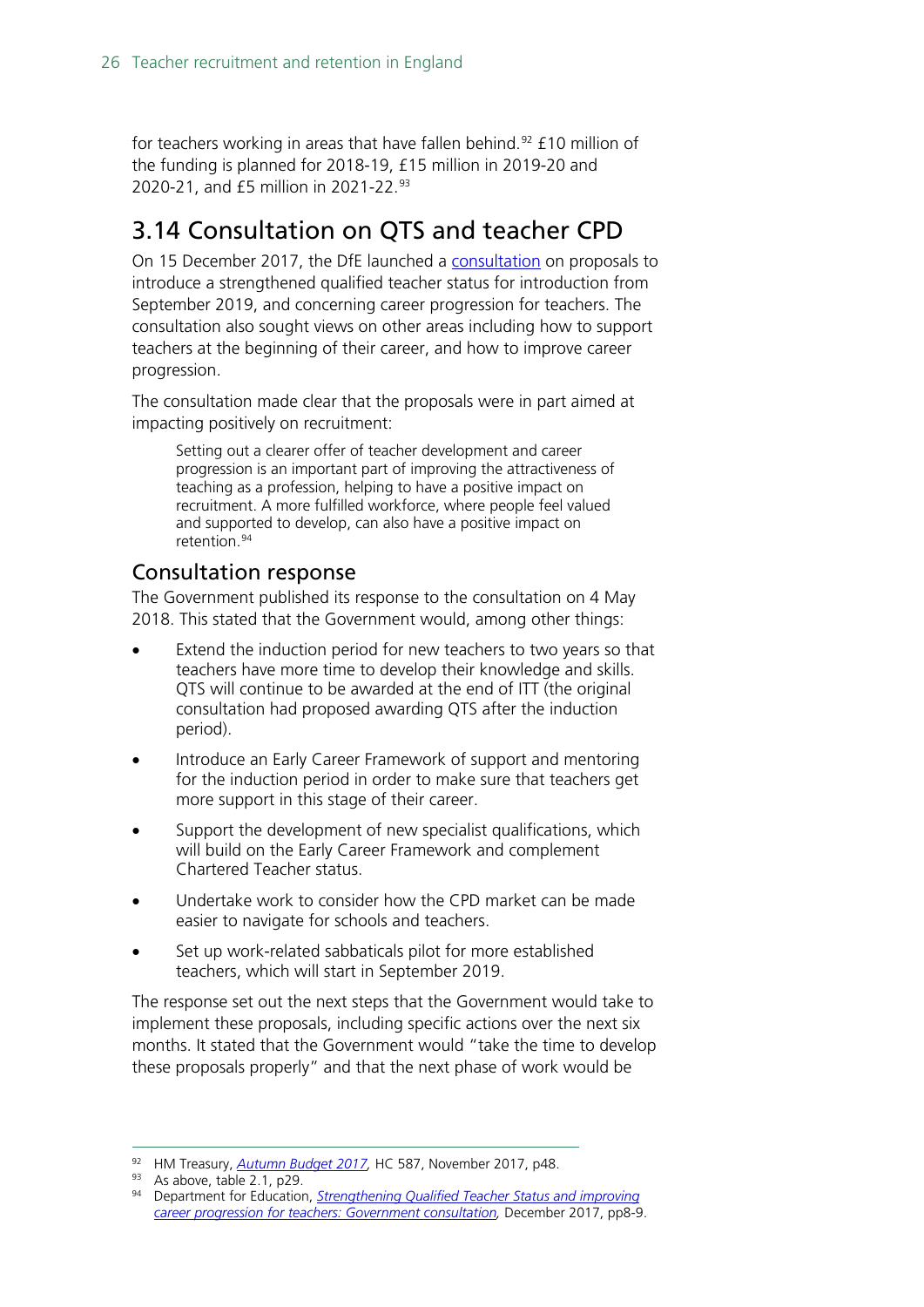published "to align with wider work around the recruitment and retention strategy" (see section  $3.18$  below).<sup>[95](#page-26-2)</sup>

#### **Box 8: Social Mobility Action Plan**

In December 2017, the Department for Education published its social mobility action plan: *[Unlocking](https://www.gov.uk/government/uploads/system/uploads/attachment_data/file/667690/Social_Mobility_Action_Plan_-_for_printing.pdf)  [Talent, Fulfilling Potential.](https://www.gov.uk/government/uploads/system/uploads/attachment_data/file/667690/Social_Mobility_Action_Plan_-_for_printing.pdf)* The plan highlighted that pupils in disadvantaged areas are less likely to receive high quality teaching than pupils in wealthier areas, and outlined what the Government was doing to incentivise teachers to teach in disadvantaged areas (e.g. student loan reimbursement pilot scheme, the Tailored Support Programme etc).

The plan stated, however, that a "step change in the support and investment in teachers' professional development throughout their careers" was needed in order to "genuinely shift the dial on both retention and school improvement." It therefore set out that the Government would:

- Provide "an enhanced offer of early career support by strengthening qualified teacher status, and support clearer career pathways and improved professional development for all teachers".
- Improve the quality of professional development available in challenging areas by investing "over £115 million in evidence-based approaches", including the £75 million Teaching and Leadership Innovation Fund and the £42 million Teacher Development Premium pilot. [96](#page-26-3)

### <span id="page-26-0"></span>3.15 Encouraging career changes

The charity Now Teach was set up in 2016 with the aim of encouraging people who have already had a successful career to retrain as maths, science and modern foreign languages teachers. In January 2018, the Government announced that it would invest £350,000 in Now Teach to help it expand into Hastings, one of the 12 Opportunity Areas.<sup>[97](#page-26-4)</sup>

In September 2018, the DfE invited organisations to tender for a contract to "aid the recruitment, transition, training and retention" of career changes. A spokesperson was reported as saying that the new programme "builds on the experience of Now Teach."<sup>[98](#page-26-5)</sup> In December 2018, the DfE announced that three organisations, Now Teach, Cognition Education, and the Brilliant Club, would receive £10.7 million to "recruit and support up to 600 teachers over the next two years."<sup>[99](#page-26-6)</sup>

#### <span id="page-26-1"></span>3.16 Professional Skills Tests

In February 2018, the Government announced that entrants to ITT courses would be eligible to have three attempts at the professional skills tests free of charge. In addition, the two year lock-out period has been removed, with no limit on the number of tests a candidate can take. Previously, if trainees were unsuccessful in three attempts at the tests they were required to wait two years before they could make

<span id="page-26-2"></span> <sup>95</sup> Department for Education, *[Strengthening Qualified Teacher Status and improving](https://assets.publishing.service.gov.uk/government/uploads/system/uploads/attachment_data/file/704942/Government_consultation_response_-_QTS_and_career_progression.pdf)  [career progression for teachers: Government consultation response](https://assets.publishing.service.gov.uk/government/uploads/system/uploads/attachment_data/file/704942/Government_consultation_response_-_QTS_and_career_progression.pdf)*, May 2018, pp9- 13; [HCWS669,](https://www.parliament.uk/business/publications/written-questions-answers-statements/written-statement/Commons/2018-05-08/HCWS669) 8 May 2018.

<span id="page-26-3"></span><sup>96</sup> Department for Education, *[Unlocking Talent, Fulfilling Potential: A plan for](https://www.gov.uk/government/uploads/system/uploads/attachment_data/file/667690/Social_Mobility_Action_Plan_-_for_printing.pdf)  [improving social mobility through education,](https://www.gov.uk/government/uploads/system/uploads/attachment_data/file/667690/Social_Mobility_Action_Plan_-_for_printing.pdf)* December 2017, pp17-18.

<span id="page-26-4"></span><sup>97</sup> [Boost to get more top professionals into teaching,](https://www.gov.uk/government/news/boost-to-get-more-top-professionals-into-teaching) Department for Education, January 2018.

<span id="page-26-5"></span><sup>98</sup> [£13m cash pot to entice 'career changers' into the classroom,](https://schoolsweek.co.uk/13m-cash-pot-to-entice-career-changers-into-the-classroom/) *Schools Week,* 16 September 2018.

<span id="page-26-6"></span>[Drive to recruit professionals and PhD graduates into teaching,](https://www.gov.uk/government/news/drive-to-recruit-professionals-and-phd-graduates-into-teaching) Department for Education, 22 November 2018.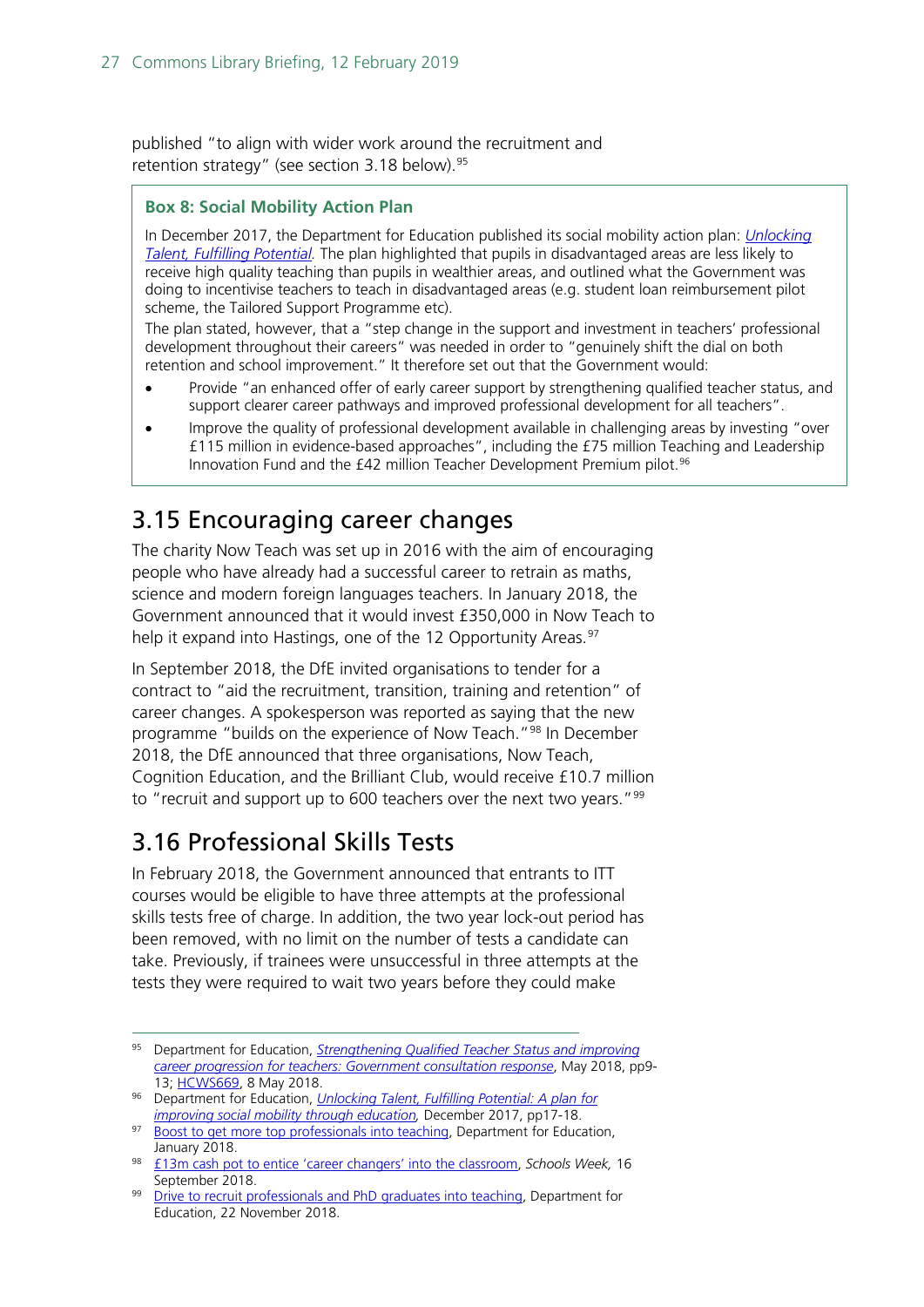another three. Additionally, only the first attempt at each test was free of charge.

The announcement stated that the changes removed financial and administrative barriers and ensured that "capable trainees do not give up on their hopes of becoming a teacher while they wait to re-take the tests."[100](#page-27-2)

### <span id="page-27-0"></span>3.17 Teacher vacancy website

Following on from commitments in the 2016 *Educational Excellence Everywhere* White Paper and the 2017 Conservative Party election manifesto, in his speech to the ASCL in March 2018, Damian Hinds stated that the DfE would launch a new vacancy website for teachers.<sup>[101](#page-27-3)</sup>

The website was launched in June 2018. It initially covered Cambridgeshire and the North East only, with the Government stating that it hoped to complete national roll-out by the end of 2018. The website includes part-time roles and job shares in order, the Government has said, "to help keep experienced teachers working in the classroom and make schools attractive 21<sup>st</sup> Century workplaces."<sup>[102](#page-27-4)</sup> The website was extended to cover London and south-central England in September 2018 and the teacher recruitment strategy (see section 4) stated that the service will be rolled out nationally from March 2019.<sup>[103](#page-27-5)</sup>

### <span id="page-27-1"></span>3.18 Retention of maths and physics teachers

Budget 2018 announced that the Government would provide "funding for a £10 million regional trial to test how to improve retention of early career maths and physics teachers."<sup>[104](#page-27-6)</sup>

<span id="page-27-2"></span><sup>&</sup>lt;sup>100</sup> [Measures announced to ensure talented trainees get into teaching,](https://www.gov.uk/government/news/measures-announced-to-ensure-talented-trainees-get-into-teaching) Department for Education, 22 February 2018.

<span id="page-27-3"></span><sup>101</sup> Conservative Party, *[Forward, Together: The Conservative and Unionist Party](https://s3.eu-west-2.amazonaws.com/manifesto2017/Manifesto2017.pdf)  [Manifesto 2017,](https://s3.eu-west-2.amazonaws.com/manifesto2017/Manifesto2017.pdf)* May 2017, p51; Department for Education, *[Educational Excellence](https://www.gov.uk/government/publications/educational-excellence-everywhere)  [Everywhere](https://www.gov.uk/government/publications/educational-excellence-everywhere)*, March 2016, p27; [Damian Hinds: There are no great schools without](https://www.gov.uk/government/speeches/damian-hinds-there-are-no-great-schools-without-great-teachers)  [great teachers,](https://www.gov.uk/government/speeches/damian-hinds-there-are-no-great-schools-without-great-teachers) Department for Education, 10 March 2018.

<span id="page-27-4"></span><sup>&</sup>lt;sup>102</sup> [New free website for schools to advertise vacancies,](https://www.gov.uk/government/news/new-free-website-for-schools-to-advertise-vacancies?utm_source=84648a83-34b7-4188-8b8a-01ec52a104ac&utm_medium=email&utm_campaign=govuk-notifications&utm_content=immediate) Department for Education, 3 June 2018.

<span id="page-27-5"></span><sup>&</sup>lt;sup>103</sup> Government teacher vacancy website extended to London and south-central [England,](https://schoolsweek.co.uk/government-teacher-vacancy-website-extended-to-london-and-south-central-england/) *Schools Week,* 28 September 2018; Department for Education, *[Teacher](https://assets.publishing.service.gov.uk/government/uploads/system/uploads/attachment_data/file/773930/Teacher_Retention_Strategy_Report.PDF.pdf)  [Recruitment and Retention Strategy](https://assets.publishing.service.gov.uk/government/uploads/system/uploads/attachment_data/file/773930/Teacher_Retention_Strategy_Report.PDF.pdf)*, January 2019, p16.

<span id="page-27-6"></span><sup>104</sup> HM Treasury, *[Budget 2018,](https://assets.publishing.service.gov.uk/government/uploads/system/uploads/attachment_data/file/752202/Budget_2018_red_web.pdf)* HC 1629, October 2018, p76.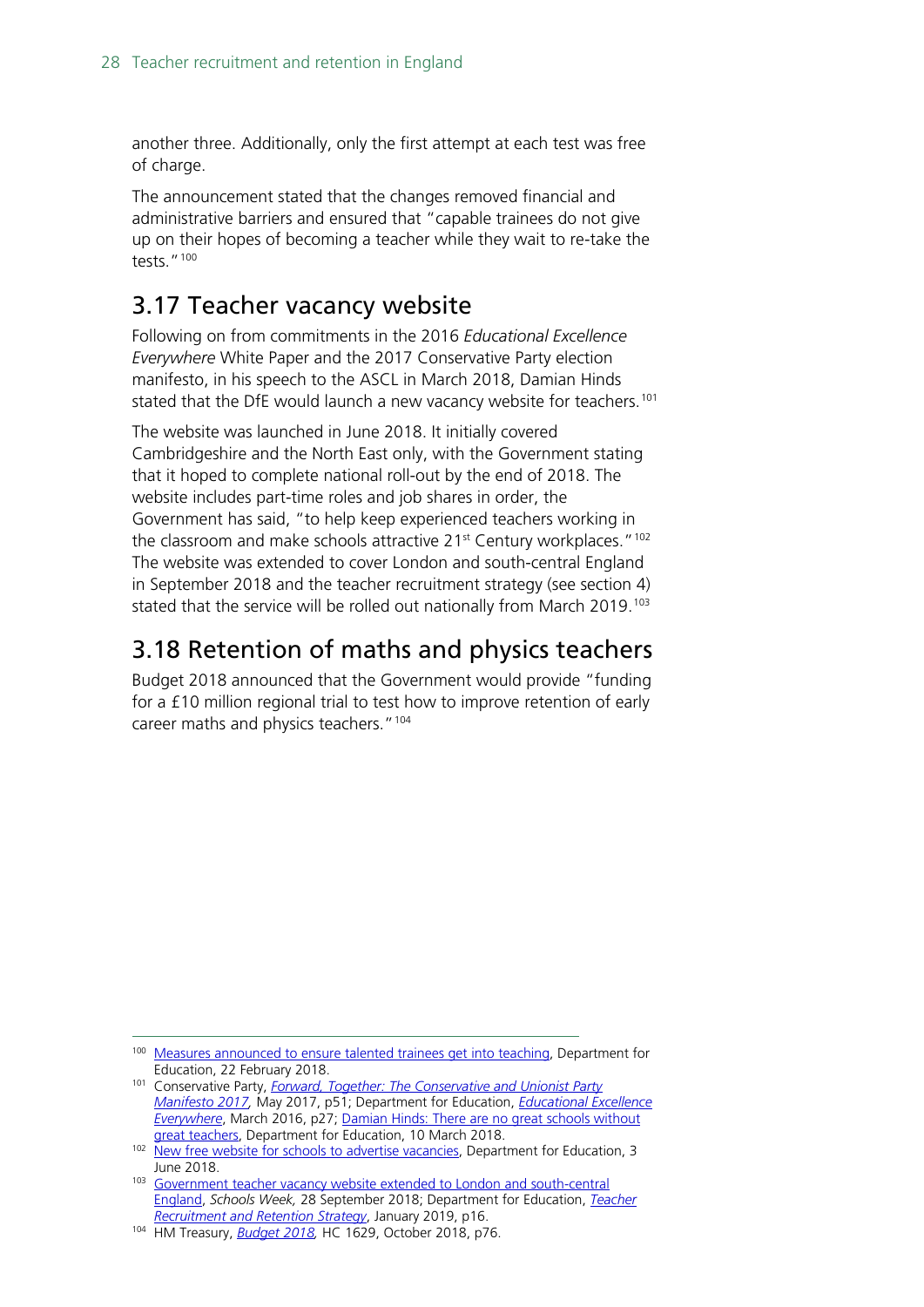## <span id="page-28-0"></span>4. Teacher recruitment and retention strategy

In a speech to the ASCL's annual conference in March 2018, the Education Secretary, Damian Hinds, announced that the DfE would work with the profession to develop a strategy to drive recruitment and boost the retention of teachers. The strategy would, he said, identify the steps to be taken and would cover areas such as workload, professional development, career progression, flexible working and entry routes into teaching.[105](#page-28-2)

The Teacher Recruitment and Retention Strategy was published on 28 January 2018 and the Secretary of State made a [written ministerial](https://www.parliament.uk/business/publications/written-questions-answers-statements/written-statement/Commons/2019-01-28/HCWS1278)  [statement](https://www.parliament.uk/business/publications/written-questions-answers-statements/written-statement/Commons/2019-01-28/HCWS1278) outlining the key elements of the strategy on the same day. $106$ 

The strategy's introduction states that it "marks the start of a conversation with the profession and is an articulation our [the Government's] priorities ahead of the comprehensive spending review." It also, the introduction states, "represents an adjustment of focus", recognising that greater attention must be given to ensuring that teachers stay in the profession (i.e. teacher retention).<sup>[107](#page-28-4)</sup>

### <span id="page-28-1"></span>4.1 Proposals

The strategy outlines the steps that the Government will take to "begin to overcome" four key barriers to improving teacher recruitment and retention:

- 1 The wider context in which schools operate can create pressure that leads to excessive workload
- 2 Not enough early career teachers receive the support they need to build a successful career
- 3 A teaching career does not always adapt to the expertise and lives of teachers
- 4 The process to become a teacher is too complicated and burdensome.

The strategy's central reform, which it describes as "the most significant reform to teaching in a generation", is the introduction of the  $Early$ </u> [Career Framework](https://www.gov.uk/government/publications/supporting-early-career-teachers) (as set out in the earlier consultation on QTS and teacher CPD (see section 3.14)).<sup>[108](#page-28-5)</sup> The framework will underpin an entitlement to "a fully-funded, 2 year package of structured support for

<span id="page-28-2"></span><sup>&</sup>lt;sup>105</sup> [Damian Hinds: There are no great schools without great teachers,](https://www.gov.uk/government/speeches/damian-hinds-there-are-no-great-schools-without-great-teachers) Department for Education, 10 March 2018; [Damian Hinds sets out plans to help tackle teacher](https://www.gov.uk/government/news/damian-hinds-sets-out-plans-to-help-tackle-teacher-workload)  [workload,](https://www.gov.uk/government/news/damian-hinds-sets-out-plans-to-help-tackle-teacher-workload) Department for Education, 10 March 2018.

<span id="page-28-3"></span><sup>106</sup> [HCWS1278,](https://www.parliament.uk/business/publications/written-questions-answers-statements/written-statement/Commons/2019-01-28/HCWS1278) 28 January 2019.

<span id="page-28-4"></span><sup>107</sup> Department for Education, *[Teacher Recruitment and Retention Strategy,](https://assets.publishing.service.gov.uk/government/uploads/system/uploads/attachment_data/file/773930/Teacher_Retention_Strategy_Report.PDF.pdf)* January 2019, p6.

<span id="page-28-5"></span><sup>108</sup> As above, p6.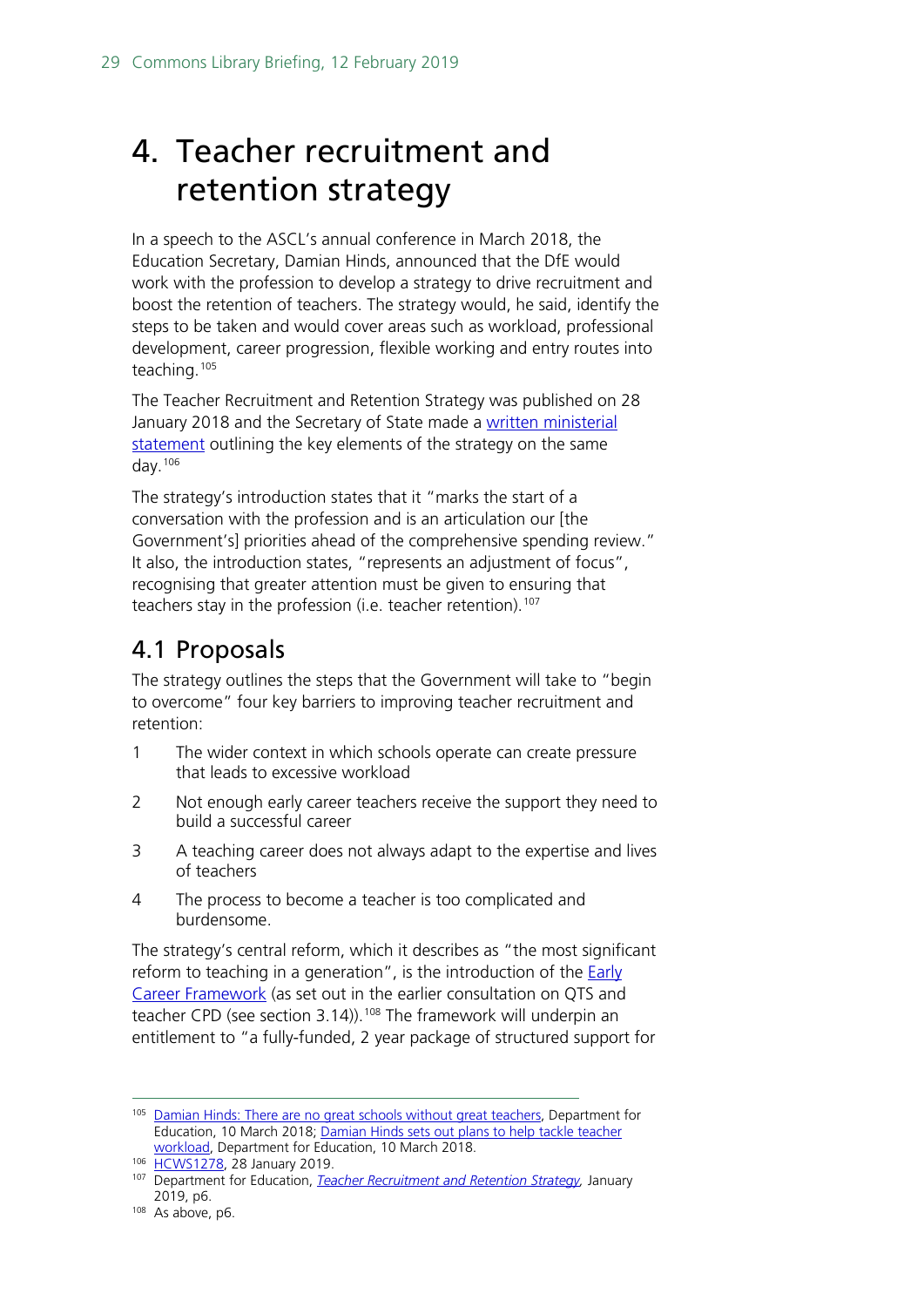all early career teachers" including 5% funded off timetable time in the second year of teaching.

The strategy commits to fully funding the national roll out of the Early Career Framework and anticipates this will equate to at least £130 million of additional funding a year by the time the system is fully in place.<sup>[109](#page-29-0)</sup> The Framework will be rolled out nationally from September 2021, with early rollout from September 2020 in the North East and other selected areas.[110](#page-29-1)

Other steps outlined in the strategy include:

- Following on from the pilot of early career payments for maths teachers in 2018-19 (see section 3.1), reforming bursaries more widely to a "phased, retention payment approach." The DfE expects around 40% of bursary spend in phased subjects to be on retention following the reforms.<sup>[111](#page-29-2)</sup>
- Reforming the accountability system, including consulting on making "requires improvement" the sole trigger for an offer of support – replacing floor and coasting standards – from September 2019. The [consultation](https://consult.education.gov.uk/inspection-and-accountability-division/identifying-schools-for-improvement-support/) was launched on 28 January 2019.[112](#page-29-3)
- Ofsted's framework will, the strategy states, have "an active focus on the need to tackle teacher workload" and, among other things, will not look at any internal assessment data. The strategy adds that Ofsted will introduce a new hotline for headteachers to report breaches of such commitments.<sup>[113](#page-29-4)</sup>
- Having a period of greater stability with no additional statutory tests or assessments for primary schools, and no further changes to the national curriculum GCSEs and A-Levels, beyond those already announced.[114](#page-29-5)
- Aim to make the additional benefits received by some teachers (e.g. help with transport and childcare) more widespread by developing, in partnership with multi-academy trusts, schools and local authorities, "local offer" packages to increase teacher recruitment and retention locally. The DfE will also explore whether there is a demand from teachers for new homes on surplus land.<sup>[115](#page-29-6)</sup>
- The development of new national professional qualifications (NPQs) in specific areas, such as curriculum development, for teachers who may not wish to follow a traditional leadership pathway. The first NPQ will be in teacher development and will be explicitly tied to the content of the Early Career Framework.<sup>[116](#page-29-7)</sup>

<span id="page-29-7"></span> $116$  As above, p26.

<span id="page-29-0"></span> $109$  In response to an urgent question on the strategy, the Minister, Nick Gibb, confirmed that the £130 million represented "new funding", [HC Deb 28 January](https://hansard.parliament.uk/Commons/2019-01-28/debates/BE7F2C23-E760-4E2F-BCE5-45828C6DA3DE/TeacherRecruitmentAndRetentionStrategy#contribution-FCE79C55-862F-4FF6-894B-D4EADFB462F6)  [2019, c495.](https://hansard.parliament.uk/Commons/2019-01-28/debates/BE7F2C23-E760-4E2F-BCE5-45828C6DA3DE/TeacherRecruitmentAndRetentionStrategy#contribution-FCE79C55-862F-4FF6-894B-D4EADFB462F6)

<span id="page-29-1"></span> $110$  As above, p21.<br> $111$  As above, p22.

<span id="page-29-3"></span><span id="page-29-2"></span> $112$  As above, p13.<br> $113$  As above, p14-15.

<span id="page-29-4"></span><sup>114</sup> As above, p15.

<span id="page-29-6"></span><span id="page-29-5"></span> $115$  As above, pp16-17.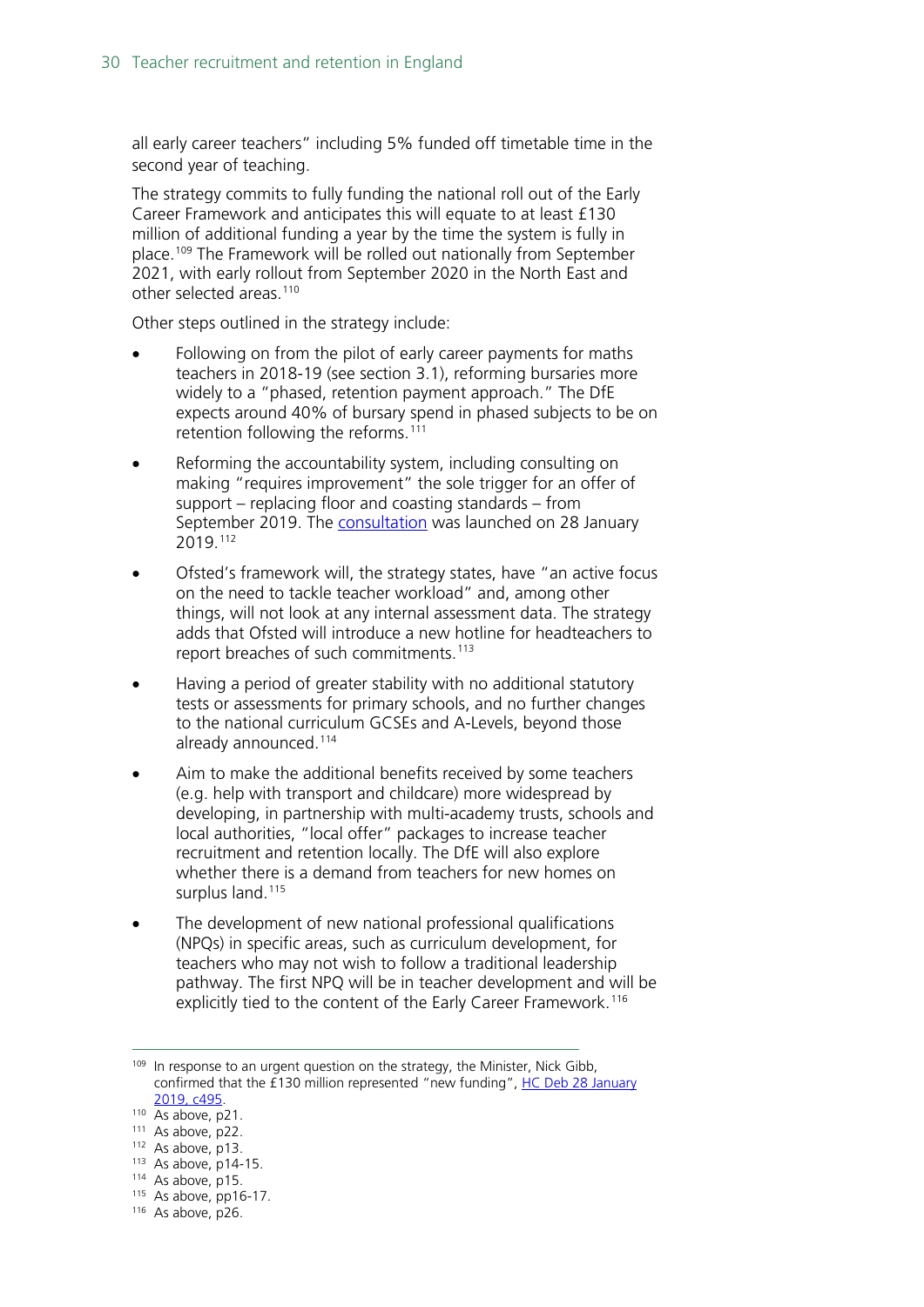- A "comprehensive review" of the pay framework for teachers "to support more flexible and rewarding career pathways." The DfE will ask the School Teachers' Review Body for recommendations, with a view to implementing any reforms in 2020.<sup>[117](#page-30-1)</sup>
- The DfE will support headteachers "to adapt to changing demands by helping to transform approaches to flexible working in schools." This will include the creation of a "find your jobshare" website for teachers who are looking for jobshare partners.<sup>[118](#page-30-2)</sup> A [literature review](https://www.gov.uk/government/publications/flexible-working-practices-in-schools-literature-review) of flexible working practice in schools was published on the same day as the strategy.<sup>[119](#page-30-3)</sup>
- The launching of a new Discover Teaching initiative with the aim of giving more people the opportunity to experience teaching. This will include a new virtual reality classroom and an expansion of the Teaching Internship Programme and school taster days.<sup>[120](#page-30-4)</sup>
- To avoid individuals from being put off applying for ITT by "cumbersome systems" the Government will introduce a "onestop application service for ITT". The DfE will also review the ITT market "to support it to work more efficiently and effectively."<sup>[121](#page-30-5)</sup>
- The DfE will work with universities and school to explore how more teaching assistants can become teachers. The strategy states that the DfE wants to provide a pathway for teaching assistants to study part-time for a degree with QTS whilst continuing to  $work$ <sup>[122](#page-30-6)</sup>

Regarding next steps, the strategy states that the Government will hold roadshows over the coming months to "seek further views on our plans, and to identify how we can work together to deliver on the ambition set out in this strategy.  $^{\prime\prime}$  [123](#page-30-7)

### <span id="page-30-0"></span>4.2 Reaction

The reaction to the recruitment and retention strategy has been broadly positive, especially with regards to the Early Career Framework. Indeed, the Education Policy Institute has described the development and launch of the strategy as "a triumph of consultative policy development" and has stated with regards to the Early Career Framework that "it is hard to recall a government policy that has attracted such an array of support and praise from across the education sector."<sup>[124](#page-30-8)</sup>

A number of sector bodies, including the Association of School and College Leaders (ASCL), the National Education Union (NEU), the National Association of Head Teachers (NAHT), and the National

<span id="page-30-2"></span><span id="page-30-1"></span> $117$  As above.<br> $118$  As above, pp25 &29.

<span id="page-30-3"></span><sup>119</sup> Department for Education, *[Flexible working practices in schools: literature review](https://www.gov.uk/government/publications/flexible-working-practices-in-schools-literature-review)*, 28 January 2019.

<span id="page-30-4"></span><sup>120</sup> Department for Education, *[Teacher Recruitment and Retention Strategy,](https://assets.publishing.service.gov.uk/government/uploads/system/uploads/attachment_data/file/773930/Teacher_Retention_Strategy_Report.PDF.pdf)* January 2019, p32.

<span id="page-30-5"></span> $121$  As above, p31.<br> $122$  As above, p33.

<span id="page-30-8"></span>

<span id="page-30-7"></span><span id="page-30-6"></span><sup>123</sup> As above, p35. 124 As above, p35. 124 As above, p35. 124  $\pm$  [Could phased bursaries solve the teacher retention crisis?,](https://epi.org.uk/publications-and-research/phased-bursaries-teacher-retention/) Education Policy Institute, 4 February 2019.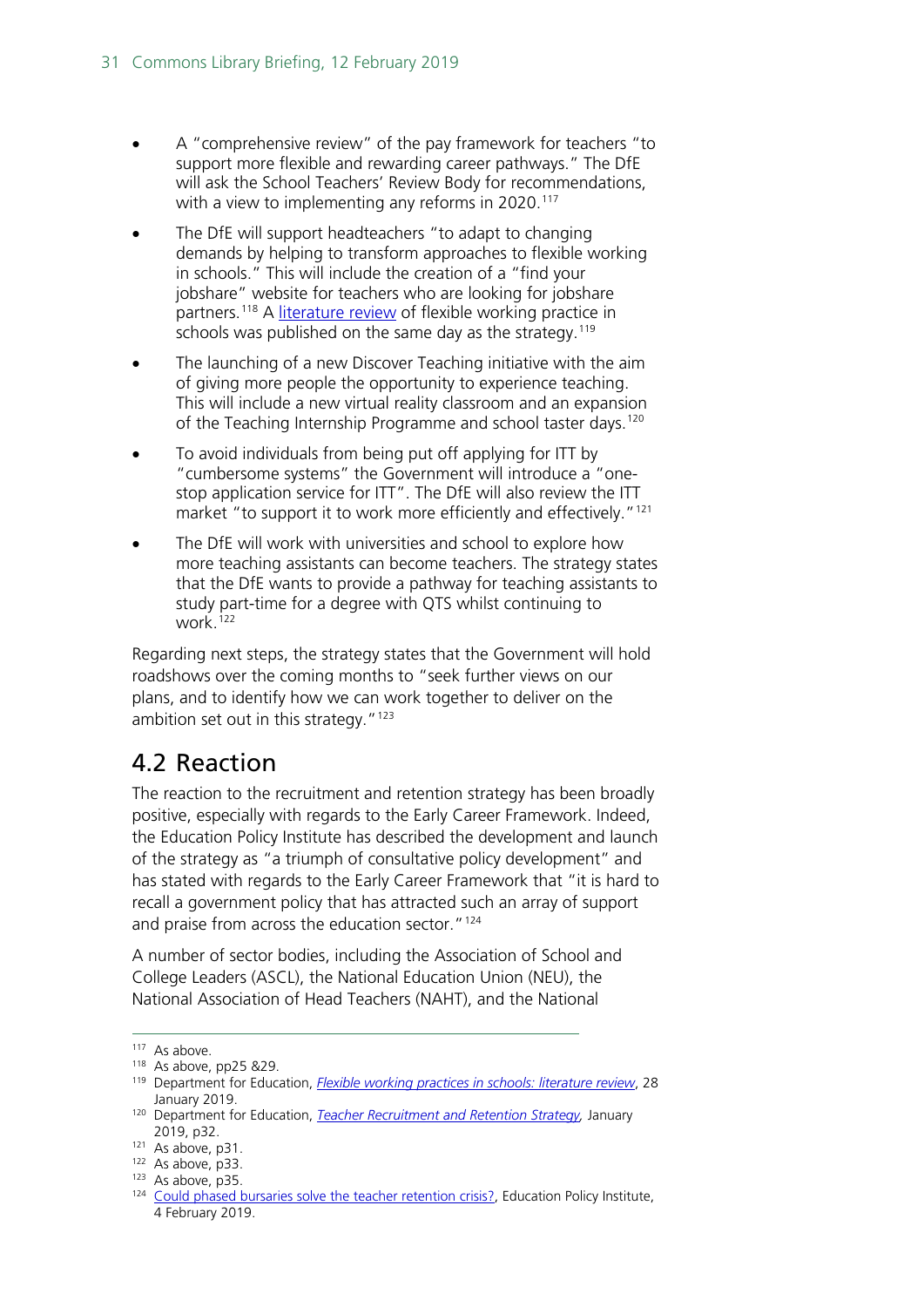Governance Association (NGA), signed a forward endorsing the teacher recruitment strategy. It has, the forward states, become increasingly difficult for schools to recruit staff of the required calibre, and the strategy "presents an important step on tackling this issue." The forward welcomes the Early Career Framework in particular, which, it says, "has the potential to transform the support provided to recently qualified teachers in the first years of teaching." The forward adds that the organisations "share the ambition of the strategy and are fully committed to playing [their] part in delivering on it."[125](#page-31-0)

Responses to the strategy have also highlighted the importance of effective implementation. Jack Worth, lead author of the National Foundation for Educational Research's report on teacher workforce dynamics (see section 6.1), for example, argued that in the view of the NFER the strategy "covers the right areas" and is right to shift the focus from teacher recruitment to retention. The strategy must though, he said, "develop effective policy detail and be implemented fast enough to deliver what is needed."<sup>[126](#page-31-1)</sup> The Education Policy Institute similarly has stated that phased bursaries have the potential to overcome current retention problems but that a lot depends on their design and implementation.<sup>[127](#page-31-2)</sup>

Some responses to the strategy have been less positive about its likely effectiveness. In comments posted on the union's website, Dr Mary Bousted, Joint General Secretary of the NEU, for example, stated that the strategy was "a serious structured attempt to address a teacher recruitment and retention crisis" but argued that it is "itself not sufficient." "Despite lots of interesting initiatives", she said, "the strategy will not be a game-changer for the major problems of excessive and unnecessary workload, diminishing pay levels, and a punitive and unreliable accountability system."<sup>[128](#page-31-3)</sup>

A short debate on the strategy was held in the Commons on 28 January 2019 following an urgent question from the Shadow Education Secretary, Angela Rayner. Ms Rayner welcomed "any serious attempt to tackle the workforce crisis, however overdue", but stated that "today's words must be matched by actions." She also raised a number of questions about the proposals in the strategy, including whether the Minister would guarantee that all teachers, including those in academies, be able to benefit from the Early Career Framework, and whether the £130 million committed in the strategy represented new money from the Treasury.<sup>[129](#page-31-4)</sup> The Minister, Nick Gibb, responded that it is a "very effective recruitment and retention strategy, which has the

<span id="page-31-0"></span> <sup>125</sup> Department for Education, *[Teacher Recruitment and Retention Strategy,](https://assets.publishing.service.gov.uk/government/uploads/system/uploads/attachment_data/file/773930/Teacher_Retention_Strategy_Report.PDF.pdf)* January 2019, p4.

<span id="page-31-1"></span><sup>126</sup> [Hinds is right to shift focus from recruitment to retention,](https://schoolsweek.co.uk/hinds-is-right-to-shift-focus-from-recruitment-to-retention/) *Schools Week,* 28 January 2019.

<span id="page-31-2"></span><sup>127</sup> [Could phased bursaries solve the teacher retention crisis?,](https://epi.org.uk/publications-and-research/phased-bursaries-teacher-retention/) Education Policy Institute, 4 February 2019.

<span id="page-31-3"></span><sup>&</sup>lt;sup>128</sup> Dr Mary Bousted, Joint General Secretary of the NEU has commented on the release [of the Department for Education's recruitment and retention strategy,](https://neu.org.uk/latest/teacher-recruitment-and-retention) National Education Union, 28 January 2019.

<span id="page-31-4"></span><sup>129</sup> HC Deb 28 January 2019, [c494-5.](https://hansard.parliament.uk/Commons/2019-01-28/debates/BE7F2C23-E760-4E2F-BCE5-45828C6DA3DE/TeacherRecruitmentAndRetentionStrategy#contribution-132E4D08-45A6-42B0-9770-A89493540E0A)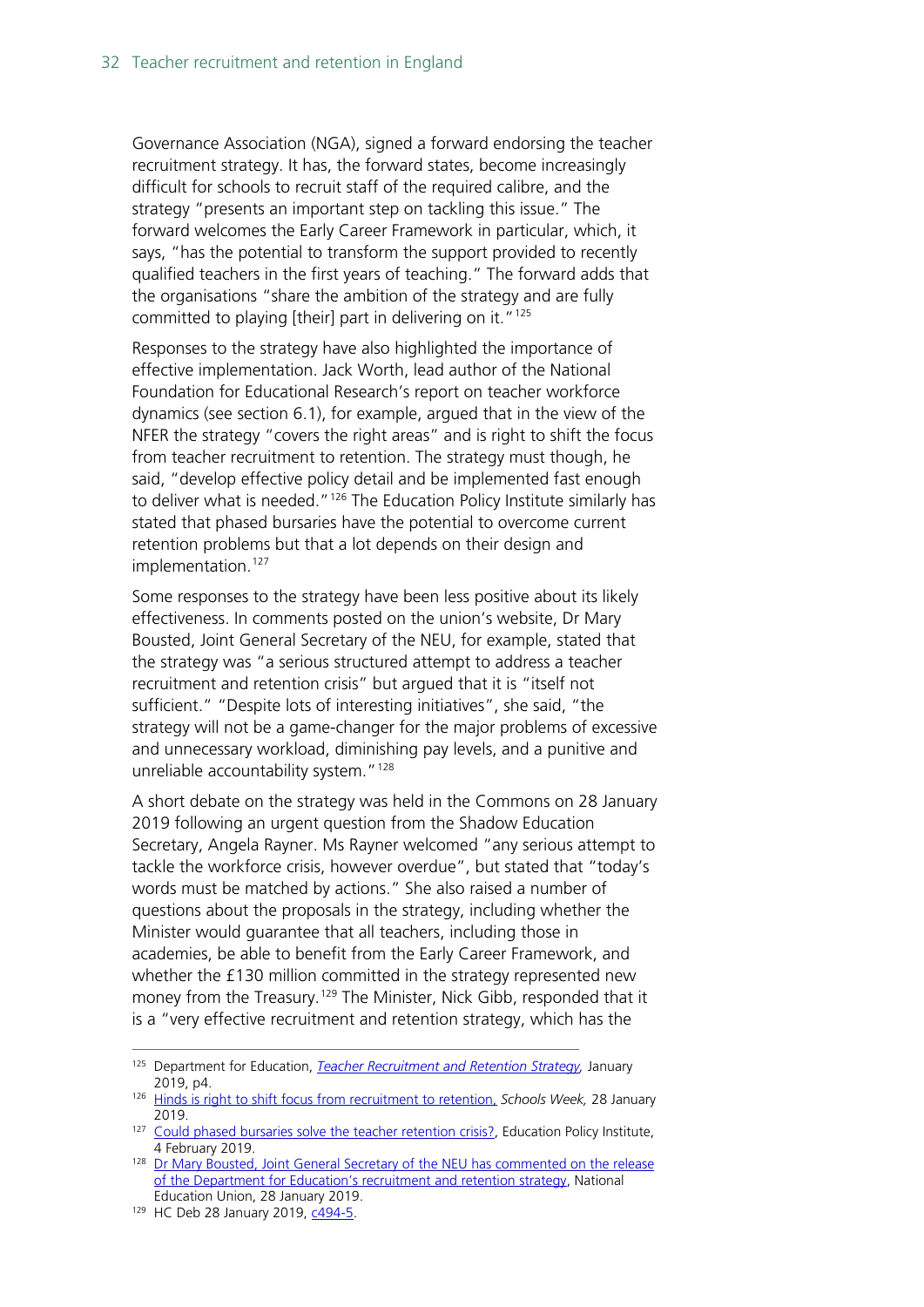support of the sector." Among other things, he also confirmed that the £[130](#page-32-0) million pledged by the strategy represented "new funding".<sup>130</sup> A subsequent parliamentary question response stated that the precise funding details for the Early Career Framework will be confirmed the Spending Review 2019.<sup>[131](#page-32-1)</sup>

A further PQ response set out the position concerning academies and the Early Career Framework:

All schools, including academies, that provide statutory induction must comply with relevant regulations and statutory guidance. From 2021, subject to regulatory changes, this will include an enhanced support offer for early career teachers, underpinned by the Early Career Framework.

Although not legally required, the majority of non-maintained schools, including academies, do provide statutory induction. Most recent available data shows that 29,765 Newly Qualified Teachers from across all sectors passed induction in 2017/18.

#### […]

It is important to note that the funding for the Early Career Framework will be available to all schools, including academies, supporting an early career teacher who is undergoing statutory induction. It is anticipated that academies will continue to offer induction and there has been strong support from the school sector, including academies, for these reforms.<sup>[132](#page-32-2)</sup>

<span id="page-32-0"></span> <sup>130</sup> HC Deb 28 January 2019, [c495.](https://hansard.parliament.uk/Commons/2019-01-28/debates/BE7F2C23-E760-4E2F-BCE5-45828C6DA3DE/TeacherRecruitmentAndRetentionStrategy#contribution-FCE79C55-862F-4FF6-894B-D4EADFB462F6)

<span id="page-32-1"></span><sup>131</sup> [PQ 215199,](https://www.parliament.uk/written-questions-answers-statements/written-question/commons/2019-01-31/215199) 5 February 2019.

<span id="page-32-2"></span><sup>132</sup> [PQ 216345,](https://www.parliament.uk/written-questions-answers-statements/written-question/commons/2019-02-04/216345) 7 February 2019.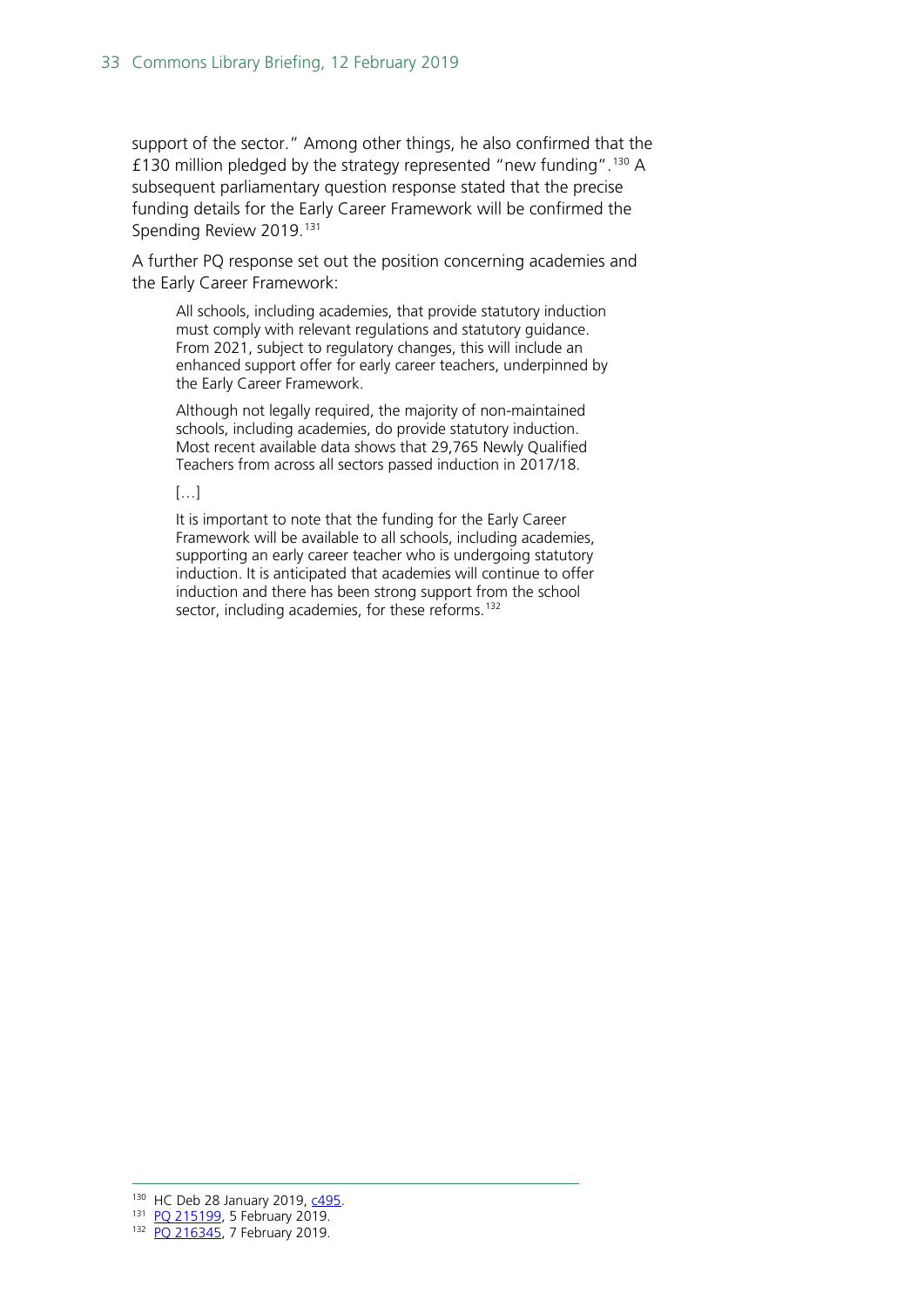## <span id="page-33-0"></span>5. Teacher workload

The Government has noted workload as "the most frequently cited reason for teachers wanting to leave the profession" and in response to questions about teacher retention has highlighted its efforts to reduce workload "so that teachers can concentrate on teaching, rather than bureaucracy."<sup>[133](#page-33-2)</sup>

This section provides a brief overview of actions taken by the Government with the aim of reducing teacher workload prior to the publication of the Teacher Recruitment and Retention Strategy. Further information is available in a policy paper published by the DfE setting out what it is doing to reduce workload for teachers. The paper was last updated in November 2018 and is available at: [Reducing teacher](https://www.gov.uk/government/publications/reducing-teachers-workload)  [workload.](https://www.gov.uk/government/publications/reducing-teachers-workload) The Government's position was also set out in [response to a](https://www.parliament.uk/written-questions-answers-statements/written-question/commons/2019-01-16/209363)  [parliamentary question](https://www.parliament.uk/written-questions-answers-statements/written-question/commons/2019-01-16/209363) in January 2019.<sup>[134](#page-33-3)</sup>

### <span id="page-33-1"></span>5.1 The Workload Challenge

In October 2014, the then Education Secretary, Nicky Morgan, launched the 'Workload Challenge' – a survey of teachers aimed at identifying the causes of excessive workload and what could be done to reduce it.[135](#page-33-4) The consultation lasted until 21 November 2014, during which time around 44,000 people responded.<sup>[136](#page-33-5)</sup>

#### **Box 9: Ofsted's clarification for schools**

On 17 October 2014, *[Ofsted published Ofsted inspections: clarifications for schools](https://www.gov.uk/government/uploads/system/uploads/attachment_data/file/463242/Ofsted_inspections_clarification_for_schools.pdf)*, in order to "confirm facts about the requirements of Ofsted and to dispel myths that can result in unnecessary workloads in schools". An amended version, [Ofsted inspections: myths,](https://www.gov.uk/government/publications/school-inspection-handbook-from-september-2015/ofsted-inspections-mythbusting) was last updated in July 2018.

#### **Findings**

On 6 February 2015, the DfE published its [response](https://www.gov.uk/government/uploads/system/uploads/attachment_data/file/415874/Government_Response_to_the_Workload_Challenge.pdf) to the Workload Challenge along with a [research report](https://www.gov.uk/government/uploads/system/uploads/attachment_data/file/401406/RR445_-_Workload_Challenge_-_Analysis_of_teacher_consultation_responses_FINAL.pdf) that outlined the key findings based on a sample of 10% of respondents.

The research report identified data management, marking and planning as the three tasks most frequently cited as contributing to "unnecessary and unproductive workload."<sup>[137](#page-33-6)</sup> The most commonly cited drivers of workload were accountability or the perceived pressures of Ofsted, tasks set by school leaders, working to local or school-level policies, and policy change at a national level.<sup>[138](#page-33-7)</sup>

#### Government response

<span id="page-33-2"></span><sup>133</sup> [PQ 5287,](http://www.parliament.uk/written-questions-answers-statements/written-question/commons/2017-07-17/5287) 24 July 2017.

<span id="page-33-3"></span><sup>134</sup> [PQ 209363,](https://www.parliament.uk/written-questions-answers-statements/written-question/commons/2019-01-16/209363) 22 January 2019.

<span id="page-33-4"></span><sup>135</sup> [Nicky Morgan: 'I want to build a new deal for teacher workload –](https://www.tes.co.uk/news/school-news/breaking-views/nicky-morgan-%E2%80%98i-want-build-a-new-deal-teacher-workload-%E2%80%93-and-i-need) and I need your [help',](https://www.tes.co.uk/news/school-news/breaking-views/nicky-morgan-%E2%80%98i-want-build-a-new-deal-teacher-workload-%E2%80%93-and-i-need) TES, 21 October 2014.

<span id="page-33-5"></span><sup>136</sup> Department for Education, *[Government response to the Workload Challenge,](https://www.gov.uk/government/uploads/system/uploads/attachment_data/file/415874/Government_Response_to_the_Workload_Challenge.pdf)*  February 2015, p4.

<span id="page-33-6"></span><sup>137</sup> Department for Education, *[Workload Challenge: Analysis of teacher consultation](https://www.gov.uk/government/uploads/system/uploads/attachment_data/file/401406/RR445_-_Workload_Challenge_-_Analysis_of_teacher_consultation_responses_FINAL.pdf)  [responses](https://www.gov.uk/government/uploads/system/uploads/attachment_data/file/401406/RR445_-_Workload_Challenge_-_Analysis_of_teacher_consultation_responses_FINAL.pdf)*, February 2015, pp7-8

<span id="page-33-7"></span><sup>138</sup> As above*,* p8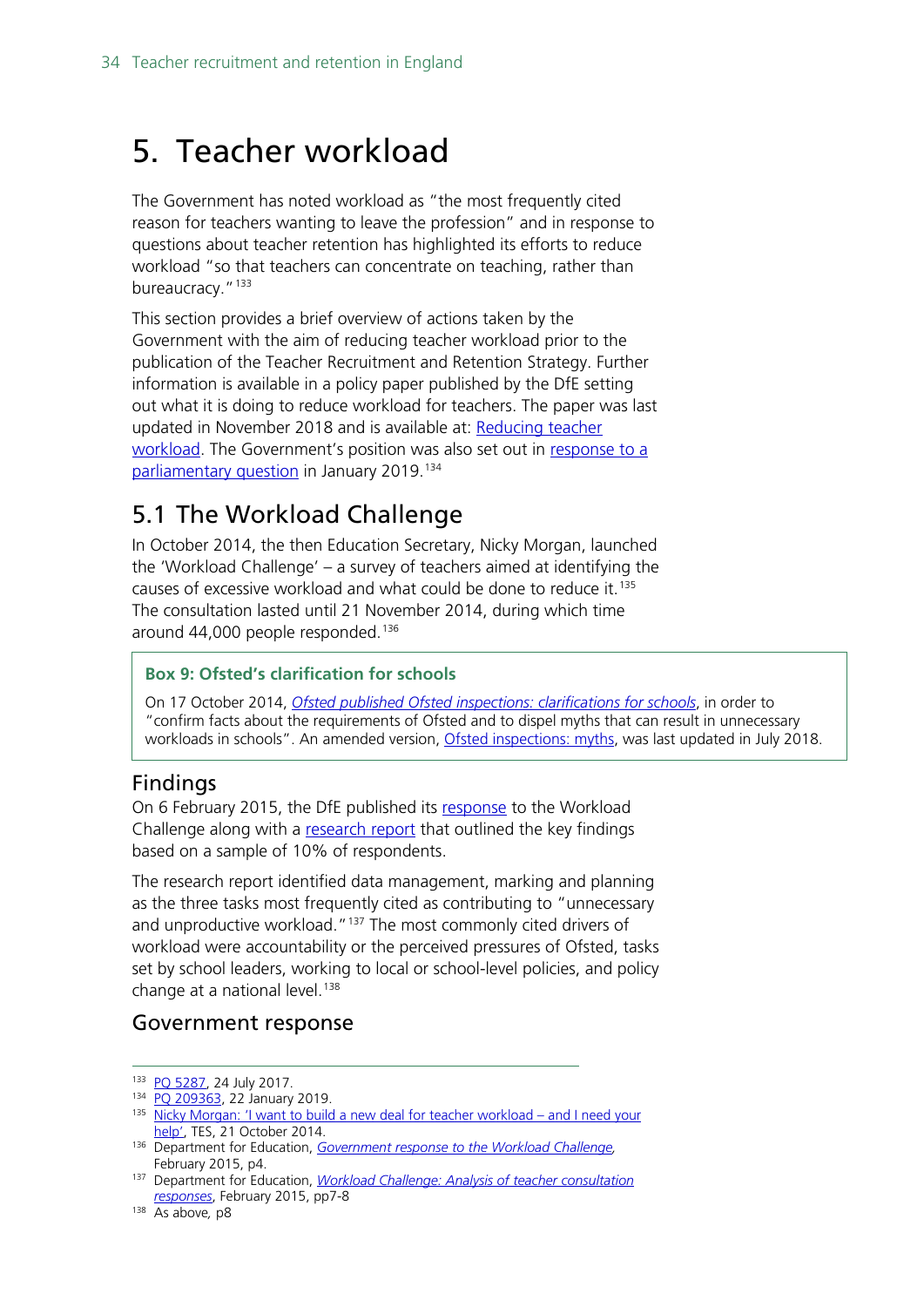The Coalition Government's response to the Workload Challenge acknowledged the impact that decisions by government could have on teacher workload and noted the pressures created by the accountability system.<sup>[139](#page-34-0)</sup>

The response outlined a series of changes that would be set out in a new departmental protocol. This included commitments that:

- Ministers would "do more to consider the impact on schools when introducing significant policy changes", and the DfE would discuss workload implications and issues as part of its engagement with school leaders and teachers on significant policy changes.
- The Government would introduce a minimum lead-in time for significant accountability, curriculum and qualifications changes, and will not make changes to qualifications during a course.
- The Government would introduce a commitment not to make substantive changes which will affect pupils during the school year, or in the middle of a course resulting in a qualification.
- Ofsted would not make substantive changes to the School Inspection Handbook or framework during the academic year, except where changes to statute or statutory guidance make it necessary.[140](#page-34-1)

The protocol was published in March 2015 and was last updated in February 2017. It is available at: [Department for Education Protocol for](https://www.gov.uk/government/uploads/system/uploads/attachment_data/file/594215/DfE_Protocol_-_Feb_2017.pdf)  [changes to accountability, curriculum and qualifications.](https://www.gov.uk/government/uploads/system/uploads/attachment_data/file/594215/DfE_Protocol_-_Feb_2017.pdf)

Additional actions for the Government that were outlined in the response included commitments to:

- Create a central repository of evidence about what works in other schools, and research about the best way to do things like marking, data management and planning.
- Provide support for head teachers by reviewing all leadership training, including the coaching and mentoring offer.
- Conduct a survey of teacher workload early in Spring 2016, which would be comparable with the OECD's Teacher and Learning International Survey (TALIS) and would replace the previous workload diary survey.<sup>[141](#page-34-2)</sup>

The response also stated that Ofsted would continue to update its myths and facts document and would, from 2016 onwards, look to make its inspection handbook shorter and simpler.<sup>[142](#page-34-3)</sup>

#### Reaction

While welcoming some of the plans, the teaching unions were critical of the then Government's response to the Workload Challenge.<sup>[143](#page-34-4)</sup> A joint

<span id="page-34-0"></span> <sup>139</sup> Department for Education, *[Government response to the Workload](https://www.gov.uk/government/uploads/system/uploads/attachment_data/file/415874/Government_Response_to_the_Workload_Challenge.pdf) Challenge,* <sup>6</sup> February 2015, p5.

<span id="page-34-1"></span><sup>140</sup> As above, pp9-10*.*

<span id="page-34-2"></span><sup>141</sup> As above*,* pp10-13

<span id="page-34-3"></span><sup>142</sup> As above*,* pp11-12

<span id="page-34-4"></span><sup>&</sup>lt;sup>143</sup> A summary of the views expressed by the unions is provided in, "Unions criticise [government's "woefully inadequate" response to Workload Challenge"](http://schoolsweek.co.uk/unions-criticise-governments-woefully-inadequate-response-to-workload-challenge/), *Schools Week*, 6 February 2015.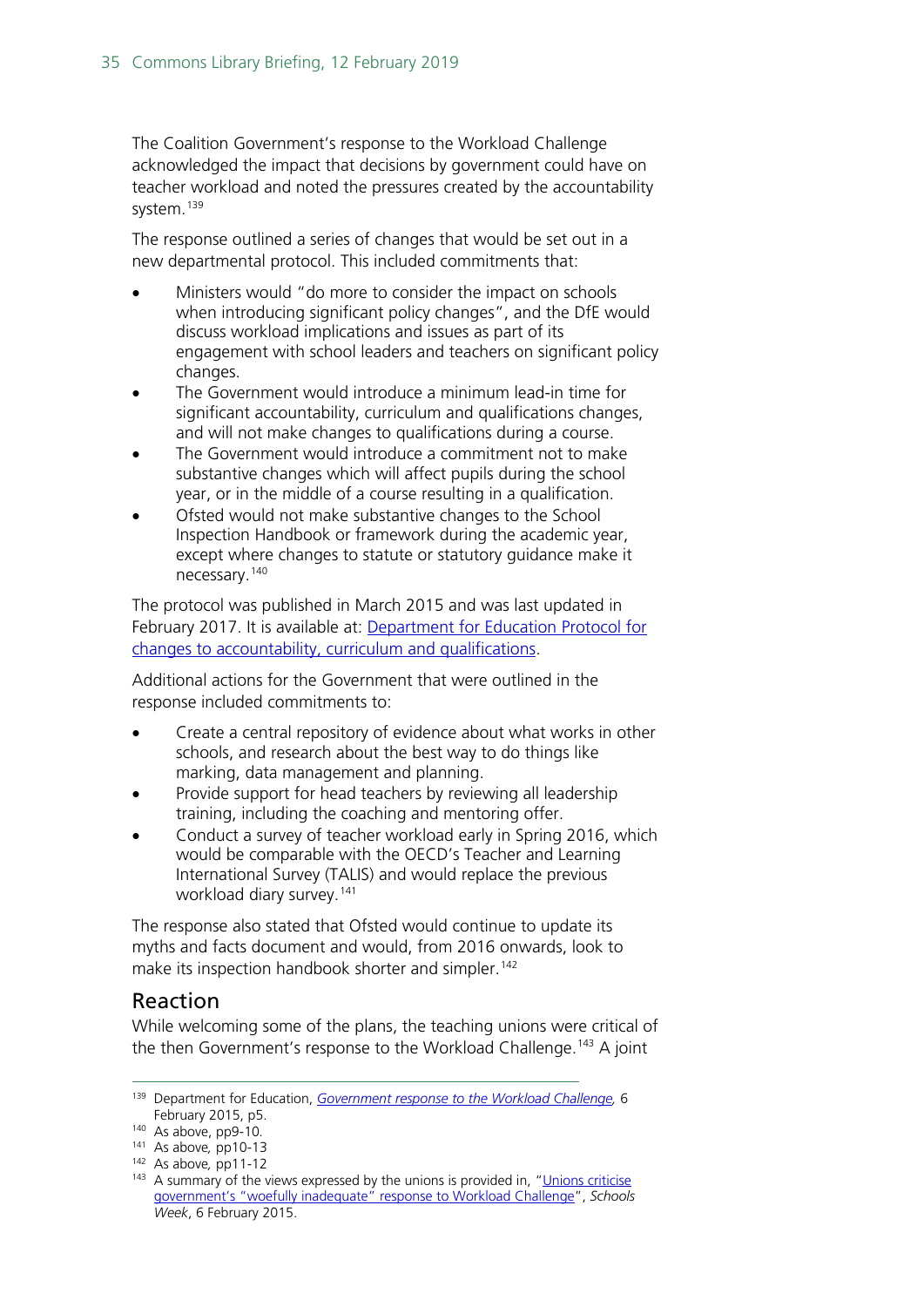letter from the unions to the Education Secretary in February 2015 stated that the Government's proposals contained "little new with regard to inspection" and would therefore fail to address the "root cause of the workload problem", which it identified as "the high stakes system of accountability and Ofsted in particular"<sup>[144](#page-35-2)</sup>

### <span id="page-35-0"></span>5.2 Workload review groups

On 2 October 2015, the then Education Secretary announced the creation of three new workload review groups: [the Marking policy](https://www.gov.uk/government/groups/teacher-workload-marking-policy-review-group)  [Review Group,](https://www.gov.uk/government/groups/teacher-workload-marking-policy-review-group) [the Planning and Resources Review Group,](https://www.gov.uk/government/groups/teacher-workload-planning-and-resources-review-group) and the Data Management Review Group. A DfE news story said that the groups would "look at the top issues that teachers said caused the most bureaucracy."<sup>[145](#page-35-3)</sup>

The reports from the Workload Review Groups were published in March 2016 and are available on the Gov.uk website at:

- [Reducing teacher workload: Data Management Review Group](file://hpap03f/DIS_Rdf$/fosterda/Desktop/Reducing%20teacher%20workload:%20Data%20Management%20Review%20Group%20report)  [report](file://hpap03f/DIS_Rdf$/fosterda/Desktop/Reducing%20teacher%20workload:%20Data%20Management%20Review%20Group%20report)
- [Reducing teacher workload: Marking Policy Review Group report](https://www.gov.uk/government/publications/reducing-teacher-workload-marking-policy-review-group-report)
- [Reducing teacher workload: Planning and Resources Group report](file://hpap03f/DIS_Rdf$/fosterda/Desktop/Reducing%20teacher%20workload:%20Planning%20and%20Resources%20Group%20report)

The reports are aimed at teachers, school leaders and governing bodies and outline the problems in each area and offer advice on how they can be addressed.

The DfE submitted a number of questions to be included in the Teacher Voice Omnibus Survey, which was conducted by the National Foundation for Educational Research in November 2016. A research report of the survey's findings was published in July 2017. This reported that 23% of senior leaders and classroom teachers said that they has used the independent reports of the workload review groups as a basis to review current policies.<sup>[146](#page-35-4)</sup>

### <span id="page-35-1"></span>5.3 School research projects

In January 2017, the DfE announced that eleven schools had been provided with funding of up to £30,000 to carry out research projects "into efficient and effective approaches which reduce unnecessary workload." The schools worked with professional researchers and partner schools to examine current practices and develop solutions to better manage workload. Further information is available at: [Workload](https://www.gov.uk/government/publications/workload-challenge-school-research-projects)  [challenge: school research projects.](https://www.gov.uk/government/publications/workload-challenge-school-research-projects)

The [reports of the individual projects](https://www.gov.uk/government/publications/teacher-workload-challenge-school-research-project-reports) were published in March 2018 alongside a [summary report](https://www.gov.uk/government/publications/workload-challenge-research-projects-summary-report-2018) providing an overview of findings from the projects.

<span id="page-35-2"></span><sup>144</sup> Letter from ASCL, ATL, NAHT, NUT and Voice to the Secretary of State for Education [and the Deputy Prime Minister,](https://www.atl.org.uk/Images/ATL_Morgan_Clegg_Workload_Challenge_Response.pdf) 9 February 2015.

<span id="page-35-3"></span><sup>145</sup> [Action to address the top 3 teacher workload issues,](https://www.gov.uk/government/news/action-to-address-the-top-3-teacher-workload-issues) Department for Education, 2 October 2015.

<span id="page-35-4"></span><sup>146</sup> Department for Education, *[Teacher Voice Omnibus Survey: Research report,](https://www.gov.uk/government/uploads/system/uploads/attachment_data/file/625908/NFER_Teacher_Voice_report_November_2016.pdf)* July 2017, pp7-8.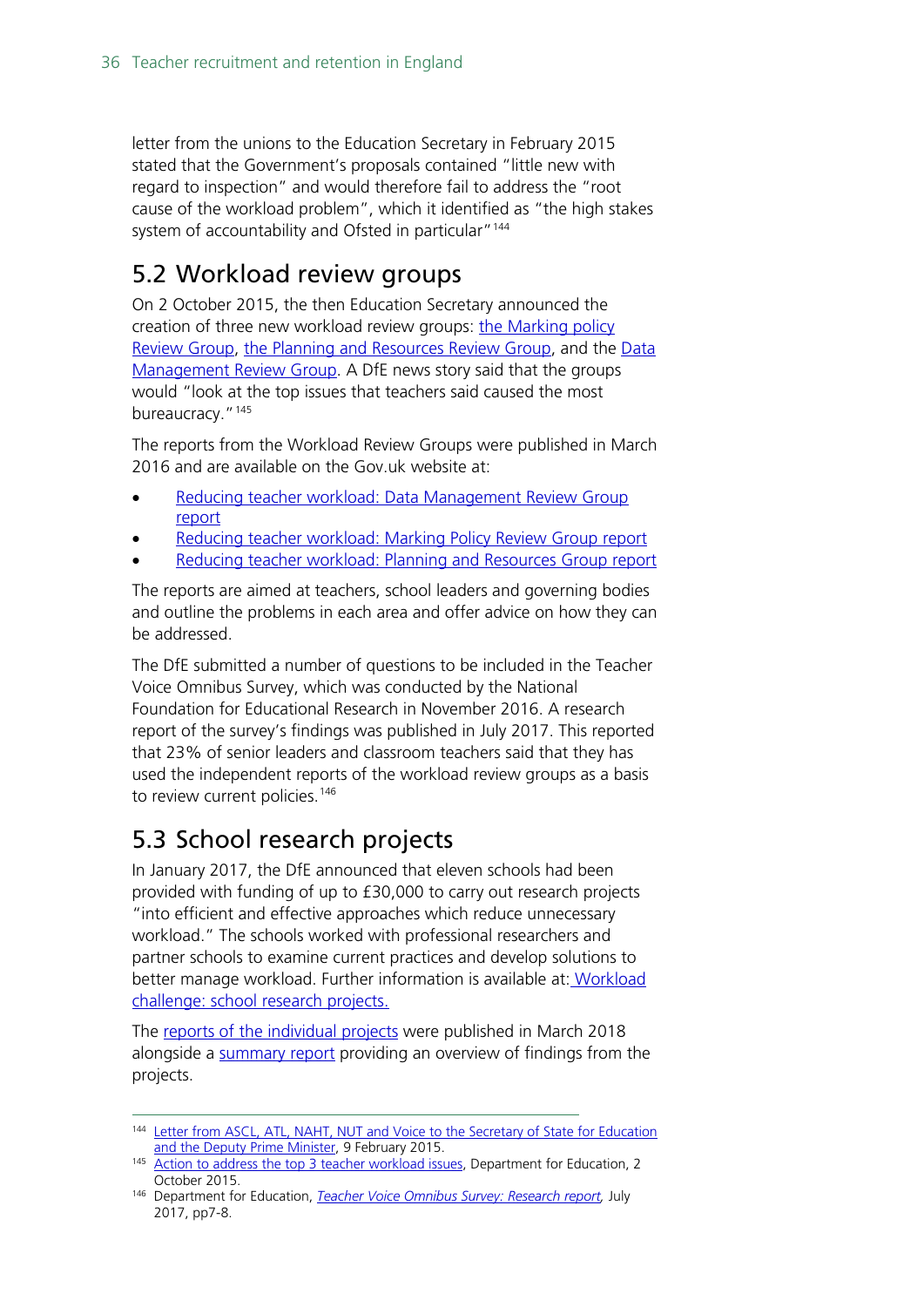### <span id="page-36-0"></span>5.4 Workload survey 2016 published

In February 2016, the 2015 Government invited a representative sample of schools to take part in a large-scale survey of teacher workload. The survey ran until 29 February 2016. It is intended that surveys of teacher workload will be conducted every two years.<sup>[147](#page-36-3)</sup>

The results of the survey were published in February 2017. Teachers reported working an average of 54.4 hours a week. Primary teachers and middle leaders reported working an average of 55.5 hours a week; secondary teachers reported working 53.5 hours a week. The figure for secondary teachers was higher than the average working week of 45.9 hours recorded in the OECD's 2013 international survey of key stage 3 secondary school teachers (TALIS).

Other key findings included:

- Across all schools, senior leaders reported working 60 hours a week.
- Almost a third of part-time teachers reported that 40% of their total hours were worked outside of school hours compared to almost a quarter of full-time teachers.
- Classroom teachers and middle leaders spent an average of 21.6 hours teaching in the reference week (40% of their total reported hours). An average of 33 hours was reported as being spent on non-teaching tasks.
- 93% of respondents stated that workload in their school was "at least a fairly serious problem." 52% cited workload as a "very serious problem."
- Primary teachers with less than six years' experience reported working 18.8 hours a week outside of school hours, two hours more than more experienced colleagues.<sup>[148](#page-36-4)</sup>

### <span id="page-36-1"></span>5.5 Conservative Party Manifesto 2017

In addition to the commitments on teacher supply and retention (see section 3.10 above), the Conservative Party's 2017 manifesto stated that a Conservative Government would ensure "support for teachers in the preparation of lessons and marking, including through the use of technology, and…bear down on unnecessary paperwork and the burden of Ofsted inspections."[149](#page-36-5)

### <span id="page-36-2"></span>5.6 Education Secretary Speech

In his speech to the ASCL's annual conference in March 2018 (see section 3.18 above) said that he wanted to support schools to use technologies in ways that reduce workload, and also that he understood that to tackle workload broader questions around teacher recruitment

<span id="page-36-3"></span> <sup>147</sup> Department for Education, *[Reducing teacher workload,](https://www.gov.uk/government/publications/reducing-teachers-workload/reducing-teachers-workload)* last updated 24 February 2017.

<span id="page-36-4"></span><sup>148</sup> Department for Education, *[Teacher Workload Survey 2016: Research brief](https://www.gov.uk/government/uploads/system/uploads/attachment_data/file/594696/TWS-2016_FINAL_Research_brief_Feb_2017.pdf)*, February 2017, pp3-7.

<span id="page-36-5"></span><sup>149</sup> Conservative Party, *[Forward, Together: The Conservative and Unionist Party](https://s3.eu-west-2.amazonaws.com/manifesto2017/Manifesto2017.pdf)  [Manifesto 2017,](https://s3.eu-west-2.amazonaws.com/manifesto2017/Manifesto2017.pdf)* May 2017, p51.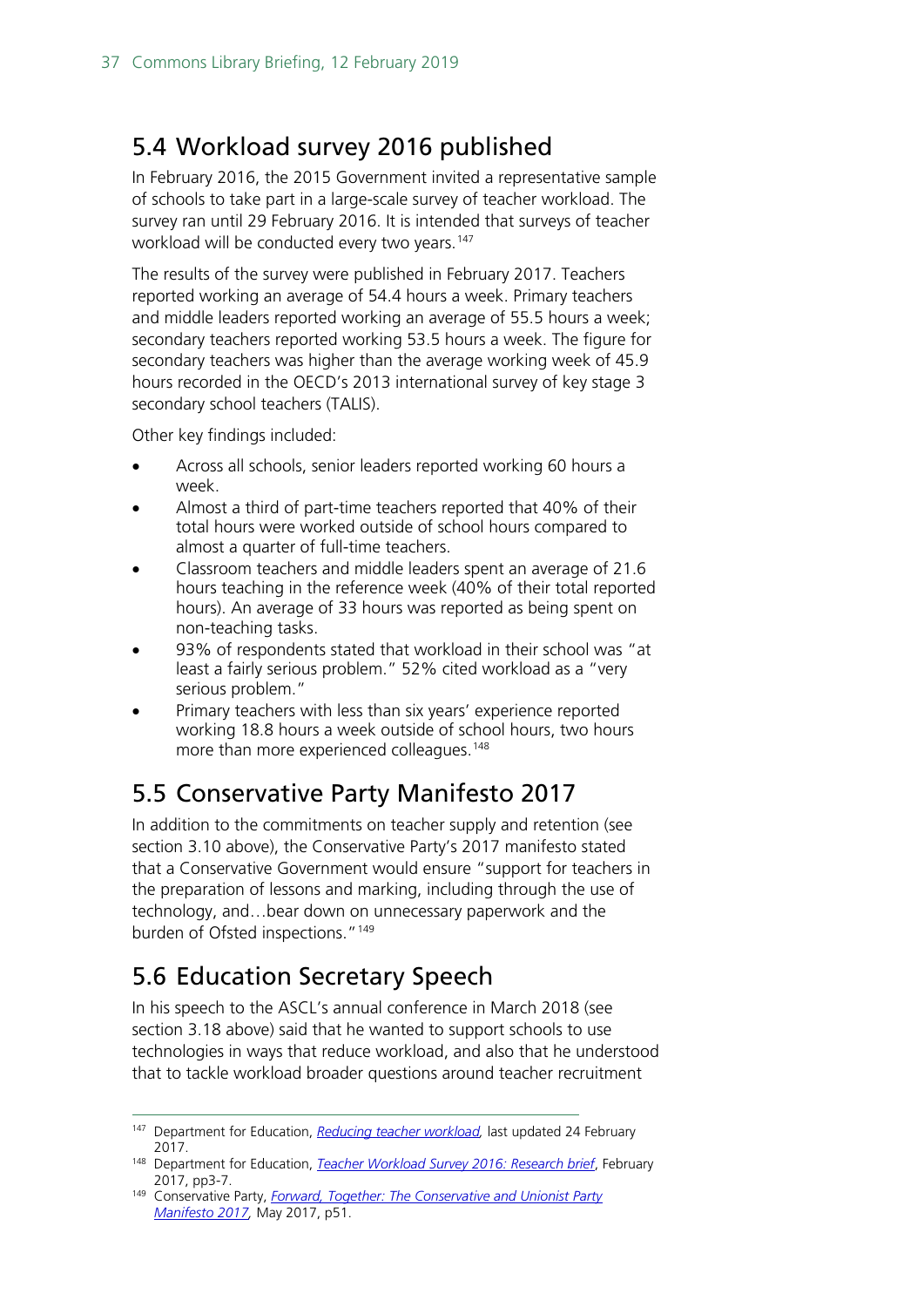and retention also need to be looked at. This was why the teacher recruitment strategy was needed, he said. In the speech the Education Secretary additionally said that:

- He would use the [Curriculum Fund](https://www.gov.uk/government/news/boost-for-school-standards-with-primary-literacy-drive) to make it easier for schools and teachers to share teaching resources.<sup>[150](#page-37-1)</sup>
- The Government would continue to work on making flexible working more possible.
- There will be no new tests or assessment for primary schools and no changes to the national curriculum, GCSE or A levels for the remainder of this parliament, beyond those already announced.
- The Government will work with Ofsted and others to ensure that schools have a clear understanding of who they are accountable to, and for what.<sup>[151](#page-37-2)</sup>

### <span id="page-37-0"></span>5.7 Workload advisory group

On 4 May 2018 the DfE announced the membership and terms of reference of a newly formed Workload Advisory Group. The Group was created to build on the work carried out by the three workload review groups and to produce a set of recommendations for the Secretary of State on how to remove unnecessary workload associated with data and collection for assessment in schools.<sup>[152](#page-37-3)</sup>

The Group published its report, *Making Data Work,* on 5 November 2018, which made a number of recommendations for the DfE, Ofsted and other sector bodies. In its response, the Government stated that it accepted all the recommendations of the report in full. [153](#page-37-4) In a joint letter to all school leaders published on the same day as the Workload's Advisory Group's report, the Secretary of State and sector organisations committed to "collectively…taking action in response to the report".[154](#page-37-5)

#### **Box 10: Research reports on teacher workload**

Coinciding with the Secretary of State's speech to the ASCL, the DfE published a number of research reports it had commissioned to analyse teachers' workload. These comprised:

- *[Mapping professional development for reducing teacher workload](https://www.gov.uk/government/publications/mapping-professional-development-for-reducing-teacher-workload)* research on the use of professional development support to reduce workload.
- *[Exploring teacher workload: qualitative research](https://www.gov.uk/government/publications/exploring-teacher-workload-qualitative-research)* a report on in-depth interviews with a sample of respondents from the Teacher Workload Survey 2016 to learn more about their workload.
- *[Teacher Voice Omnibus Survey](https://assets.publishing.service.gov.uk/government/uploads/system/uploads/attachment_data/file/687010/Teacher_Voice_report_Summer_2017.pdf)* report on questions submitted to be included in the Teacher Voice Omnibus Survey by the DfE, covering areas including teacher workload.

<span id="page-37-1"></span><sup>&</sup>lt;sup>150</sup> Further information on the Curriculum Fund Pilot Programme is available in [guidance](https://www.gov.uk/government/publications/curriculum-fund-programme-pilot) published by the DfE. In January 2019, the DfE published the list of 11 schools [selected to lead the curriculum fund programme pilots.](https://www.gov.uk/government/publications/curriculum-fund-programme-pilots-list-of-lead-schools)

<span id="page-37-2"></span><sup>151</sup> [Damian Hinds: There are no great schools without great teachers,](https://www.gov.uk/government/speeches/damian-hinds-there-are-no-great-schools-without-great-teachers) Department for Education, 10 March 2018; [Damian Hinds sets out plans to help tackle teacher](https://www.gov.uk/government/news/damian-hinds-sets-out-plans-to-help-tackle-teacher-workload)  [workload,](https://www.gov.uk/government/news/damian-hinds-sets-out-plans-to-help-tackle-teacher-workload) Department for Education, 10 March 2018.

<span id="page-37-3"></span><sup>152</sup> Department for Education, *[Workload advisory group: terms of reference](https://www.gov.uk/government/publications/workload-advisory-group-terms-of-reference?utm_source=6ea98f98-31a8-4eeb-8af7-162f50911369&utm_medium=email&utm_campaign=govuk-notifications&utm_content=immediate)*, 4 May 2018.

<span id="page-37-4"></span><sup>&</sup>lt;sup>153</sup> Department for Education, [Teacher workload advisory group report and government](https://www.gov.uk/government/publications/teacher-workload-advisory-group-report-and-government-response) response, 5 November 2018.

<span id="page-37-5"></span><sup>&</sup>lt;sup>154</sup> Department for Education, Reducing workload in schools: joint letter to all school [leaders,](https://www.gov.uk/government/publications/reducing-workload-in-schools-joint-letter-to-all-school-leaders) 5 November 2018.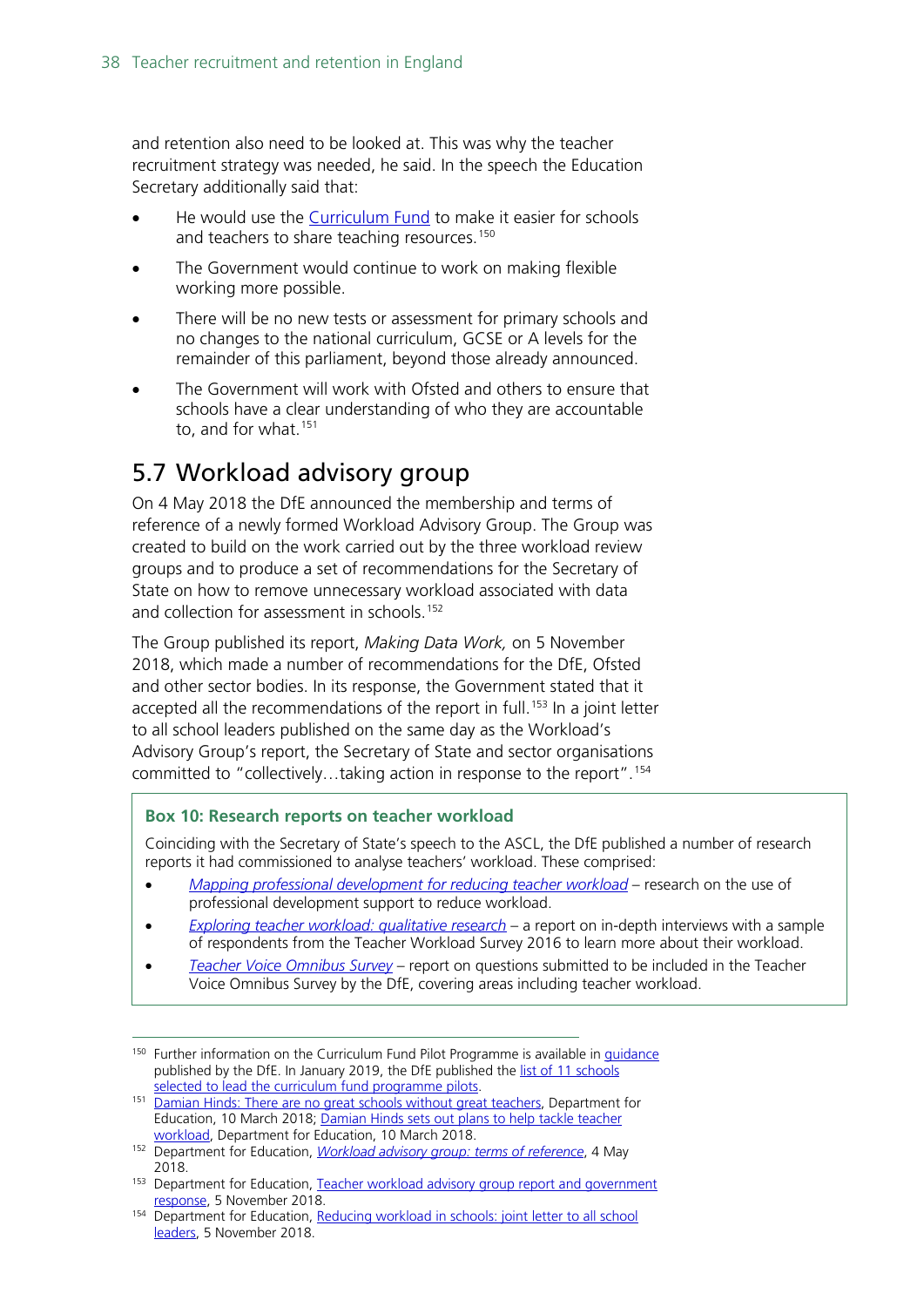• *[Workload challenge research projects: summary report 2018](https://www.gov.uk/government/publications/workload-challenge-research-projects-summary-report-2018)* (see section 4.3 above).

### <span id="page-38-0"></span>5.8 Workload Reduction Toolkit

In July 2018, the Government published a [Workload Reduction Toolkit](https://www.gov.uk/government/collections/workload-reduction-toolkit?utm_source=83156181-a218-46a6-9c68-3f71940a799e&utm_medium=email&utm_campaign=govuk-notifications&utm_content=immediate) – a series of online resources, including advice, tools and case studies, for school leaders to help review and reduce workload in their schools. Further information on the toolkit is available in **guidance** published by the DfE.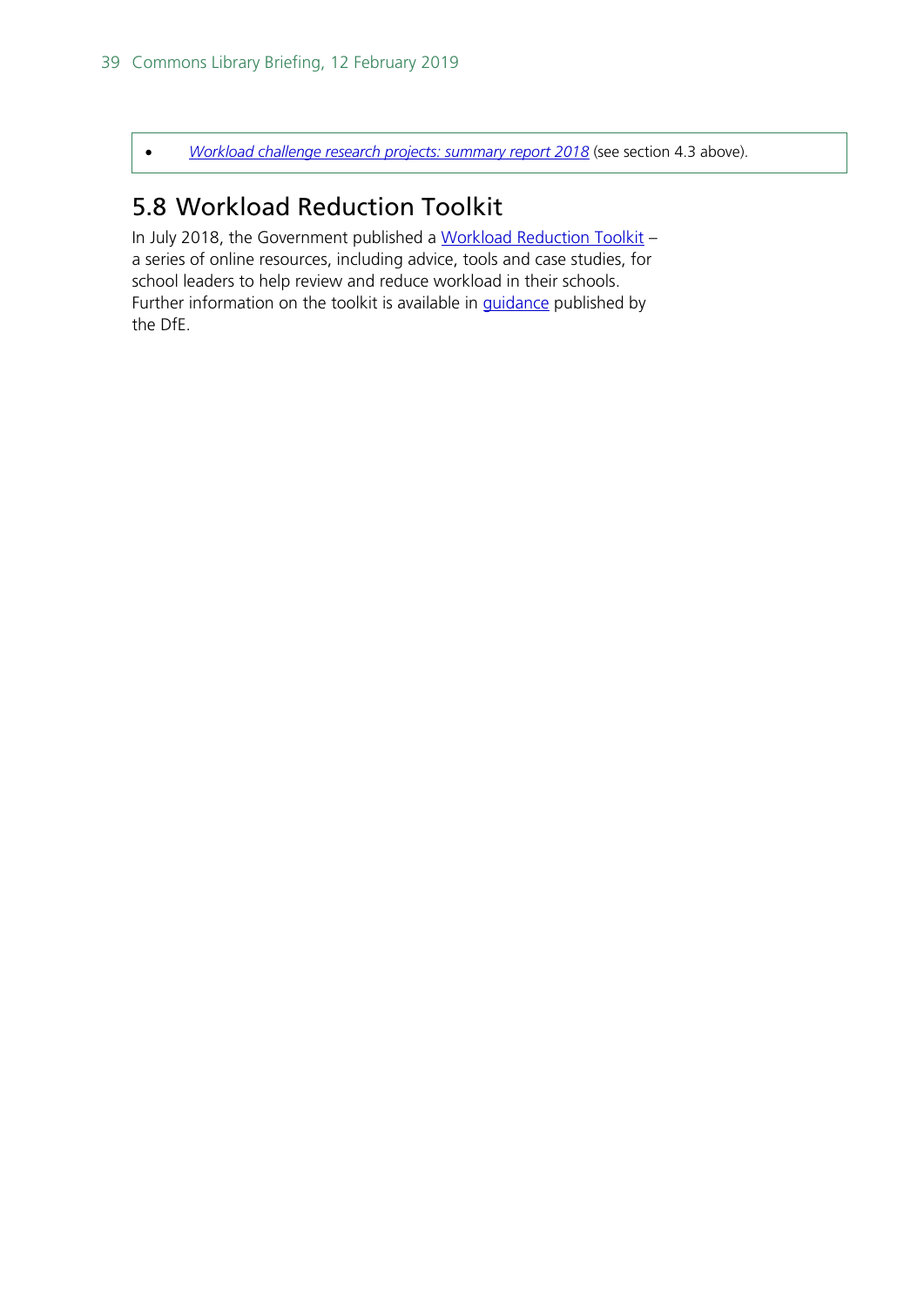## <span id="page-39-0"></span>6. Reports on teacher supply and retention

This section provides brief information on selected reports concerning teacher recruitment and retention that have been published since the start of 2016.

### <span id="page-39-1"></span>6.1 NFER research project on teacher retention and turnover (May 2017- October 2018)

The National Foundation for Educational Research (NFER) has an ongoing major research project aimed at gaining "a deeper understanding of the dynamics within the teacher workforce in England." The first research update on the project was published in May 2017. There have since been three further research updates (published in June 2017, December 2017, and March 2018) and an interim report published in October 2017. Brief outlines of the reports' key findings, which can be accessed at [School Workforce,](https://www.nfer.ac.uk/research/school-workforce/) are provided below.

#### Research update 1 – teacher retention by subject (May 2017)

The analysis found that rates of teachers leaving the profession are particularly high for early career teachers in science, maths and languages. It stated that this, together with difficulties in recruiting new trainees in these subjects, makes it increasingly hard for schools to find suitable staff and may make it difficult for the Government to achieve its aim to increase the proportion of pupils entered for the EBacc. The report suggested that one factor behind the high wastage rate could be that teacher pay in these subjects is below what science and maths graduates could earn elsewhere.

The report also noted that maths, physics and languages teachers have higher than average leaving rates in the first few years after training, and that these subjects attract large training bursaries. It recommended that "evaluation of the impact of bursaries on entry and retention rates is urgently needed to assess their cost effectiveness."[155](#page-39-2)

#### Research update 2 – teacher dynamics in multiacademy trusts (June 2017)

The report found that the amount of staff movement between schools in the same multi-academy trust (MAT) is more than ten times higher than between schools that are not in the same MAT. This, the report stated, suggests that MATs have internal teacher labour markets that are "somewhat distinct from the teacher labour market in the local area outside of the MAT."

<span id="page-39-2"></span> <sup>155</sup> National Foundation for Educational Research, *[Teacher Retention and Turnover](https://www.nfer.ac.uk/publications/NUFS01/NUFS01.pdf)  [Research,](https://www.nfer.ac.uk/publications/NUFS01/NUFS01.pdf)* May 2017, p3.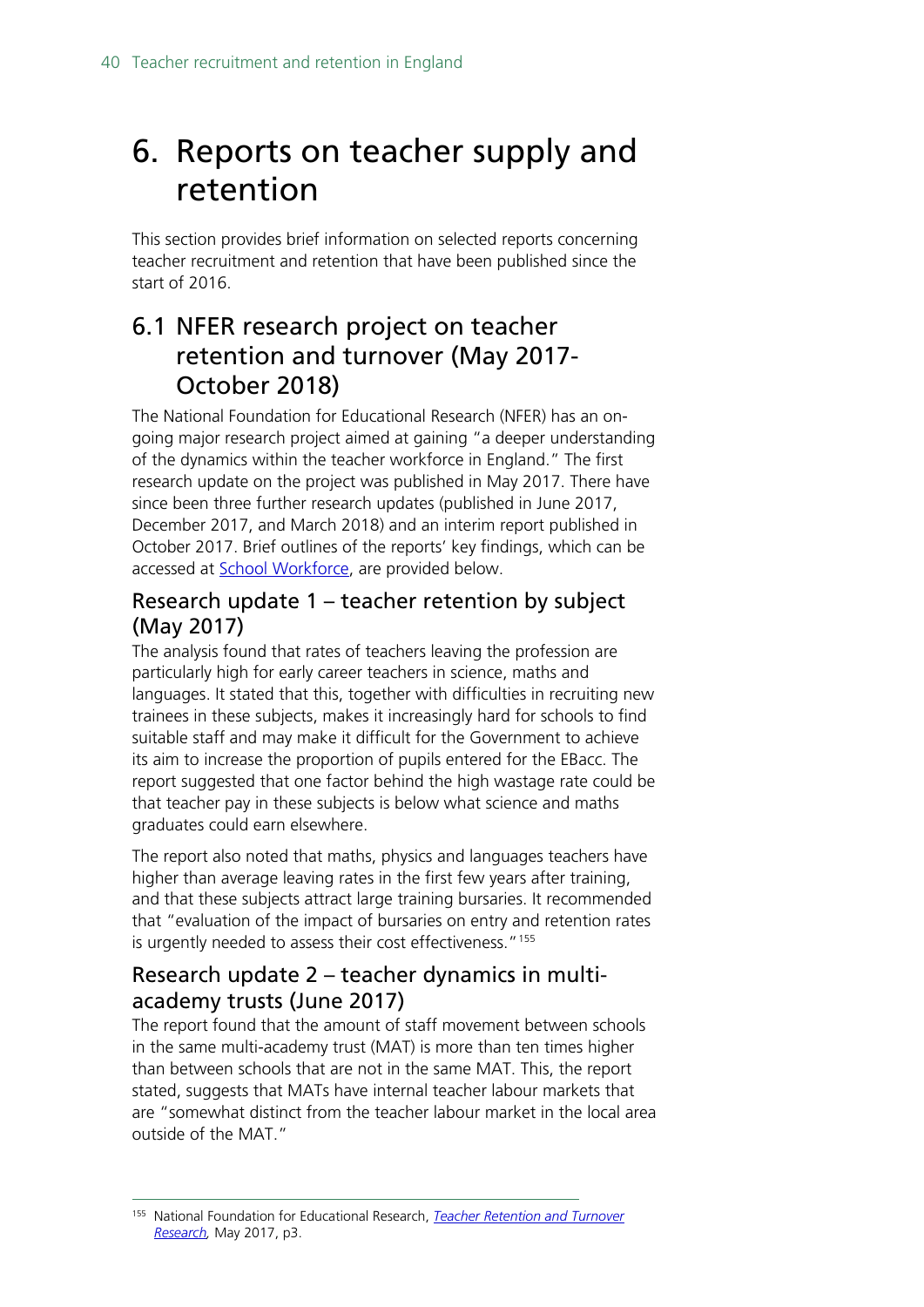The research additionally found that when teachers move schools within a MAT they are more likely to move to a school with a more disadvantaged intake. This is in contrast to teachers generally, who are more likely to move to schools with a less disadvantaged intake. The report argued that this suggests that the approach that MAT leaders can take towards workforce management "might provide an effective mechanism for deploving staff to schools that struggle more with staff recruitment and retention."[156](#page-40-1)

#### Interim report (October 2017)

The interim report examined factors associated with teacher retention and turnover and made recommendations emphasised on retention. The NFER summarised the report's key points as:

- The Government and stakeholders in the secondary sector need to urgently look at ways of accommodating more part-time working in secondary schools to help alleviate teacher supply challenges in these schools across England.
- The Government should explore why the rate at which older teachers have been leaving the profession increased between 2010 and 2015 and explore whether they could be incentivised to stay in the profession longer, particularly in subjects with specialist teacher shortages.
- There appears to be little evidence to date that multiacademy trusts (MATs) are better able to retain teachers by providing opportunities to move within their structure. Leaders of MATs should do more to promote the benefits of working in their organisation to their teachers; for example, by raising the profile of the MAT as the structure that teachers belong to.
- The teacher supply challenge in London is particularly acute when compared to other geographic areas. Policymakers should look at how policy interventions, such as housing subsidies, could help to retain teachers in high-cost areas.[157](#page-40-2)

#### <span id="page-40-0"></span>Research update 3 – is the grass greener beyond teaching? (December 2017)

This research update used survey evidence to examine what happens to teachers when they leave the profession. It found that:

- The job satisfaction of teachers who leave teaching for another job increases considerably and had been declining in the years before they left teaching. This, the report stated, suggests that low job satisfaction "was an important factor contributing to their decision to leave."
- The pay of teachers who leave teaching and take up a new job is, on average, ten per cent less than it was as a teacher. The report noted that this does not necessarily show that pay has no impact

<span id="page-40-1"></span><sup>&</sup>lt;sup>156</sup> [Teacher retention and turnover research –](https://www.nfer.ac.uk/publications/NUFS02/) Research update 2: Teacher dynamics in [multi-academy trusts,](https://www.nfer.ac.uk/publications/NUFS02/) National Foundation for Educational Research, June 2017.

<span id="page-40-2"></span><sup>157</sup> [Teacher Retention and Turnover Research: Interim Report,](https://www.nfer.ac.uk/publications/NUFS03/) National Foundation for Educational Research, October 2017.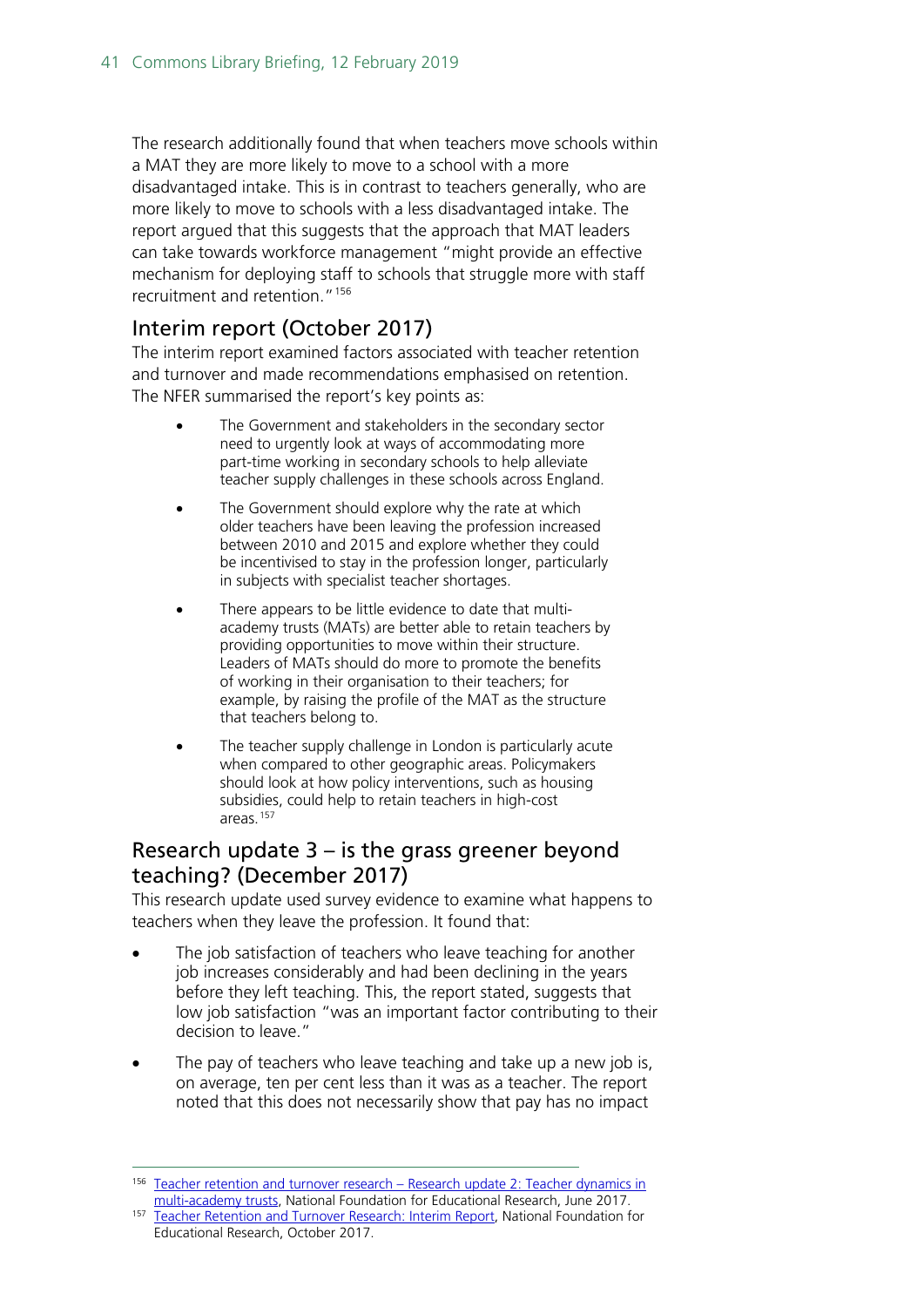on retention, but suggests that pay should be considered alongside other factors.

• Among secondary teachers who leave, the proportion working part-time increases after leaving. The Government, the report, stated, needs to "urgently look at ways of accommodating more part-time working in secondary schools, to retain teachers who are at risk of leaving."[158](#page-41-2)

#### <span id="page-41-0"></span>Research update 4 – how do teachers compare to nurses and police officers (March 2018)

The research compared the characteristics of full-time teachers, nurses and police officers, including their hours worked, earnings and job satisfaction. Its findings included:

- Teachers work similar hours to police officers over the course of a year, but in fewer weeks. They work the longest hours per week during term time of the three professions.
- After accounting for the estimated hours worked each year, teachers' real average hourly pay had fallen more than for nurses and police officers since 2009-10.
- Teachers seem to be satisfied with their jobs and income, but less so with their leisure time.<sup>[159](#page-41-3)</sup>

#### <span id="page-41-1"></span>Final report

The final report of the research project was published in October 2018. The report's findings and recommendations, some of which are covered in more detail in the sections above, included:

- The rate of teachers moving school has increased at the same time as the number of teachers leaving the profession has increased. The Government should give greater attention to the impact of teachers moving schools and develop policies to support schools which are disproportionately affected.
- Maths, science and modern foreign language teachers lower than average retention rates and bursaries do not appear to be incentivising recruitment or retention to the levels required. Bursaries may not be effective because they are not tied to teachers staying in the profession. The Government should structure financial incentives so that they incentivise retention in the first few years after training.
- Improving job satisfaction is a key motivation for teachers to leave the profession. School leaders should monitor the job satisfaction of their staff and increase support and reduce workload pressures where issues are identified.
- Teachers are not primarily motivated to leave the profession by the prospect of increased pay. Policy responses aimed at increasing teacher retention must consider pay alongside other factors, and the Government should target pay increases at

<span id="page-41-2"></span> <sup>158</sup> [Teacher Retention and Turnover Research –](https://www.nfer.ac.uk/publications/NUFS04/) Research update 3: Is the Grass Greener [Beyond Teaching?,](https://www.nfer.ac.uk/publications/NUFS04/) National Foundation for Educational Research, December 2017. 159 [Teacher Retention and Turnover Research –](https://www.nfer.ac.uk/publications/NUFS05/NUFS05.pdf) Research Update 4: How Do Teachers

<span id="page-41-3"></span>[Compare to Nurses and Police Officers,](https://www.nfer.ac.uk/publications/NUFS05/NUFS05.pdf) National Foundation for Educational Research, March 2018.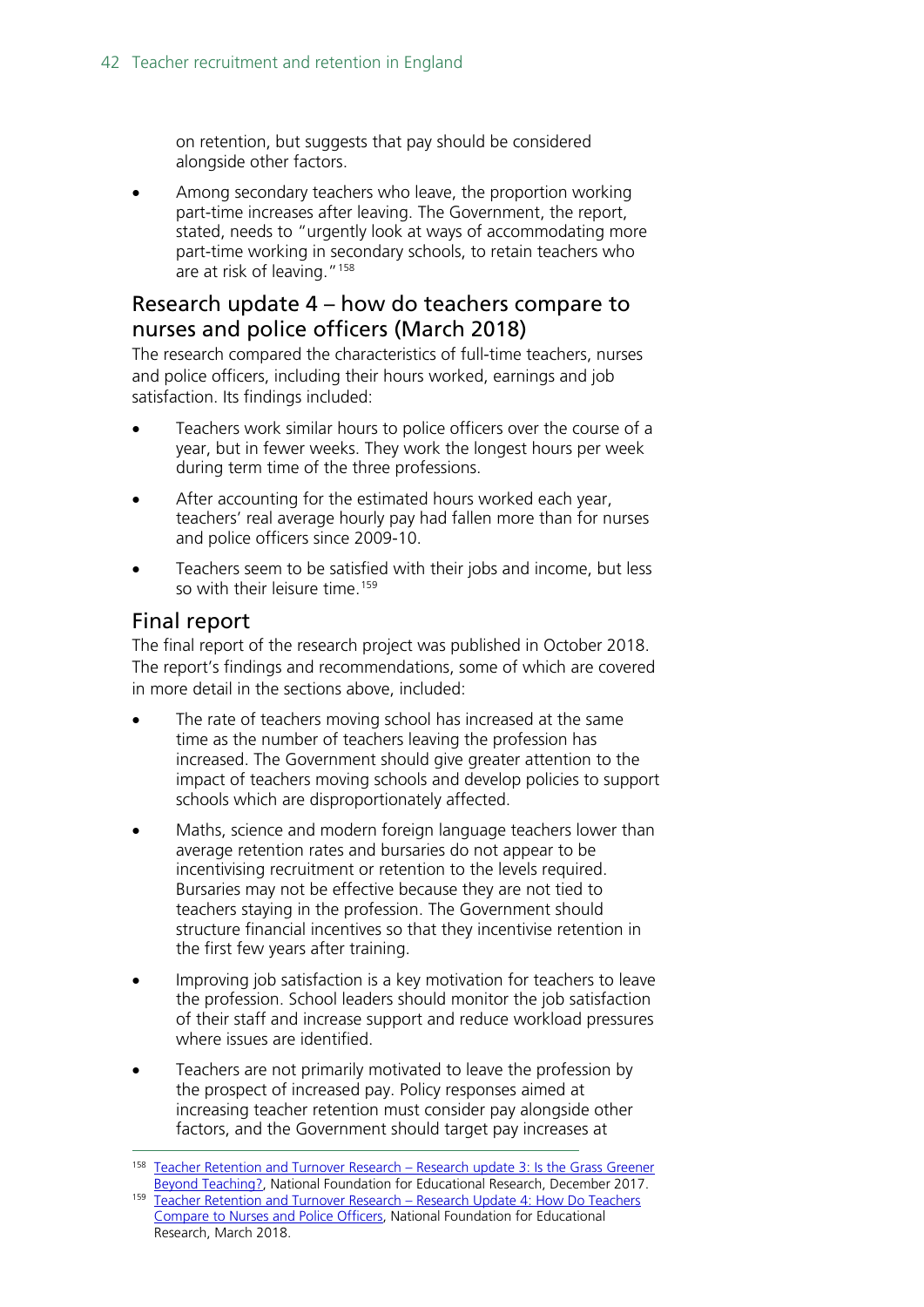groups that are likely to be responsive to pay changes, such as early-career teachers and maths and science teachers.

- A lack of part-time working opportunities is leading some teachers to leave and discouraging potential returners. The Government and stakeholders need to look at ways to better accommodate more part-time working in secondary schools.
- There is little evidence that multi-academy trusts are better able to retain teachers by providing opportunities to move within their structure.
- Teachers in schools rated as inadequate by Ofsted are more likely to leave the profession or move school.
- The teacher supply challenge in London is particularly acute. Policy makers should look at how interventions, such as housing subsidies, could help to recruit and retain teachers in high-cost areas[.160](#page-42-1)

### <span id="page-42-0"></span>6.2 Education Policy Institute report on teacher supply (August 2018)

The Education Policy Institute's report, *[The teacher labour market in](https://epi.org.uk/wp-content/uploads/2018/08/EPI-Teacher-Labour-Market_2018.pdf)  [England,](https://epi.org.uk/wp-content/uploads/2018/08/EPI-Teacher-Labour-Market_2018.pdf)* published in August 2018, set out the challenges facing the teacher labour market generally before focusing on the consequences for teacher quality (using teachers with a relevant degree in the subject they teach as a predictor of teacher quality).

The report's findings included:

- Levels of teacher quality in secondary schools vary considerably depending on subject.
- Maths and most science subjects in particular struggle to attract highly-qualified teachers – under 50% hold a relevant degree in maths or physics. These subjects are also those with the greatest recruitment and retention problems.
- Subjects that have a greater proportion of teachers with relevant degrees include those that have less pressure on recruitment and retention – such as biology and English.
- Outside London there are large differences in how high-qualified teachers are represented in the most, and least deprived schools, with teachers in more affluent schools more likely to hold a relevant degree.

The report outlined evidence that providing salary supplements to teachers in some subjects would alleviate shortages. The Government should therefore, it recommended, "consider a national salary supplement scheme, centrally funded and directed by the Department for Education<sup>"[161](#page-42-2)</sup>

<span id="page-42-1"></span> <sup>160</sup> National Foundation for Educational Research, *[Teacher Workforce Dynamics in](https://www.nfer.ac.uk/media/3111/teacher_workforce_dynamics_in_england_final_report.pdf)  [England: Nurturing, supporting and valuing teachers,](https://www.nfer.ac.uk/media/3111/teacher_workforce_dynamics_in_england_final_report.pdf)* October 2018, pp1-8.

<span id="page-42-2"></span><sup>161</sup> Education Policy Institute, *[The teacher labour market in England: Shortages, subject](https://epi.org.uk/wp-content/uploads/2018/08/EPI-Teacher-Labour-Market_2018.pdf)  [expertise and incentives,](https://epi.org.uk/wp-content/uploads/2018/08/EPI-Teacher-Labour-Market_2018.pdf)* August 2018, pp6-8.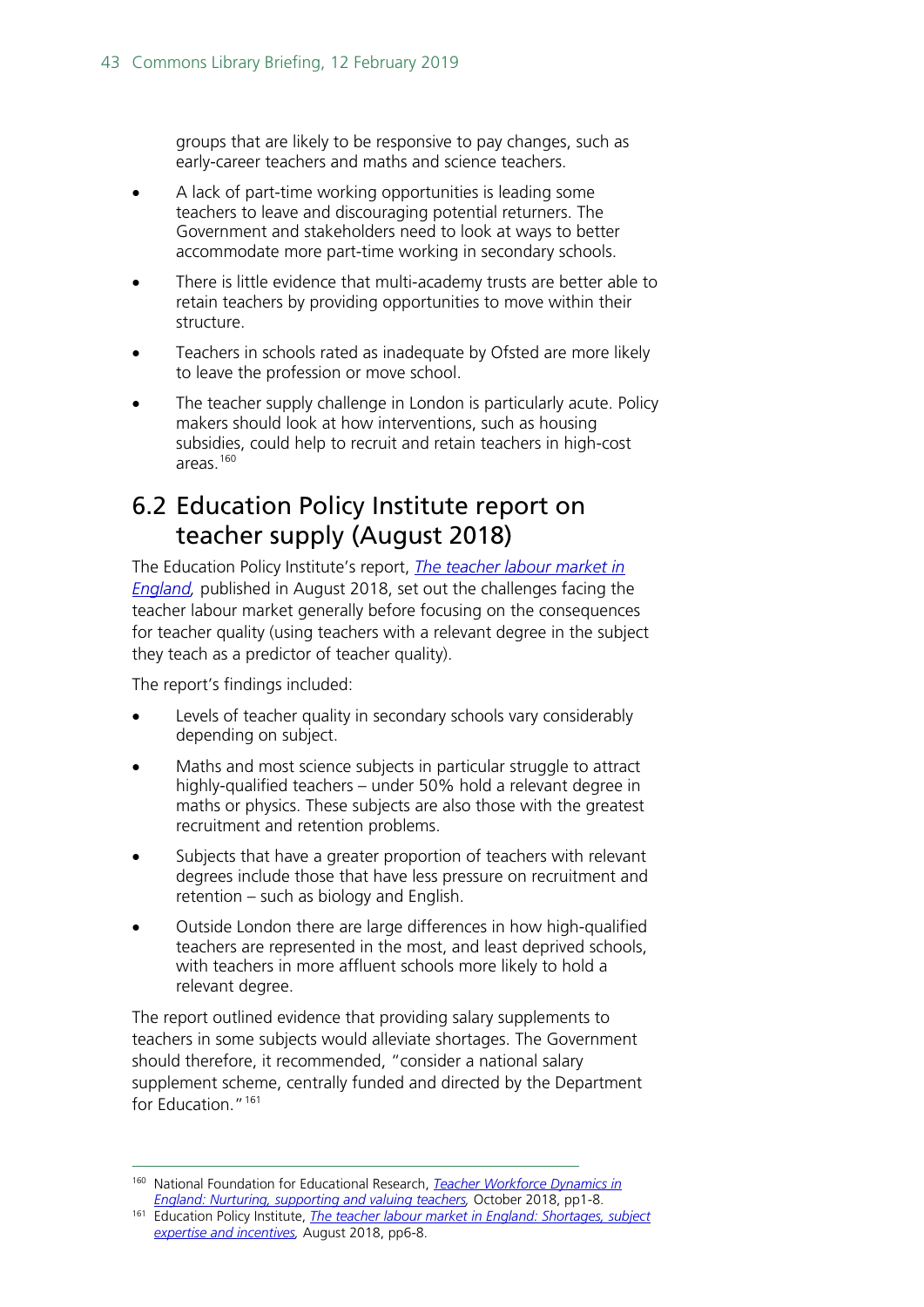### <span id="page-43-0"></span>6.3 NFER report on teacher supply and retention in London (May 2018)

A report published by the National Foundation for Educational Research (NFER) in May 2018 looked at the characteristics of London's teacher supply market. The report stated that "London's teacher labour market faces a particularly acute challenge over the coming decade", which is "specific to London rather than a general pattern across other large English cities." While London seems to initially attract younger teachers, the report said, factors such as higher housing costs discourage teachers from remaining in London in their thirties and beyond. The report highlighted five areas as likely to offer the most effective remedies to the issues faced:

- Addressing the high cost of living, including housing and childcare costs (e.g. childcare subsidies and term-time only childcare places).
- More promotion of teachers' positive experiences of teaching in London.
- Increasing the pay of teachers in London.
- Increasing opportunities for part-time and flexible working.
- More support and professional development.<sup>[162](#page-43-2)</sup>

### <span id="page-43-1"></span>6.4 Education Policy Institute analysis of teacher labour market (April 2018)

In April 2018, the Education Policy institute published an analysis of the pressures on the teacher labour market. The analysis outlined the challenges in teacher recruitment, before noting "worrying signs" on exit rates and on entrants. The problems look worse in secondary schools, it said.

Examining the impact on schools, the analysis argued that in some subjects schools had been relying on staff with lower qualifications. While the proportion of teachers with a relevant degree has increased over time in most subjects, the report noted that the two subjects where there has been a decline – physics and geography – were both EBacc subjects where recruitment targets had been missed.

The report highlighted retention as "the potentially more important issue" and suggested that if the Government is going to ease the public sector pay cap for schools it might be worth targeting any additional funds on salary supplements for early career teachers in shortage subjects.<sup>[163](#page-43-3)</sup>

<span id="page-43-2"></span> <sup>162</sup> National Foundation for Educational Research, *[Teacher Supply, Retention and](https://www.nfer.ac.uk/media/2668/teach-london-report_glts.pdf)  [Mobility in London,](https://www.nfer.ac.uk/media/2668/teach-london-report_glts.pdf)* May 2018, ppi-ii.

<span id="page-43-3"></span><sup>163</sup> Education Policy Institute, [Analysis: Teacher labour market pressures,](https://epi.org.uk/publications-and-research/the-teacher-labour-market/) April 2018.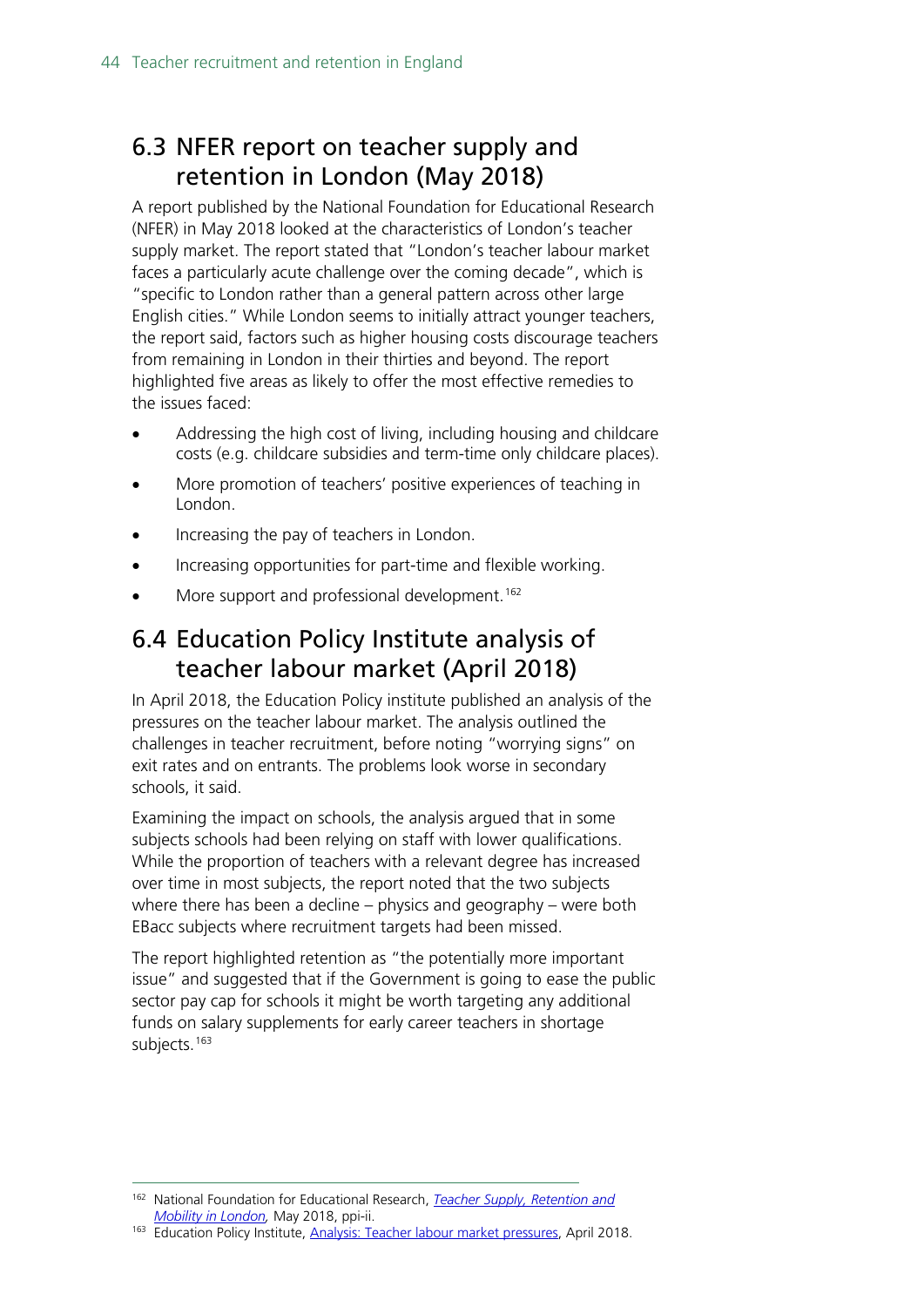### <span id="page-44-0"></span>6.5 Gatsby Foundation report on teacher pay (March 2018)

In March 2018, the Gatsby Foundation published two commissioned reports looking at teacher supply. The first, produced by Education Datalab, measured the impact of a 5% salary supplement for maths and science teachers in the first five years of their careers. The research suggested that had such a policy been introduced in 2020, it would have:

- Eliminated the shortage of science teachers experienced since 2010
- Eliminated the maths teacher deficit by 2014
- Increased retention and therefore increased the number of experienced teachers.

The second report, produced by the Institute for Fiscal Studies, looked at physics teacher retention. It found that around 3% of the cohort of physics graduates enter teaching in the first few years after graduation, compared to more than 12% of maths graduates. In addition, 40% of physics graduates who teach immediately after graduation leave the profession within three and a half years. The report suggested "holistic approach that considers both recruitment and retention, and pay and non-pay issues" is likely to offer the most success in tackling the issues faced.[164](#page-44-2)

### <span id="page-44-1"></span>6.6 Social Mobility Commission state of the nation report (November 2017)

In its fifth annual state of the nation report, published in November 2017, the Social Mobility Commission noted that schools in deprived areas often struggle to recruit teachers and, where they can, they often lack high-quality applicants. Noting that high teacher turnover can have a negative effect on disadvantaged children's attainment, the report highlighted that secondary school teachers in the most deprived areas are also more likely to leave.<sup>[165](#page-44-3)</sup> Rural and coastal areas, however, have the opposite problem in that they can attract fewer new teachers and so have little infusion of new blood into the workforce, leading to stagnation, the report argued.

The report stated that these issues "point to the importance of having a region-specific strategy for training and developing the local teaching force." It recommended that Regional School Commissioners should be given responsibility for monitoring and managing the supply of teachers within their regions.<sup>[166](#page-44-4)</sup>

<span id="page-44-2"></span><sup>&</sup>lt;sup>164</sup> Increasing pay of early-career shortage-subject teachers key to averting retention [crisis,](http://www.gatsby.org.uk/education/latest/examine-pay-of-early-career-shortage-subject-teachers-to-effectively-tackle-retention-in-english-secondary-schools) Gatsby Foundation, 23 March 2018.

<span id="page-44-3"></span><sup>&</sup>lt;sup>165</sup> The report noted that London bucks the general trend, having the highest teacher turnover but also the highest Attainment 8 score. This, the report stated, was due to London's unique set of circumstances, including that teacher vacancies tend to be

<span id="page-44-4"></span>short. 166 Social Mobility Commission, *[State of the Nation 2017: Social Mobility in Great](https://www.gov.uk/government/uploads/system/uploads/attachment_data/file/662744/State_of_the_Nation_2017_-_Social_Mobility_in_Great_Britain.pdf)  [Britain,](https://www.gov.uk/government/uploads/system/uploads/attachment_data/file/662744/State_of_the_Nation_2017_-_Social_Mobility_in_Great_Britain.pdf)* November 2017, pp46-7 & 53.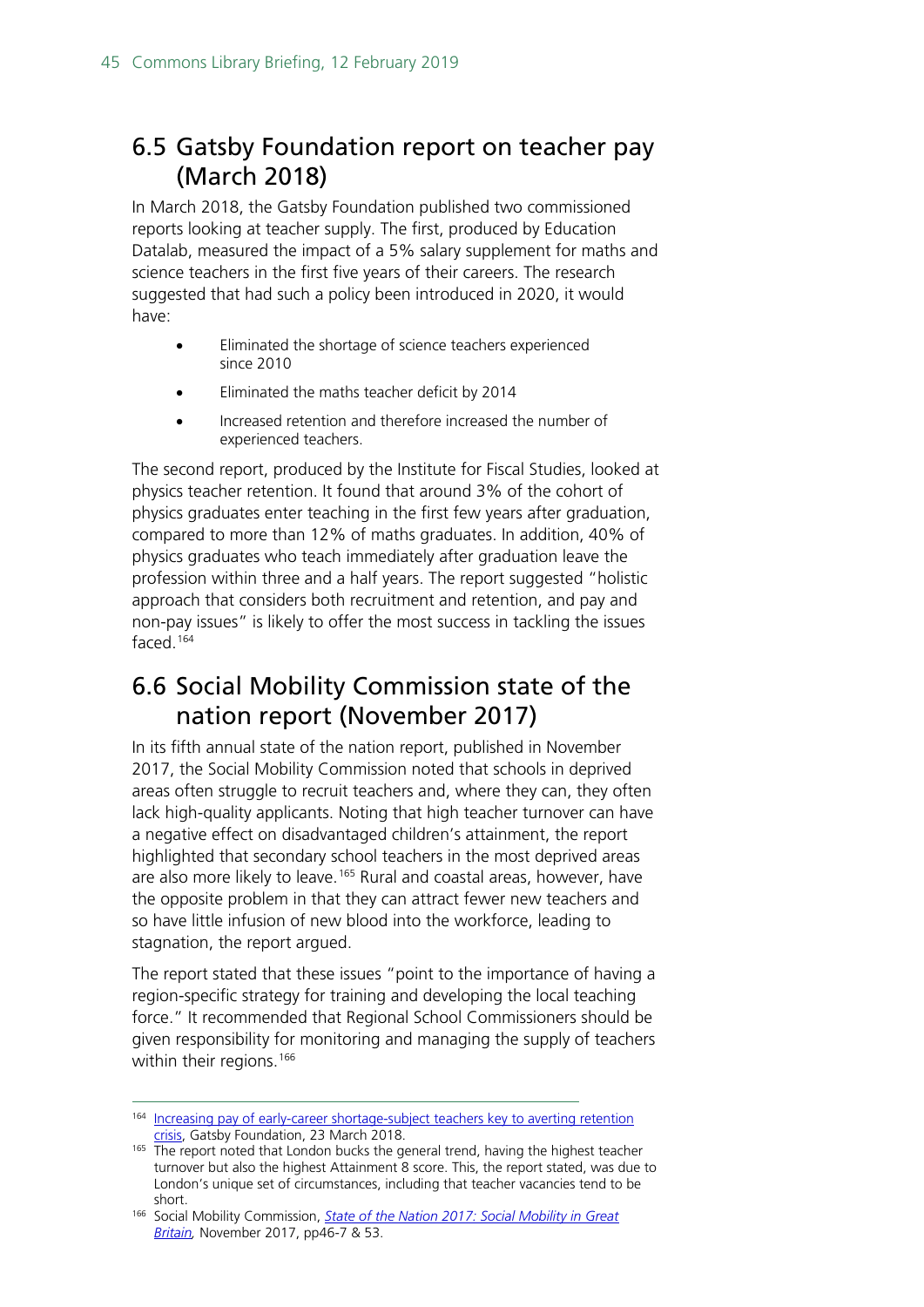### <span id="page-45-0"></span>6.7 NAO report on teacher retention (September 2017)

In September 2017, the National Audit Office publishing a report on the retaining and developing the teacher workforce. The report concluded that the Department could not demonstrate that its efforts to improve teacher retention were having a positive impact and are value for money. The NAO additionally reported that:

- Secondary schools "face significant challenges to keep pace with rising pupil numbers."
- More teachers are leaving before retirement than five years ago, and schools are finding it difficult to fill posts with the quality teachers they need.
- A survey conducted by the NAO found that:
	- Around two thirds of school leaders reported that workload was a barrier to teacher retention.
	- Schools filled only half their vacancies with teachers with the experience and expertise required. In around a tenth of cases, schools did not fill the vacancy at all.
- There are regional variations in the supply of teachers, with the North East having the lowest proportion of schools reporting at least one vacancy, and Outer London having the highest.
- A greater number of qualified teachers are returning to statefunded schools and there is scope to attract back even more.
- The Department spent £35.7 million in 2016-17 on programmes on teacher development and retention, of which £91,000 was aimed at improving teacher retention.
- The DfE is taking steps to improve teacher retention, but it still lacks data on local supply and demands and cannot shoe that its interventions are improving teacher retention.<sup>[167](#page-45-2)</sup>

### <span id="page-45-1"></span>6.8 Education Policy Institute report on teacher recruitment (July 2017)

In July 2017, the Education Policy Institute published an analysis of the latest teacher recruitment figures and teacher supply projections. The EPI highlighted the following key points from its analysis:

- The Department for Education projects pupil to teacher ratios in secondary schools will increase from 14.5 to 16.0 over the next decade. The current ratio is already above international averages.
- Improving working conditions is crucial to attracting and retaining teachers. As recently highlighted by the School Teachers' Review Body (STRB), continued pay restraint makes this more difficult. A 1% limit implies salaries falling

<span id="page-45-2"></span><sup>&</sup>lt;sup>167</sup> [Retaining and developing the teaching workforce,](https://www.nao.org.uk/press-release/retaining-and-developing-the-teaching-workforce/) National Audit Office, September 2017.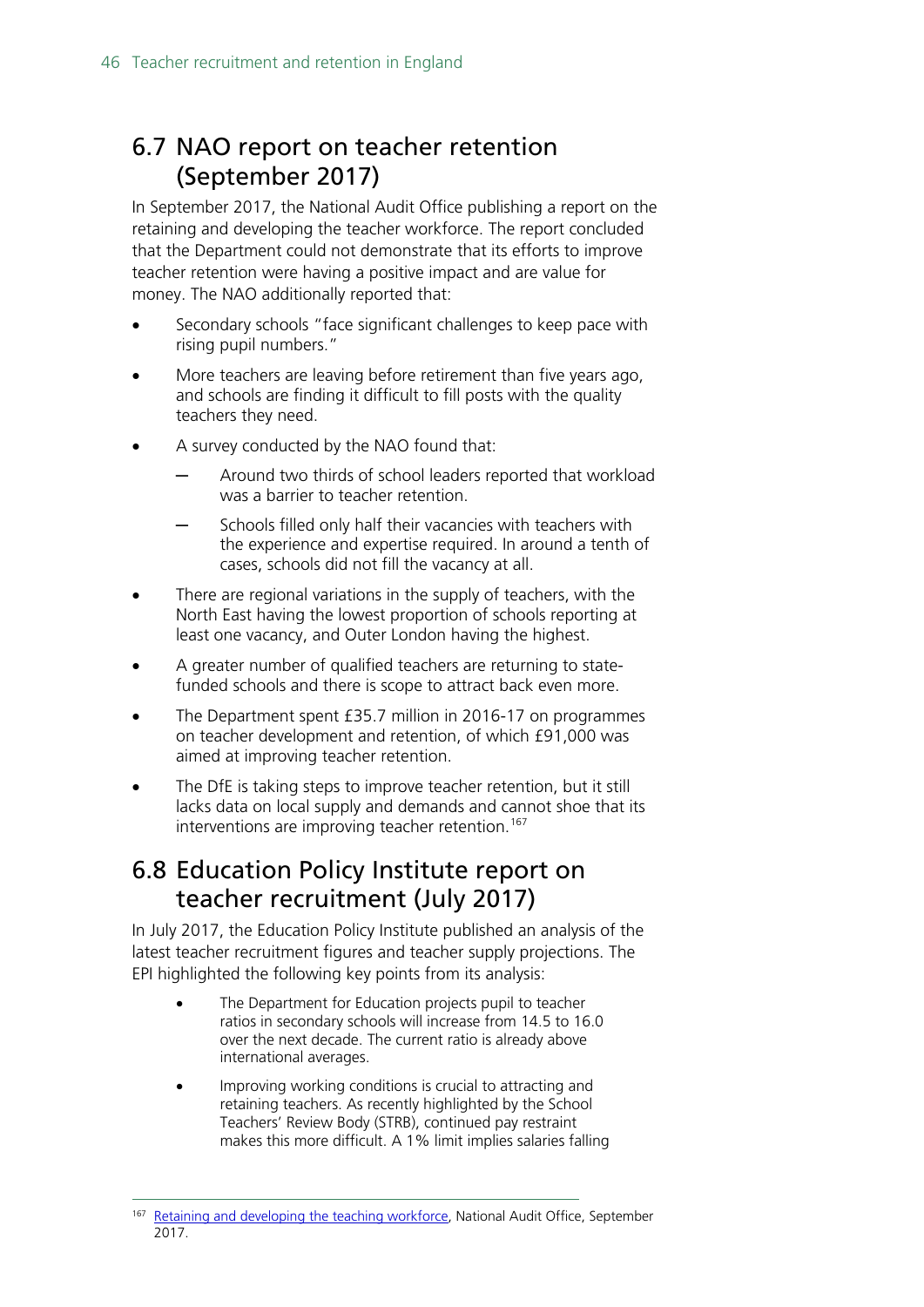by 5% relative to average earnings between now and 2019-20.

- Government targets for increasing the uptake of EBacc subjects imply an increase of 78% in the number of teachers required to join schools to teach modern foreign languages in 2019-20.
- Continuing to increase teacher training bursaries could represent poor value for money. The marginal cost per additional trainee of a £1,000 increase in bursaries could be as high as £60,000 some subjects.<sup>168</sup>

### <span id="page-46-0"></span>6.9 HEPI, *Whither Teacher Education and Training* (April 2017)

In April 2017, the Higher Education Policy Institute (HEPI) published a report on the past, present and future of teacher training, written by Dr John Carter, the Vice Chancellor of Edge Hill University.

The report questioned whether bursaries are an effective way of boosting recruitment and noted a suspicion that some trainees are attracted by the bursary but do not intend to teach or stay in the profession for more than a couple of years. It recommended the replacement of the current bursary system with 'forgivable fees'. Such a policy would, it said, "reward teaching and retention in the profession, not training" and would mean that teachers could be free of tuition fee debt by the age of 30.<sup>[169](#page-46-3)</sup>

The report also made a number of other recommendations, including (but not limited to):

- Launching a new media campaign.
- Granting all ITT providers multi-year allocations.
- Providing a greater range of personal development opportunities for teachers.
- Refining, clarifying and simplifying the career-progression ladder to "recognise outstanding teachers and support retention."<sup>[170](#page-46-4)</sup>

### <span id="page-46-1"></span>6.10 Education Committee, *Recruitment and retention of teachers* (February 2017)

In February 2017, the Education Committee published the report of its inquiry into teacher supply: *[Recruitment and retention of teachers.](http://www.parliament.uk/business/committees/committees-a-z/commons-select/education-committee/news-parliament-2015/supply-of-teachers-report-published-16-17/)* 

The report concluded that "schools face increasing challenges of teacher shortages, particularly within certain subjects and regions" and that rising pupil numbers and changes to accountability, such as the focus on English Baccalaureate subjects, "will exacerbate existing

<span id="page-46-2"></span><sup>&</sup>lt;sup>168</sup> Analysis: The challenge of navigating teacher recruitment, pay and curriculum [choices,](https://epi.org.uk/analysis/analysis-challenge-navigating-teacher-recruitment-pay-curriculum-choices/) Education Policy Institute, July 2017.

<span id="page-46-3"></span><sup>169</sup> Higher Education Policy Institute, *[Whither Teacher Education and Training?,](http://www.hepi.ac.uk/wp-content/uploads/2017/04/Embargoed-until-00.01am-Thursday-27-April-2017-WHITHER-TEACHER-EDUCATION-AND-TRAINING-Report-95-19_04_17WEB.pdf)* April 2017, p43.

<span id="page-46-4"></span> $170$  As above, pp46-7.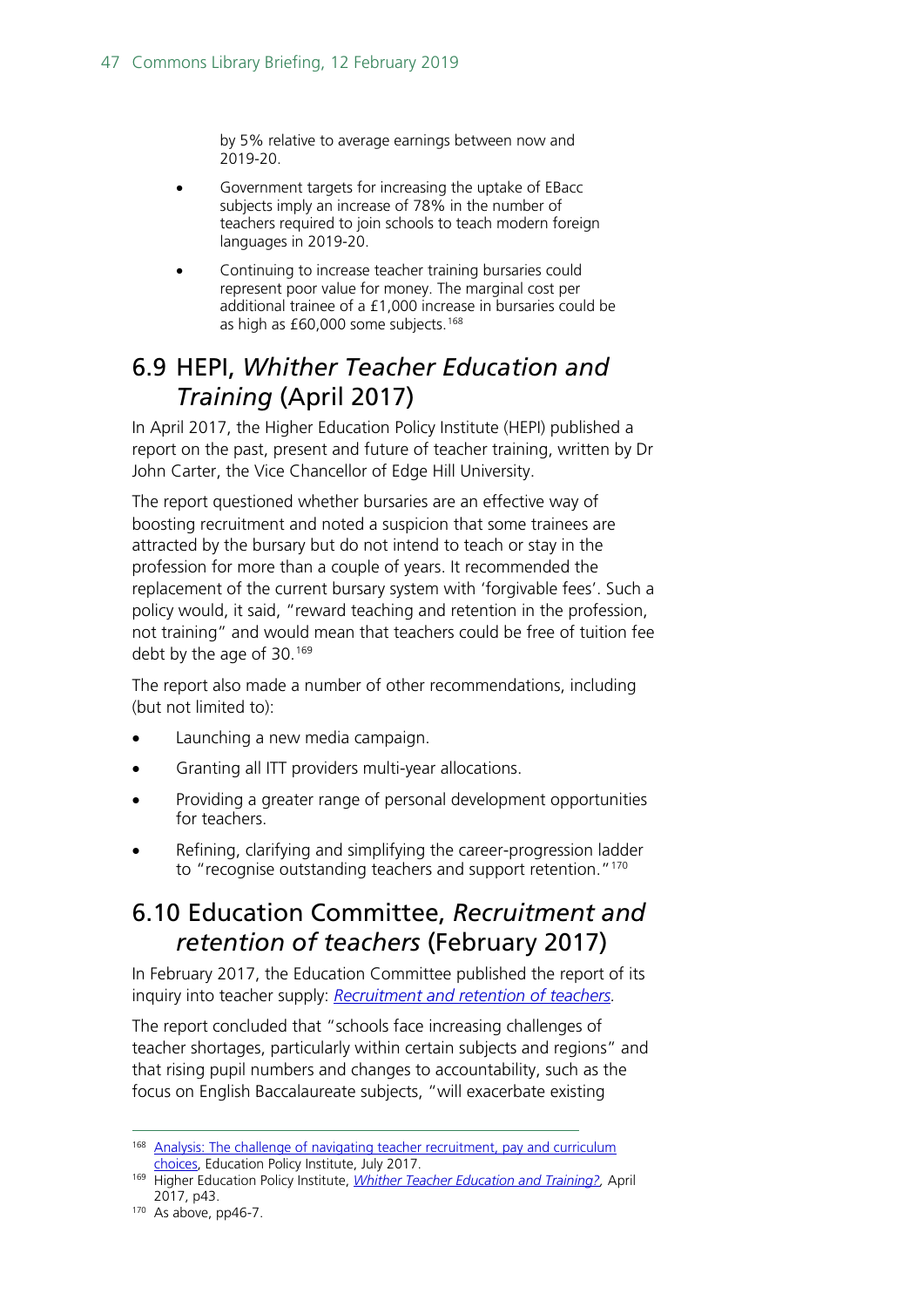problems." It stated that the Government is aware of the issues but "needs to identify a strategic, long-term plan to effectively address them." The "failure of the National Teaching Service", had, it added, left "a gap in the Government's plans to tackle regional shortages."<sup>[171](#page-47-0)</sup>

The report's other conclusions and recommendations included:

- The Government should follow through its plan to launch a national teacher vacancy website and should publish teacher shortages on a regional basis to inform teacher recruitment.<sup>[172](#page-47-1)</sup>
- Research suggests that more teachers are leaving the profession. While the Government has focused on improving teacher recruitment, focusing more resources on improving the retention of teachers may be a more cost effective way of improving teacher supply in the long term.<sup>[173](#page-47-2)</sup>
- The Government must do more to implement the recommendations of the Workload Challenge and school leaders should take greater account of teacher workload, which could include 'capping' the number of hours worked outside of teaching time.<sup>[174](#page-47-3)</sup>
- Ofsted must do more to dispel misunderstandings of its requirements and should promote good practice by monitoring workload in inspections.<sup>[175](#page-47-4)</sup>
- All teachers should have access to high-quality continuing professional development in order to improve professionalism and enhance teacher retention[.176](#page-47-5)

#### Government response

The 2015 Government published its response to the Committee's report on 2 May 2017. The response stated that the DfE had "made good progress in recruiting more teachers to train in priority subjects, even in the context of a strengthening graduate labour market", and that teacher retention rates had remained broadly stable for the past 20 years. It recognised, however, that "significant challenges remain" and provided an overview of initiatives to improve recruitment and retention.

In response to the Committee's specific recommendations the report stated, among other things, that:

- The DfE is working with the Spanish Ministry of Education to extend the [Visiting Teacher Partnership](https://www.gov.uk/guidance/spains-visiting-teachers-programme) scheme to schools in England; the scheme will be piloted for a year from autumn 2017.
- The Government intends to "take further steps to support areas with insufficient supply of high-quality training", and expects to support a number of pilot projects from the 2018-19 academic year.

<span id="page-47-1"></span><span id="page-47-0"></span><sup>&</sup>lt;sup>171</sup> Education Committee, *Recruitment and retention of teachers*, February 2017, p10.

<sup>172</sup> Education Committee, *Recruitment and retention of teachers*, February 2017, p13.

<span id="page-47-2"></span> $173$  As above, pp15-16.

<sup>174</sup> As above, p82.

<span id="page-47-4"></span><span id="page-47-3"></span><sup>&</sup>lt;sup>175</sup> As above.

<span id="page-47-5"></span><sup>176</sup> As above, p24.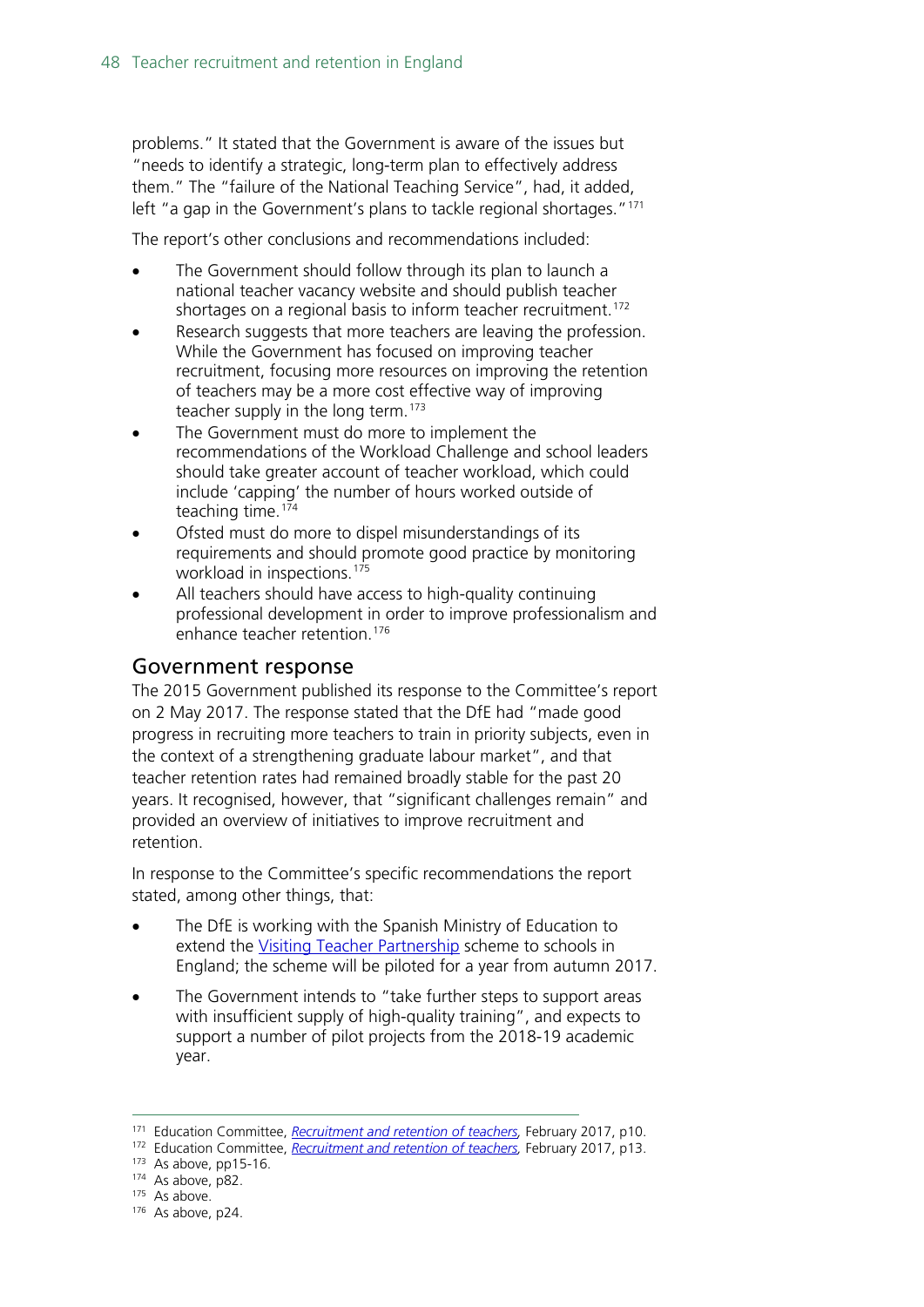• Research and analysis is ongoing to analyse local teacher supply using a 'supply index' that combines a range of indicators.<sup>[177](#page-48-2)</sup>

#### <span id="page-48-0"></span>6.11 Sutton Trust, *Science shortfall* (January 2017)

In January 2017, the Sutton Trust published a research brief on the supply of science teachers, *[Science Shortfall.](http://www.suttontrust.com/wp-content/uploads/2017/01/Science-shortfall_FINAL.pdf)* The report concluded that "specialist science teaching in English secondary schools suffers from a recruitment problem", with a "consistent failure to attract the required number" and those who do train tending to have lower qualifications compared to other teachers and other science graduates. The issue was, the report said, "particularly acute in physics."

The report additionally stated that:

- Schools with the largest numbers of disadvantaged pupils are the least likely to have teachers with the relevant science qualification.
- Secondary academies are more likely to have science specialists than maintained schools.
- Independent schools are more likely than state schools to have science teachers with qualifications in their main teaching subject.<sup>[178](#page-48-3)</sup>

It recommended that "further efforts need to be made to ensure that state school teachers have qualifications in the subjects that they are teaching" and that incentives to address teaching shortages should be targeted at schools in less advantaged areas. It additionally recommended that local authorities or multi-academy trusts should encourage teachers from other schools to offer CPD courses in schools with shortages of physics teachers.<sup>[179](#page-48-4)</sup>

#### <span id="page-48-1"></span>6.12 NFER analysis of teacher retention (September 2016)

In September 2016, the National Foundation for Educational Research (NFER) published an analysis of teacher retention based on survey evidence and 21 in-depth interviews with teachers who had recently left or were considering leaving the profession.

The NFER found that the majority of teachers were not considering leaving the profession, with nearly half "engaged" and only a minority "disengaged". The report found a strong interaction between retention and engagement, with 90% of engaged teachers not considering leaving the profession. Factors found to be associated with retention included job satisfaction, having adequate resources, reward and recognition and being well supported by management.

<span id="page-48-2"></span> <sup>177</sup> Education Committee, *[Recruitment and retention of teachers: Government](https://www.publications.parliament.uk/pa/cm201617/cmselect/cmeduc/638/638.pdf)  [Response to the Committee's Fifth Report](https://www.publications.parliament.uk/pa/cm201617/cmselect/cmeduc/638/638.pdf)*, May 2017.

<span id="page-48-3"></span><sup>178</sup> Sutton Trust, *[Science Shortfall,](http://www.suttontrust.com/wp-content/uploads/2017/01/Science-shortfall_FINAL.pdf)* January 2017, p1.

<span id="page-48-4"></span><sup>&</sup>lt;sup>179</sup> As above, p6.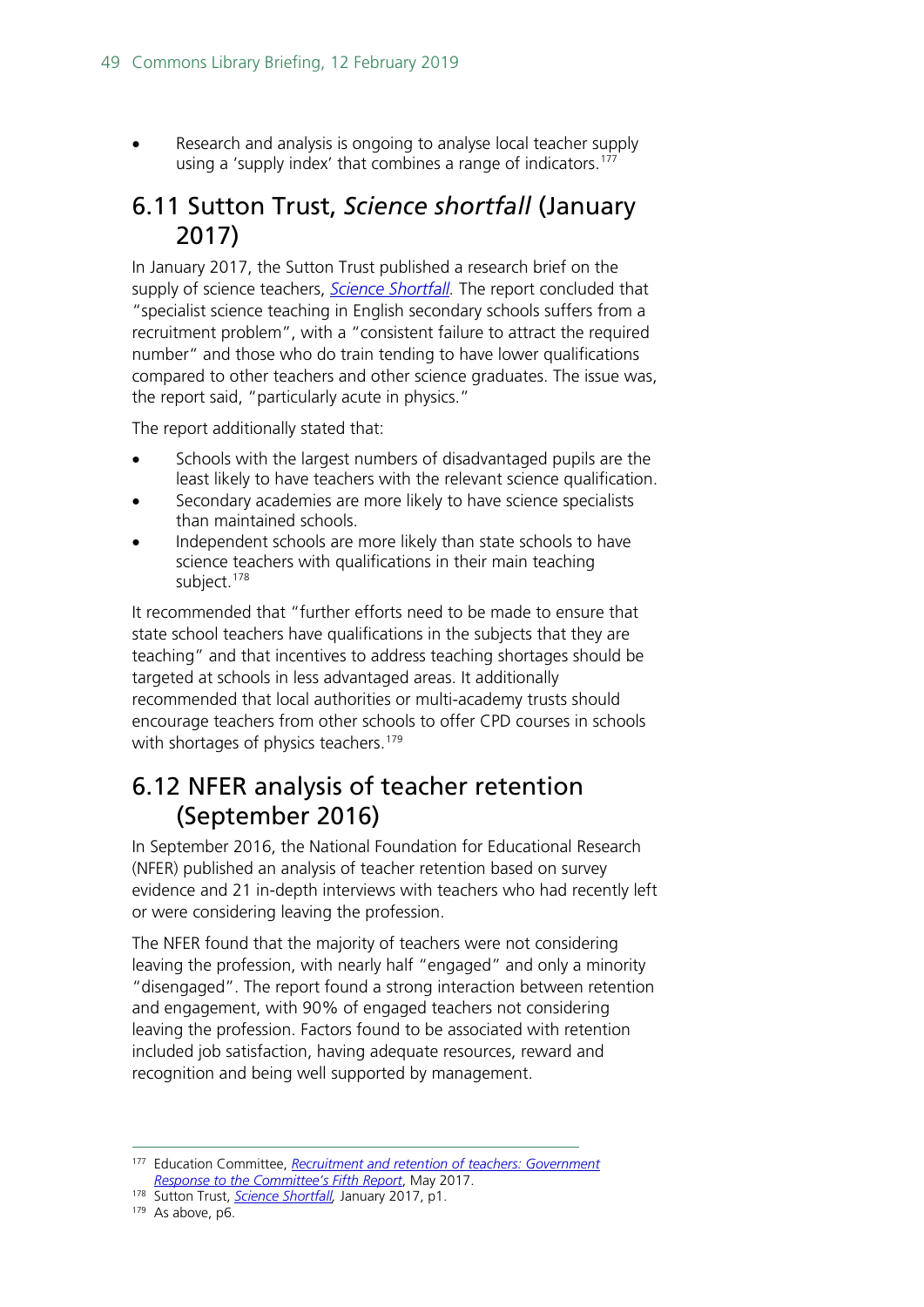The report additionally found "no evidence of any influence of a school's proportion of free school meal pupils, academy status, or region on intent to leave the profession.<sup>[180](#page-49-2)</sup>

### <span id="page-49-0"></span>6.13 IFS report on the costs, benefits and retention rates of ITT routes (July 2016)

In July 2016, the Institute for Fiscal studies published research into the longer-term costs and benefits of different ITT routes. The report found that ITT costs an average of £23,000 per trainee, taking into account costs to government and schools. In addition, the drop-out rate of recently trained teachers means that over £38,000 is spent on training for every teacher still in post five years after completing training.

The report also looked at the costs, benefits and retention rates of each ITT route. The findings from the report included:

The cost of ITT varies considerably between routes, from around £17,000 for primary teachers trained via the undergraduate route to around £38,000 per Teach First trainee (£14,000 higher than any other route).

The proportion of teachers still working in a state school five years after their training varies by route. Around 60% of Teach First trainees have left teaching within five years.

The introduction of bursaries (see section 3.1 of this briefing) represents a "significant cost". Evidence on the effectiveness of bursaries in recruiting and retaining high-quality teachers is "urgently needed."

Retention rates are lower in areas where there is an excess supply of trainees, which highlights the need for ITT allocations to take into account local demand for teachers. Allocating on a national 'first-come first-served' basis means training places have not always been taken where they are most needed.

Teacher retention is lower in areas where the pay of other workers is higher, meaning that national pay restraint for teachers "has the potential to reduce retention."<sup>[181](#page-49-3)</sup>

### <span id="page-49-1"></span>6.14 NAO, Training new teachers (Feb 2016)

On 10 February 2016, the National Audit Office published a report, Training new teachers. The report stated that "to date, the overall number of teachers has kept pace with changing pupil numbers and retention of newly qualified teachers has been stable."<sup>[182](#page-49-4)</sup> However, it noted that teacher shortages appear to be increasing and an increasing proportion of classes in secondary schools are being taught by teachers without a post-A-level qualification in the subject.<sup>[183](#page-49-5)</sup>

<span id="page-49-2"></span> <sup>180</sup> National Foundation for Educational Research, *[Engaging Teachers: NFER Analysis of](https://www.nfer.ac.uk/publications/LFSB01/LFSB01.pdf)  [Teacher Retention](https://www.nfer.ac.uk/publications/LFSB01/LFSB01.pdf)*, September 2016, p2.

<span id="page-49-3"></span><sup>181</sup> Institute for Fiscal Studies, *[The longer-term costs and benefits of different initial](https://www.ifs.org.uk/publications/8368)  [teacher training routes](https://www.ifs.org.uk/publications/8368)*, July 2016.

<span id="page-49-4"></span><sup>182</sup> NAO, *[Training new teachers](https://www.nao.org.uk/wp-content/uploads/2016/02/Training-new-teachers.pdf)*, 10 February 2016, p8.

<span id="page-49-5"></span><sup>&</sup>lt;sup>183</sup> As above, p8.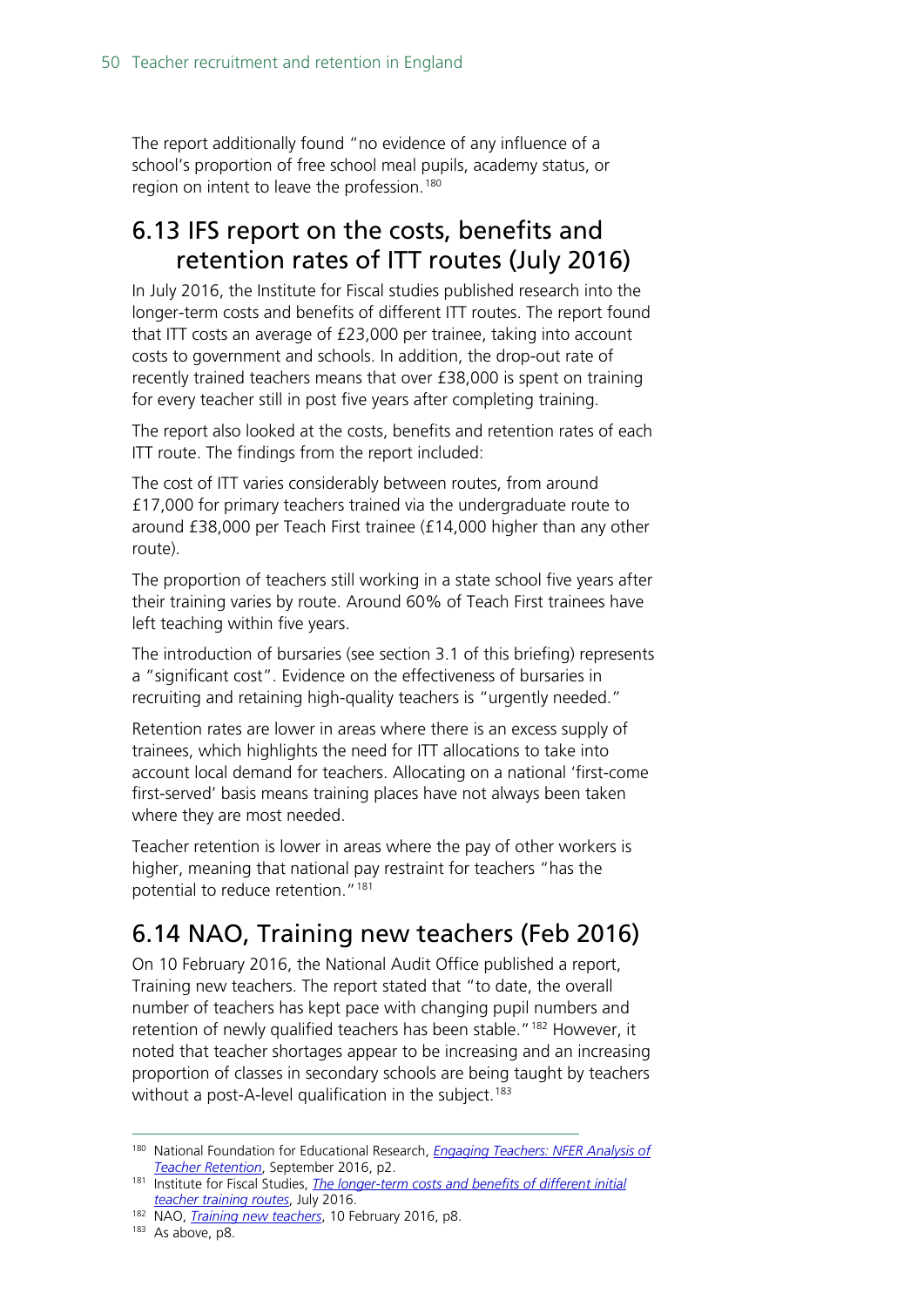The report's other findings and conclusions included:

- The teacher supply model has strengths but may not accurately predict schools' need for trainee teachers. For example, the best estimate of the number of trainees needed in 2016-17 is 29,200, but the model's results range from 25,000 to 38,000 depending on how optimistic the chosen assumptions are.
- The DfE has missed its targets for filling training places over the last 4 years. Secondary places are particularly difficult to fill and the Department finds it difficult to fill places in most secondary subjects.
- Not all trainee teachers go on to take jobs in state schools. 80% of trainees who commenced a final year of training in 2013-14 are known to have started teaching in England within 6 months of qualifying. Some of these posts are in independent schools.
- The proportion of postgraduate trainee entrants with at least an upper-second degree increased in excess of changes in wider graduate results between 2010-11 and 2015-16.
- There is some evidence that bursaries (see section 3.1) have some impact in attracting people to train as teachers but the Department needs to do more to demonstrate a long-term positive impact.
- The Department has a "weak understanding" of regional and local teacher supply issues.<sup>[184](#page-50-0)</sup>

The report stated that it could not conclude that arrangements for training new teachers represented value for money until the Department meets its targets and addresses information gaps:

The Department has missed its recruitment targets for the last 4 years and there are signs that teacher shortages are growing. By taking a national view of the number of teachers required, the Department risks paying too little attention to clearly meaningful local patterns of supply and demand. The Department does not yet have the information it needs to understand how different routes into teaching impact on schools' ability to recruit and retain newly qualified teachers, and cannot yet demonstrate how new arrangements are improving the quality of teaching in classrooms. The Department has plans to analyse existing data further. However, until the Department meets its targets and addresses the remaining information gaps, we cannot conclude that the arrangements for training new teachers are value for money. The Department will also need to show that the arrangements are more cost-effective than alternative expenditure, for instance on improving retention.<sup>[185](#page-50-1)</sup>

The report recommended that the DfE "should demonstrate how, through new training routes and the incentives it offers, it is improving recruitment and retention of new teachers." It additionally recommended that the Department and the National College for Teaching and Leadership should work to develop a good understanding

<span id="page-50-1"></span><span id="page-50-0"></span><sup>184</sup> As above, pp9-11.

 $185$  As above, p13.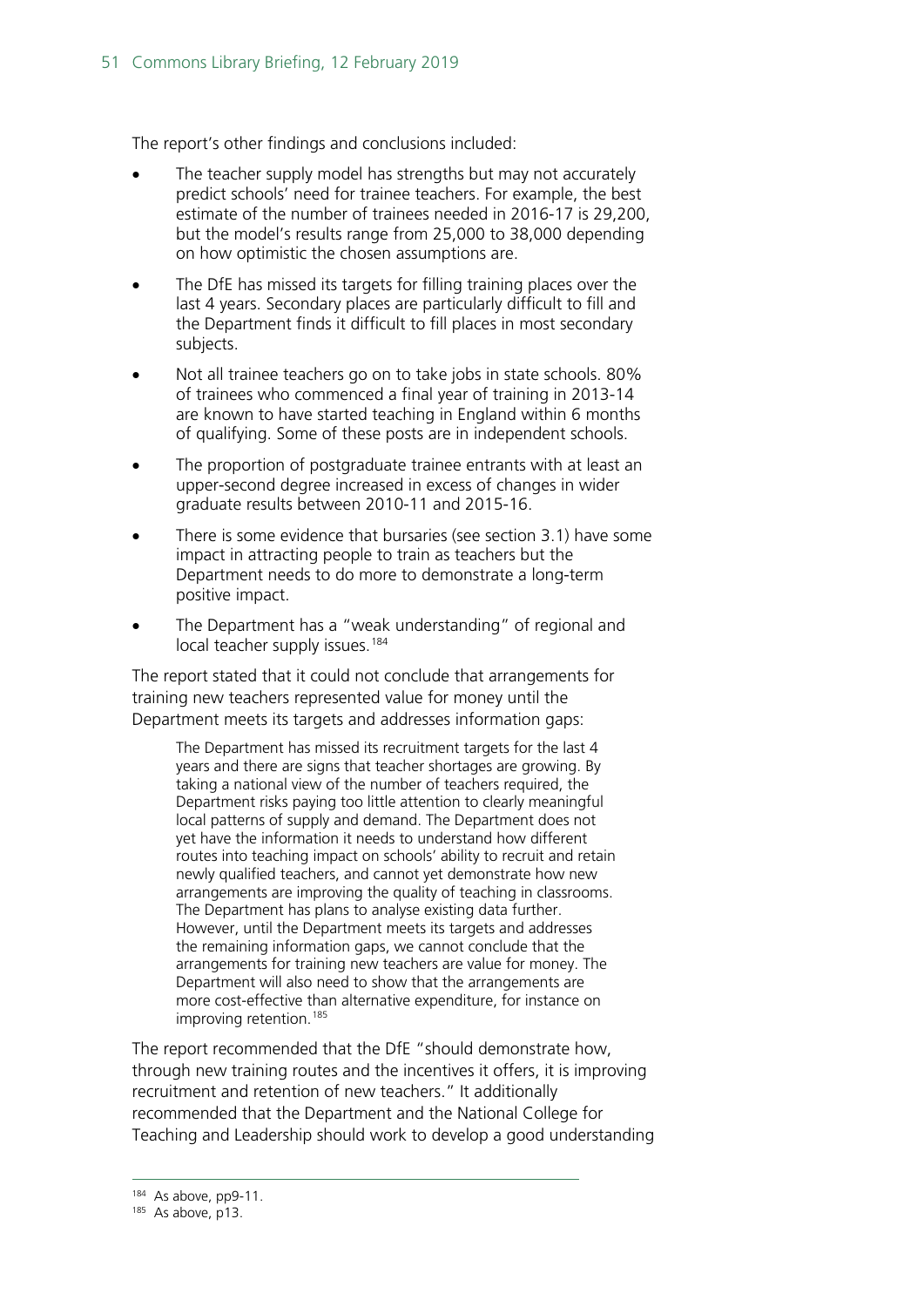of local demand and supply issues and to establish the accuracy of the teacher supply model.<sup>[186](#page-51-0)</sup>

<span id="page-51-0"></span> <sup>186</sup> NAO, *[Training new teachers](https://www.nao.org.uk/wp-content/uploads/2016/02/Training-new-teachers.pdf)*, 10 February 2016, p13.